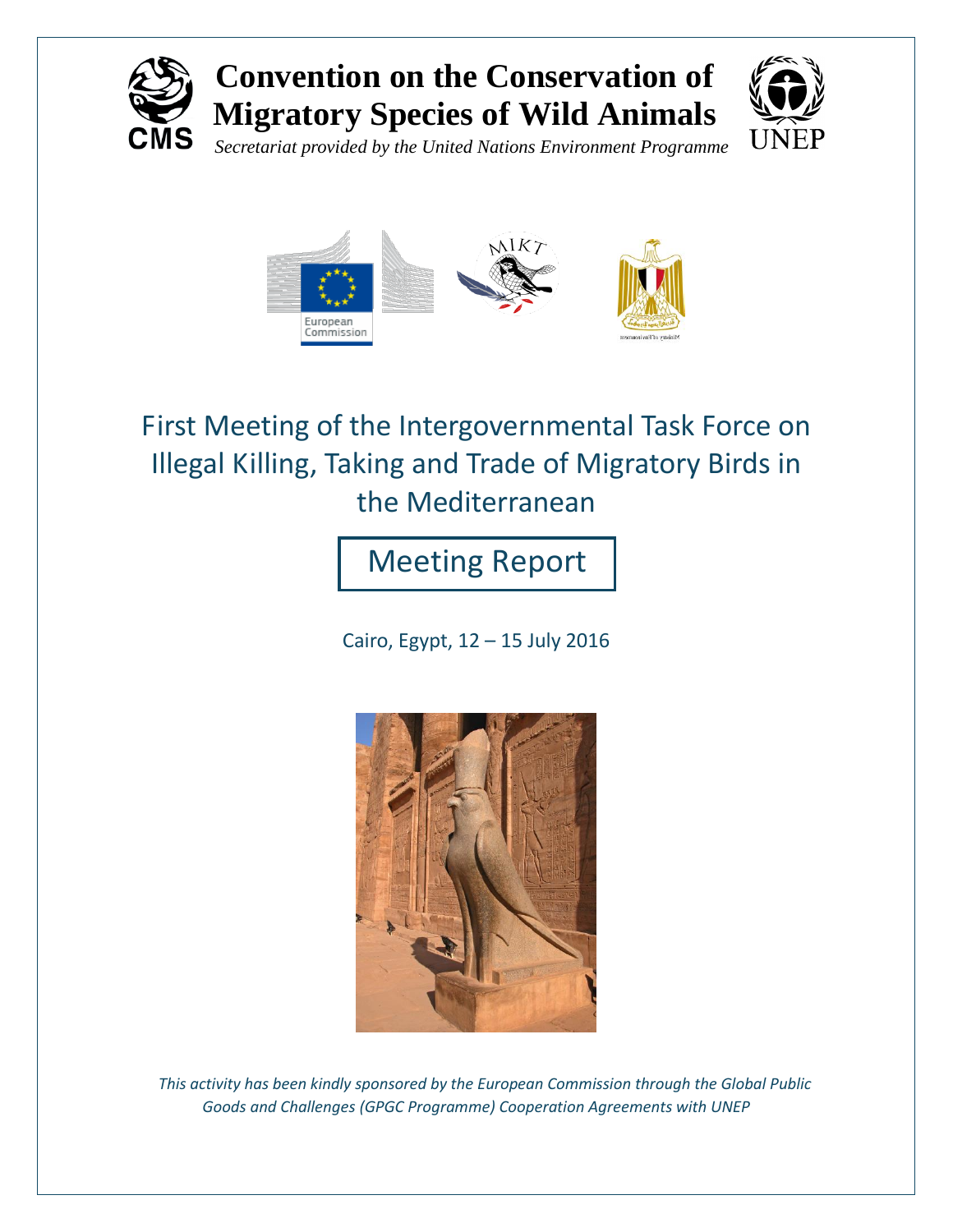# **Table of Contents**

| Appointment of Chair and vice-Chair of the Task Force, introduction of participants and                                                                                                                                                                                                               |
|-------------------------------------------------------------------------------------------------------------------------------------------------------------------------------------------------------------------------------------------------------------------------------------------------------|
|                                                                                                                                                                                                                                                                                                       |
| Introduction to UNEP/CMS Resolution 11.16 on the "Prevention of Illegal Killing, Taking and                                                                                                                                                                                                           |
| Results of BirdLife International's review of the scale and extent of illegal killing and taking of                                                                                                                                                                                                   |
| Update on Recommendation No 164 (2013) of the Bern Convention Standing Committee on<br>the implementation of the Tunis Action Plan 2013-2020 for the eradication of illegal killing,<br>trapping and trade of wild birds. Outcomes of the 3 <sup>rd</sup> Meeting of Special Focal Points for Illegal |
| EU Roadmap towards Eliminating Illegal Killing, Trapping and Trade of Birds and Update on                                                                                                                                                                                                             |
|                                                                                                                                                                                                                                                                                                       |
| I.                                                                                                                                                                                                                                                                                                    |
| The case of the implementation of the Tunis Action Plan in Malta  16<br>П.                                                                                                                                                                                                                            |
| Trapping of Goldfinch in Algeria by Mohammed Hadjeloum (Algeria)  17<br>Ш.                                                                                                                                                                                                                            |
| IV.                                                                                                                                                                                                                                                                                                   |
| Updates from other UN Agencies and International Organizations and Networks18                                                                                                                                                                                                                         |
| Lobna Ben Nakhla - Regional Activity Centre for Specially Protected Areas (RAC/SPA) 18<br>I.                                                                                                                                                                                                          |
| П.                                                                                                                                                                                                                                                                                                    |
| Ш.                                                                                                                                                                                                                                                                                                    |
| Angus Innes - European Network of Prosecutors for the Environment (ENPE) 19<br>IV.                                                                                                                                                                                                                    |
| A perspective from the Federation of Associations for Hunting and Conservation of the                                                                                                                                                                                                                 |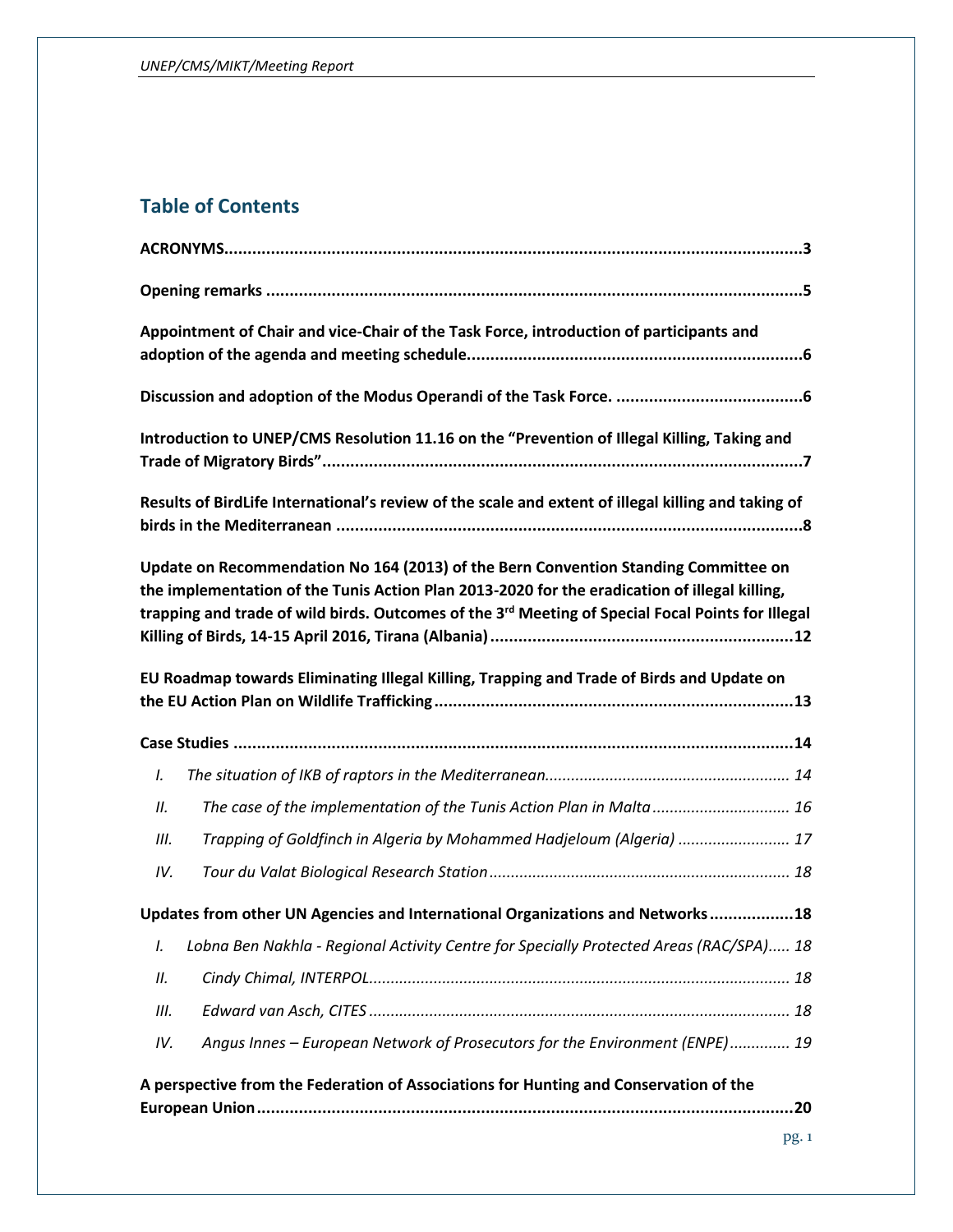| Legal aspects, implications and gaps, improvement of law enforcement and training needs for      |  |
|--------------------------------------------------------------------------------------------------|--|
|                                                                                                  |  |
| Conservation and monitoring issues. Communication, education and awareness-raising issues.       |  |
|                                                                                                  |  |
|                                                                                                  |  |
| Measures to promote education, communication and public awareness 29                             |  |
| Socioeconomic study - Hunting and Illegal Killing of Birds along the Mediterranean Coast of      |  |
|                                                                                                  |  |
| Review of Egypt's national legislation and enforcement mechanisms related to birds hunting       |  |
| Monitoring illegal bird hunting along the Mediterranean coast of Egypt Autumn 2015 & Spring      |  |
| Preparations for COP12: Potential content of a new resolution on illegal killing, taking and     |  |
| Adoption of the Cairo Declaration on Illegal Killing, Taking and Trade of Migratory Birds in the |  |
|                                                                                                  |  |
|                                                                                                  |  |
|                                                                                                  |  |
|                                                                                                  |  |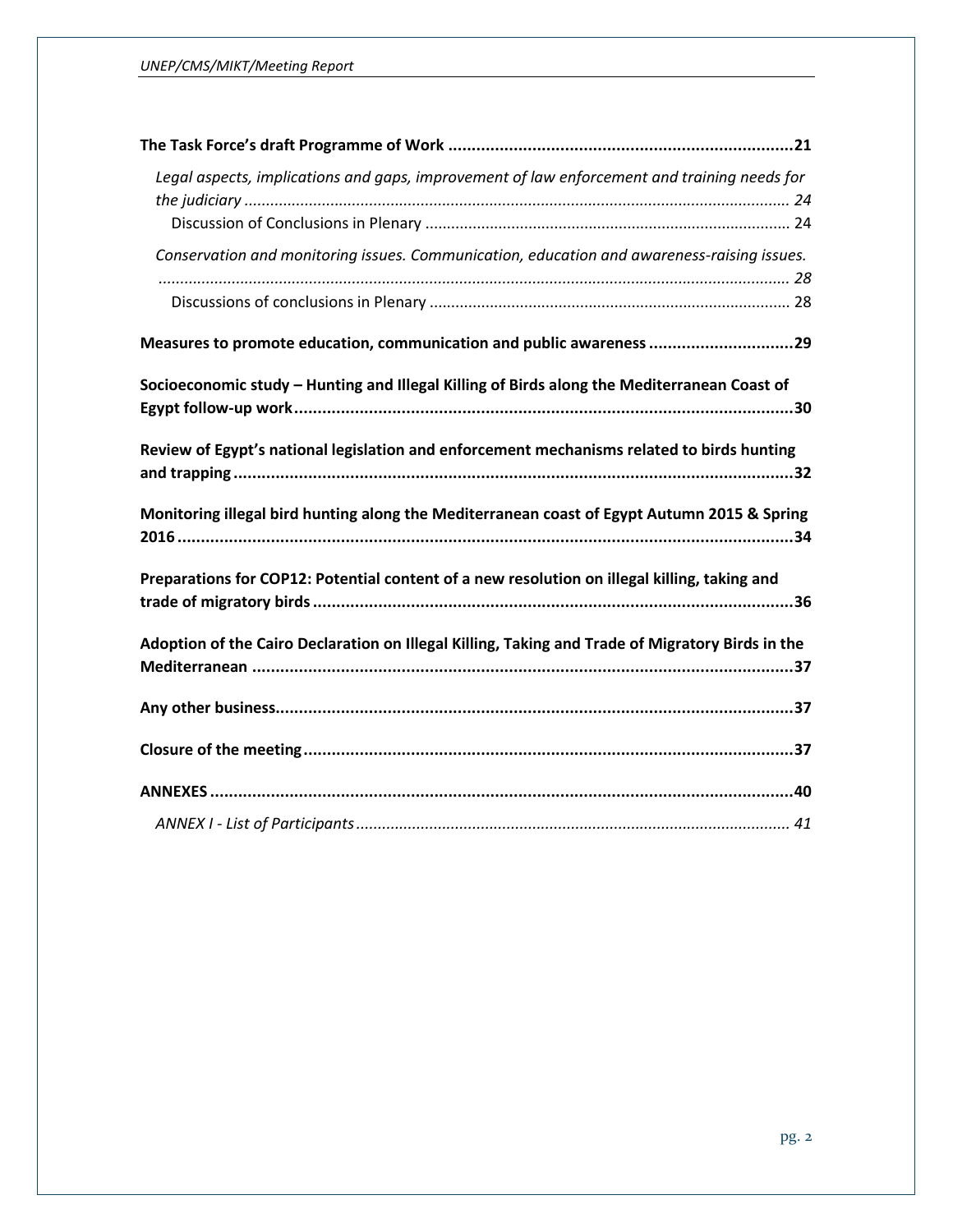## <span id="page-3-0"></span>**ACRONYMS**

| <b>AEWA</b>     | African Eurasian Waterbird Agreement                                                                        |
|-----------------|-------------------------------------------------------------------------------------------------------------|
| <b>AMCEN</b>    | African Ministerial Conference                                                                              |
| <b>BMUB</b>     | für<br>Umwelt,<br>Naturschutz,<br>Bundesministerium<br>Bau<br>und<br>Reaktorsicherheit                      |
| <b>CABS</b>     | Committee against Bird Slaughter                                                                            |
| <b>CBD</b>      | Convention on Biological Diversity                                                                          |
| <b>CEO</b>      | <b>Chief Executive Officer</b>                                                                              |
| <b>CEN</b>      | <b>Custom Enforcement Network</b>                                                                           |
| <b>CMS</b>      | Convention on the Conservation of Migratory Species of Wild<br>Animals                                      |
| <b>COP</b>      | Conference of the Parties                                                                                   |
| <b>CITES</b>    | Convention on International Trade in Endangered Species of Wild<br>Fauna and Flora                          |
| EU              | <b>European Union</b>                                                                                       |
| EC              | <b>European Commission</b>                                                                                  |
| EEAA            | Egyptian Environmental Affairs Agency                                                                       |
| <b>ENEC</b>     | European Network against Environmental Crime                                                                |
| <b>ENPE</b>     | European Network of Prosecutors for the Environment                                                         |
| <b>EUFJE</b>    | EU Network of Judges for the Environment                                                                    |
| <b>FACE</b>     | European Federation of Associations for Hunting and Conservation                                            |
| <b>GEF</b>      | <b>Global Environment Facility</b>                                                                          |
| GIS             | Geographic Information Systems                                                                              |
| IAF             | International Association for Falconry and Conservation of Birds of<br>Prey                                 |
| <b>ICCWC</b>    | International Consortium on Combatting Wildlife Crime                                                       |
| <b>IKB</b>      | Illegal Killing, Taking and Trade of Migratory Birds                                                        |
| <b>IMPEL</b>    | Network for<br>the<br>Implementation<br>European<br>Union<br>and<br><b>Enforcement of Environmental Law</b> |
| <b>INTERPOL</b> | International Criminal Police Organization                                                                  |
| <b>IUCN</b>     | International Union for Conservation of Nature                                                              |
| <b>IWC</b>      | <b>International Waterbird Census</b>                                                                       |
| <b>LIFE</b>     | EU funding instrument for the environment and climate action                                                |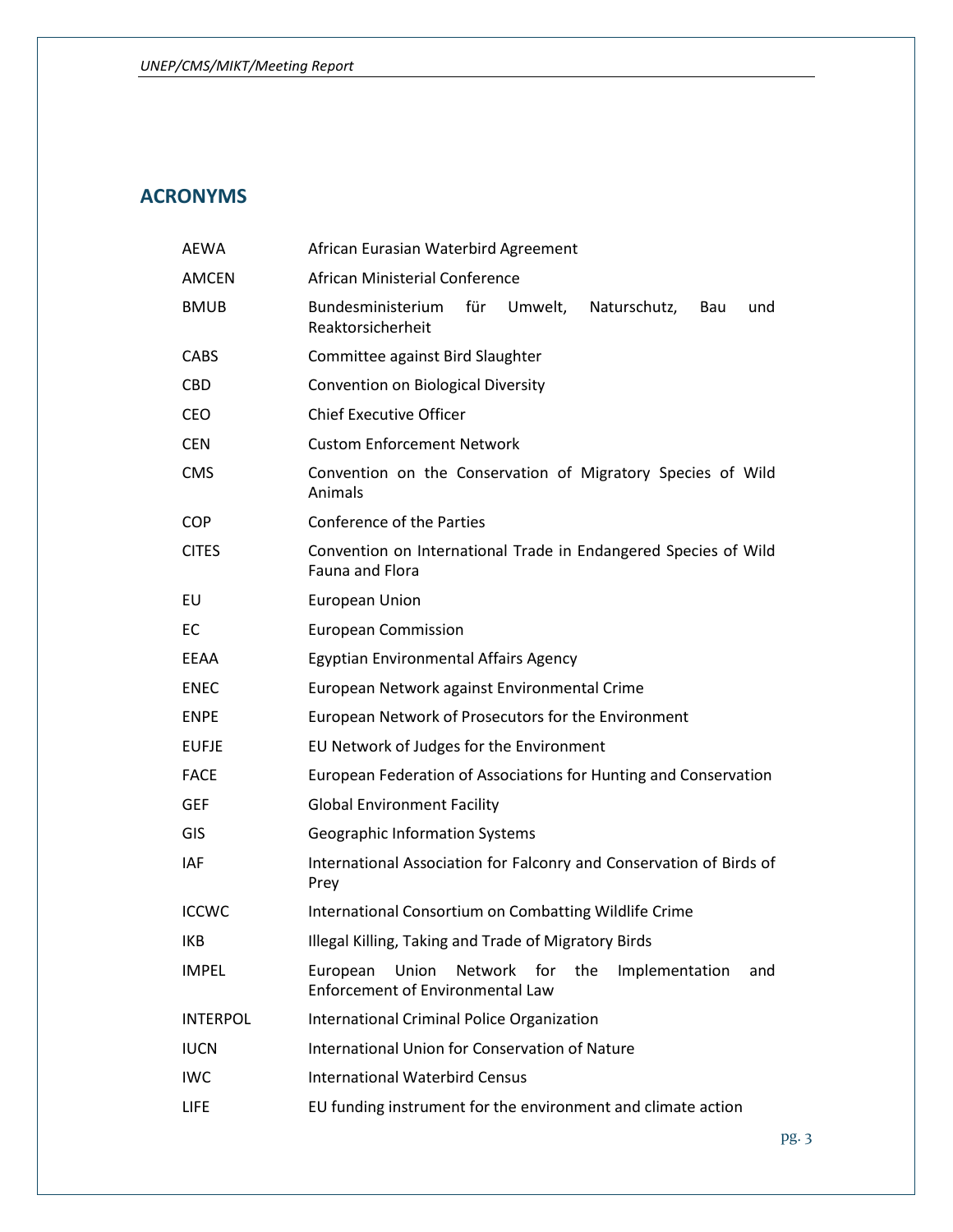| <b>MIKT</b>  | Intergovernmental Task Force on Illegal Killing, Taking and Trade of<br>Migratory Birds in the Mediterranean |
|--------------|--------------------------------------------------------------------------------------------------------------|
| <b>MEA</b>   | Multilateral Environmental Agreement                                                                         |
| <b>MOU</b>   | Memorandum of Understanding                                                                                  |
| <b>NABU</b>  | Nature and Biodiversity Conservation Union                                                                   |
| <b>NBSAP</b> | National Biodiversity Strategies and Action Plan                                                             |
| <b>NCE</b>   | <b>Nature Conservation Egypt</b>                                                                             |
| <b>NGO</b>   | Non-Governmental Organization                                                                                |
| <b>POW</b>   | Programme of Work                                                                                            |
| RAC/SPA      | Regional Activity Centre for Specially Protected Areas                                                       |
| <b>UAV</b>   | Unmanned Aerial Vehicles                                                                                     |
| UK           | United Kingdom                                                                                               |
| <b>UNDP</b>  | United Nations Development Programme                                                                         |
| <b>UNEA</b>  | <b>United Nations Environment Assembly</b>                                                                   |
| <b>UNEP</b>  | United Nations Environment Programme                                                                         |
| <b>UNODC</b> | United Nations Office on Drugs and Crime                                                                     |
| <b>WCO</b>   | <b>World Customs Organization</b>                                                                            |
| WG           | <b>Working Group</b>                                                                                         |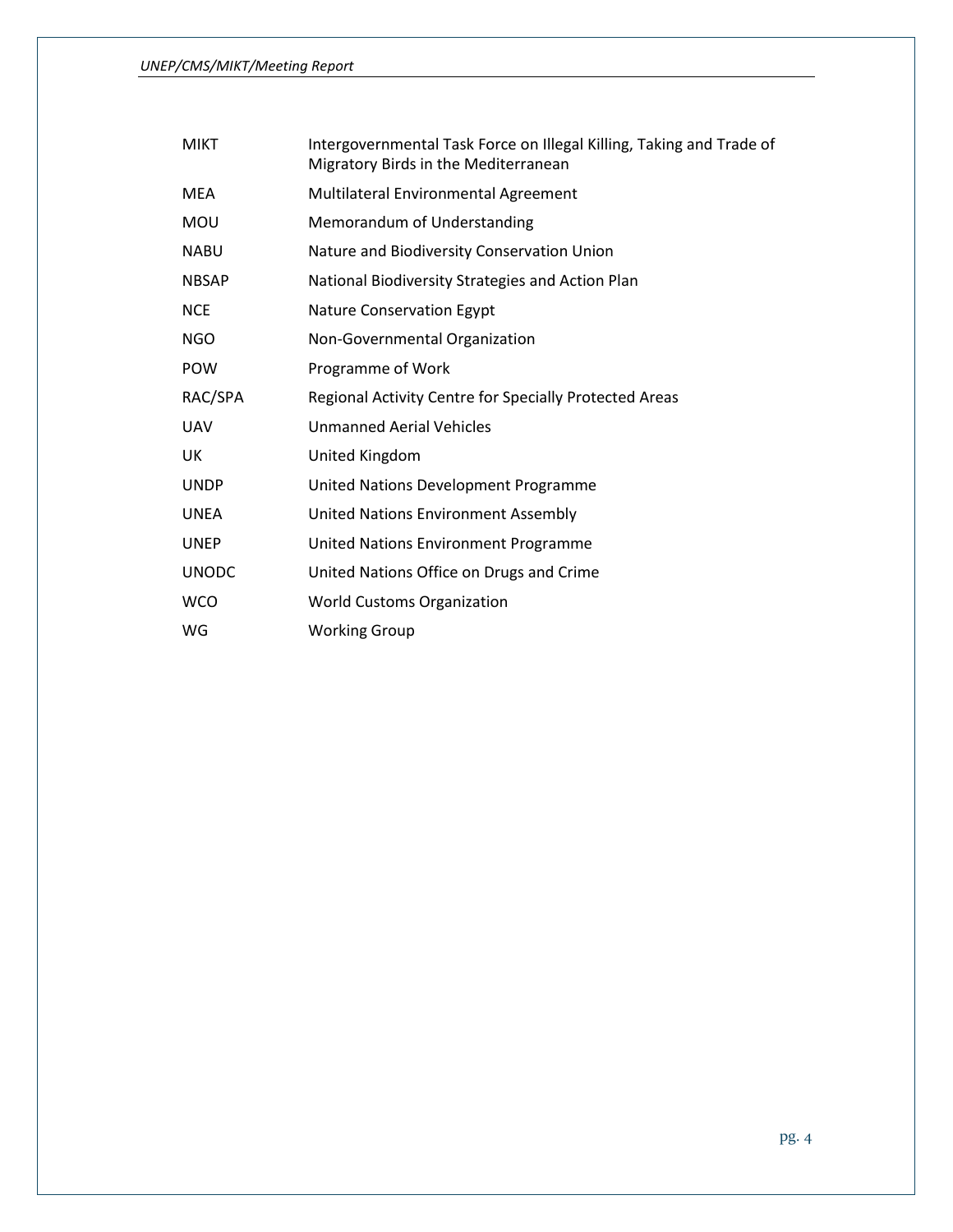## <span id="page-5-0"></span>**Opening remarks**

- 1. Borja Heredia (UNEP CMS Secretariat) opened the meeting explaining some of the background of the Task Force, the origins of which were the resolution passed at CMS COP11 in Quito. He thanked the European Commission for the funding, which had enabled the Secretariat to appoint a coordinator, Carmen Naves.
- 2. Mr. Heredia noted that there were parallel processes under way under other fora, such as the Council of Europe's Bern Convention which had adopted the Tunis Action Plan.
- 3. The meeting was scheduled to last three days, with the first two dedicated to the whole Mediterranean region and the third concentrating on the situation in Egypt. It was envisaged that the meeting would develop a programme of work and adopt the Cairo Declaration. There would also be a field trip on the day after the conclusion of the meeting.
- 4. The CMS Secretariat would service the meeting and in addition to Mr. Heredia was represented by Carmen Naves, Ximena Cancino, responsible for administration and logistics, and Robert Vagg, the report writer.
- 5. Mr. Heredia concluded his remarks by thanking the Egyptian Government for hosting the meeting and the Cairo Office of the United Nations Development Programme (UNDP) for the support it had provided concerning logistics.
- 6. Moustafa Fouda (Egypt), the National Focal Point for CMS, welcomed the participants to Cairo. He said that bird hunting was not a new phenomenon and it had been well regulated in the past. Recent developments had made it a serious problem necessitating the establishment of the Task Force. The problem was not confined to the Mediterranean, as it was occurring in other flyways worldwide.
- 7. The meeting had an ambitious agenda for the available time.
- 8. Ahmed Abou Elseoud Ahmed (CEO of the EEAA) gave a welcoming address on behalf of the Environment Minister of Egypt, Dr Khaled Fahmy. He pointed out that the Ancient Egyptians were the first society to regulate hunting, and environmental management was not the responsibility of the EEAA and hunting was subject to a number of laws, including Law 102/1983 which prohibited taking animals in Protected Areas. Mr. Elseoud said that Egypt was responding to the threats posed by illegal killing of birds by raising in the forum of the AMCEN and at UNEA, and by collaborating with local NGOs. The assistance provided by BirdLife International was greatly appreciated. The Minister was looking forward to hearing the recommendations of the meeting for the next steps.
- 9. Dr Fahmy, later made an appearance in order to welcome delegates to the meeting personally. After making a brief statement, he was presented with a copy of the book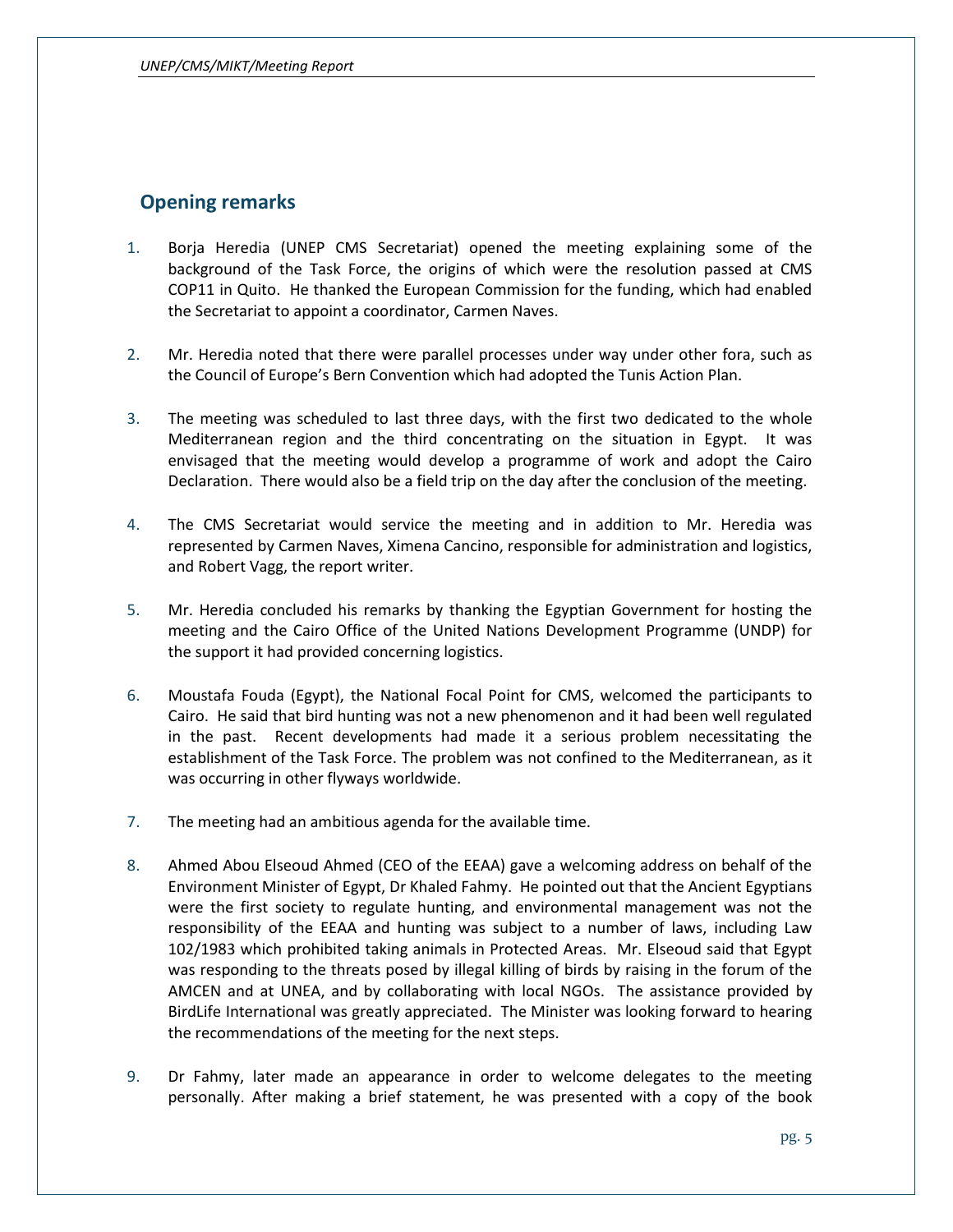*UNEP/CMS/MIKT/Meeting Report*

"Survival". He said that he was looking forward to receiving the recommendations of the meeting and that they would be implemented.

# <span id="page-6-0"></span>**Appointment of Chair and vice-Chair of the Task Force, introduction of participants and adoption of the agenda and meeting schedule.**

- 10. Mr. Heredia said that the Secretariat proposed in accordance with usual practice under CMS that a representative of the host country serve as Chair of the meeting and suggested that Mr. Fouda preside over the meeting. There were no objections and Mr. Fouda was elected by acclamation.
- 11. Mr. Heredia proposed that Sergei Golovkin (Malta) who was chairing the parallel process under the Bern Convention be elected as Vice–Chair. Mr. Golovkin too was elected by acclamation.
- 12. Before ceding the chair to Mr. Fouda, Mr. Heredia explained that the guiding document for the meeting was the annotated agenda, which had been made available as document UNEP/CMS/MIKT1/doc 2a. This agenda and the associated schedule were adopted.
- 13. The Chair invited all participants to introduce themselves and a tour de table was conducted. A list of all participants at the meeting can be found as Annex X of this report. The chair pointed out that some participants would be joining the meeting later and some would take part remotely through Skype connections.

## <span id="page-6-1"></span>**Discussion and adoption of the Modus Operandi of the Task Force.**

- 14. Mr. Heredia was invited to introduce this item and he referred the meeting to document UNEP/CMS/MIKT1/Doc 3. He proposed that as a technical body, the Task Force should work by consensus.
- 15. It was also proposed that a small consultative group (akin to a bureau) should be established to provide advice between meetings and monitor progress. In the interests of economy, this bureau would operate through telecommunication and would only meet physically if suitable opportunities arose.
- 16. Nicola Crockford (BirdLife International) thanked the Secretariat for having prepared the document, noting that it drew widely from the resolution. She had a number of small amendments to propose. She thought that the description of the role of the Task Force should be expanded beyond facilitating to include catalyzing, supporting and monitoring. She also proposed changes to the section on targets and setting priorities and she felt that, under the reference to the Tunis Action Plan of the Bern Convention, further clarification was needed on the geographic scope of the Task Force.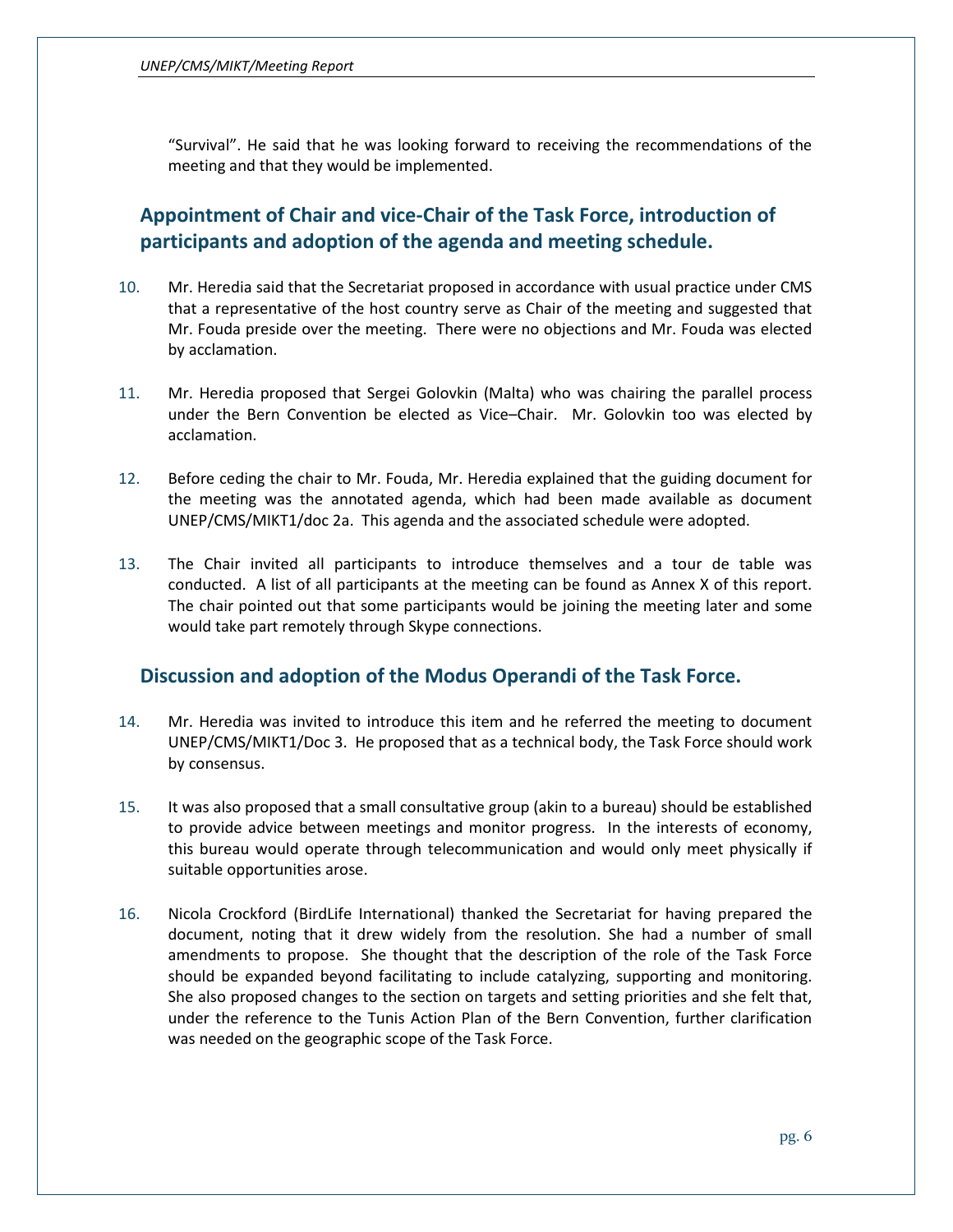- 17. Marita Arvela (European Commission) pointed out that in the section concerning membership the European Union had been omitted. She also said that some drafting changes were required to reflect that certain planned actions had now taken place.
- 18. No further comments were made, so subject to the changes requested by BirdLife International and the European Commission the modus operandi was adopted.

## <span id="page-7-0"></span>**Introduction to UNEP/CMS Resolution 11.16 on the "Prevention of Illegal Killing, Taking and Trade of Migratory Birds"**

- 19. Ms. Naves (UNEP/CMS Task Force Coordinator) gave a presentation, describing the background to the Convention, which had first been suggested at the *United Nations*  Stockholm *Conference on the Human Environment"* 1972 in Stockholm as an instrument to be created. The Government of Germany had led the negotiations and the text was agreed 1979 in Bonn (hence the alternative name "Bonn Convention") and the Convention entered into force in 1983. The membership would reach 124 on 1 August 2016, with strong representation in the Mediterranean region, where the only countries not Party were Bosnia-Herzegovina, Lebanon and Turkey.
- 20. Resolution 11.31 had been adopted at the Conference of Parties (COP) in Quito in 2014 and wildlife trade had been recognized as being a major threat, alongside the illicit trade in drugs and armaments, and was a source of revenue for terrorists and organized criminals (Mafia-style gangs operating in the Balkans were generating  $€10$  million a year through smuggling illegally shot birds to Italy with no benefit to local communities). It threatened both sustainable use and human lives and livelihoods such as eco-tourism, as well as causing environmental damage.
- 21. The Intergovernmental Task Force on Illegal Killing, Taking and Trade in Migratory Birds in the Mediterranean (MIKT) had been set up by the Resolution to be led by CMS along with the Agreement on the Conservation of African-Eurasian Migratory Waterbirds (AEWA) and the Memorandum of Understanding on the Conservation of Migratory Birds of Prey in Africa and Eurasia, the Action Plans for African-Eurasian Migratory Landbirds and the Bern Convention.
- 22. Appreciation was expressed to the European Commission, which had provided funding to allow MIKT to start operating. The Task Force had 20 members from CMS Parties and 34 observers from other countries (Parties and non-Parties), CITES, INTERPOL, UNEP, UNODC, NGOs and hunters' organizations.
- 23. The illegal killing of birds (IKB) in the Mediterranean had reached alarming levels recently. There were reports dating back to 1979 and 1991, as well as the more recent study, "The Killing", published by BirdLife International, which estimated that between 11 million and 36 million birds were being illegally taken each year in the Mediterranean region alone. The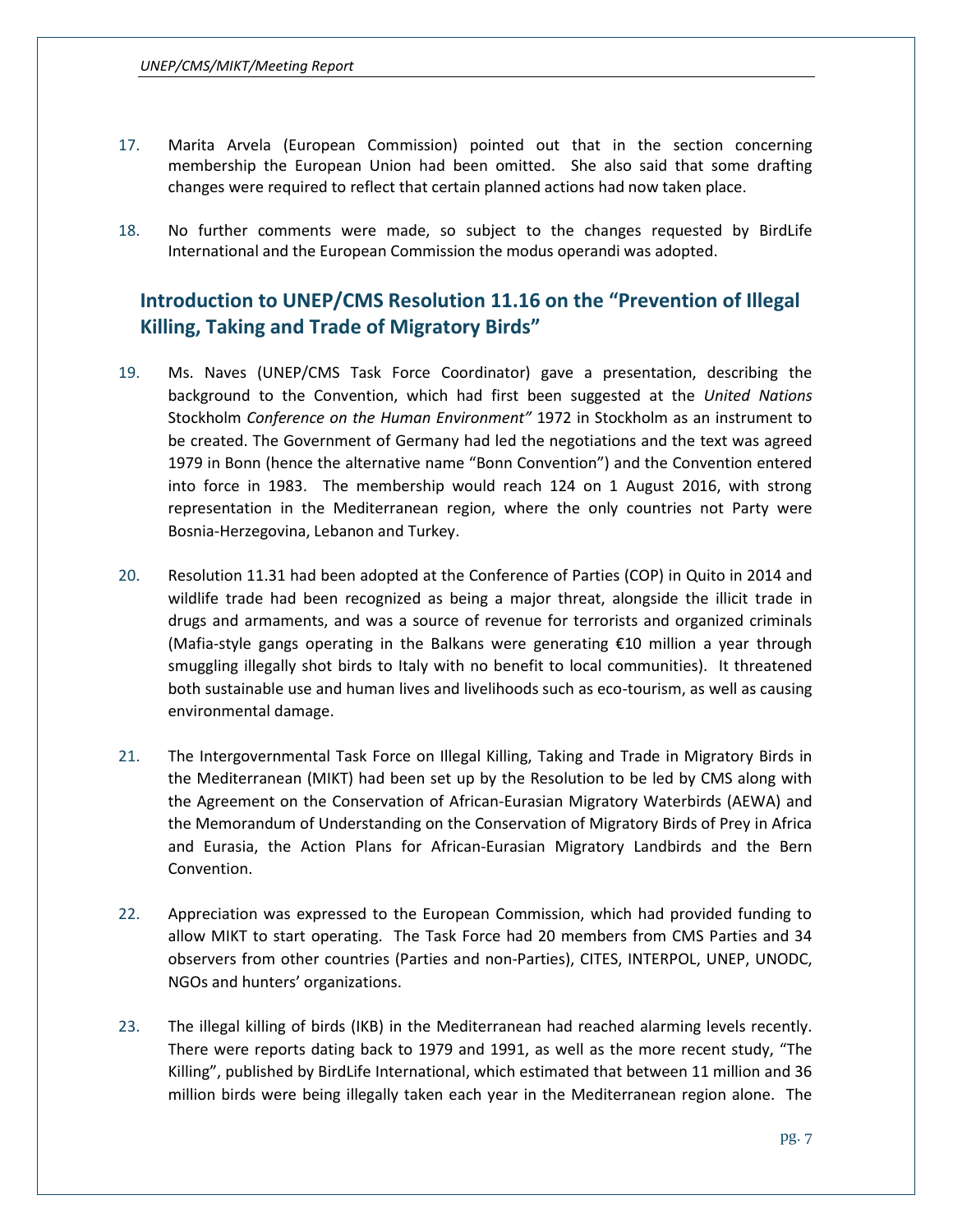methods used included shooting, nets and lime sticks and the reasons for taking included for food and trade.

- 24. The first meeting of the MIKT has the task of agreeing the Programme of Work (POW) for the period 2016-2020 and finalizing the text of the Cairo Declaration. One of the Task Force's principal responsibilities would be to ensure that monitoring was stepped up and trends examined.
- 25. The 2016 World Migratory Bird Day campaign had focussed on stopping the illegal killing of birds under the slogan *"and when the skies fall silent?"* A total of 316 events had been registered in 85 countries, and a benefit concert had been organized in Bonn, which had raised €1,800 for the activities of the Task Force.
- 26. It was highlighted the importance of the work of MIKT to tackle the problem of IKB in the Mediterranean but also because it will serve as an inspiration to be replicated in other regions.
- 27. The slides making up Ms Naves' presentation can be found in the presentations section of th[e MIKT page](http://www.cms.int/en/meeting/1st-meeting-intergovernmental-task-force-illegal-killing-taking-and-trade-migratory-birds) on the CMS website.

# <span id="page-8-0"></span>**Results of BirdLife International's review of the scale and extent of illegal killing and taking of birds in the Mediterranean**

- 28. Before starting this agenda item, Mr. Heredia welcomed the UNDP representative, Amany Nakhla, to the meeting and thanked her for the logistical support provided by her organization.
- 29. The Chair called upon Ms. Crockford (Birdlife International) to give a presentation on the BirdLife International review of the scale and extent of illegal killing of birds in the Mediterranean. She said that she thought that the MIKT as a ground-breaking group and that the BirdLife International review provided some baseline data upon which to build.
- 30. IKB was a growing threat and countries were struggling to deal with it. Quantitative data were needed on the number of birds affected and the worst areas for illegal taking needed to be identified. The review covered 26 countries in the region (the only not covered was Libya). Country factsheets had been posted on the data zone of the BirdLife International website.
- 31. National experts had been asked to provide information, and the review was based on the data supplied which were the best available. It was recognized that the data might not be perfect and the review should be regarded as a work in progress. Also important was agreement on the definition of "illegal killing".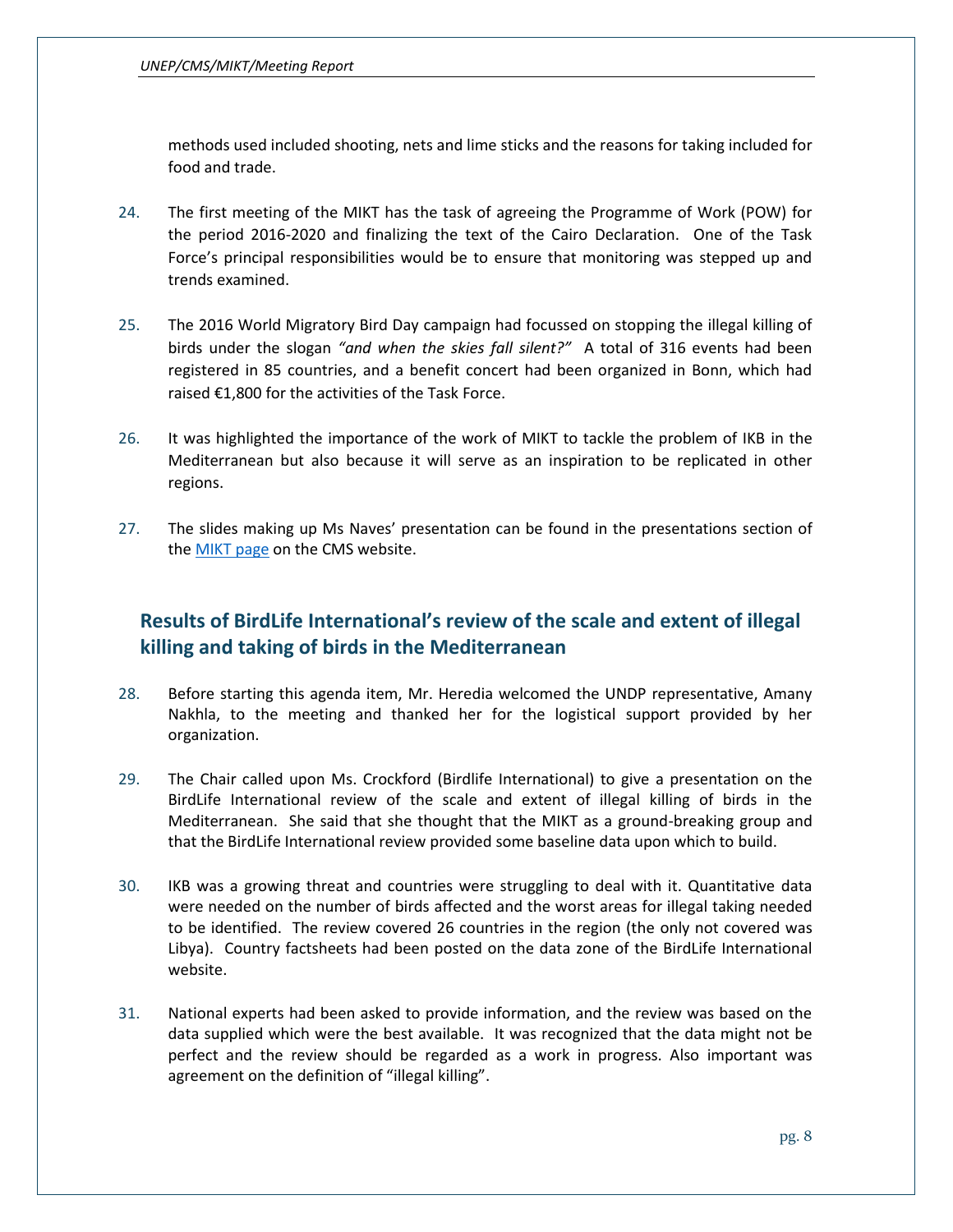- 32. The review contained results for all species and it was estimated that between 11 million and 36 million birds were being taken illegally in the Mediterranean region. The only territories reporting that illegal killing, taking and trade were not serious problems were Gibraltar and Israel, while topping the table were Italy, Egypt and the Syrian Arab Republic. Of the birds lost, 43 per cent were being taken in the EU despite the robust provisions of the EC Birds Directive, and for some species and families, the annual take equated with 10 per cent of the population.
- 33. Among the worst locations, the top 32 sites each had an annual toll of more than 100,000 birds, and the worst 20 sites accounted for 30 per cent of all birds taken. This, however, did mean that targeting just a few sites could have a dramatic impact on reducing losses.
- 34. The reasons why people killed and took birds illegally included for food, for sport and for caging, but a considerable proportion of the birds taken for food was not consumed by the hunters themselves but sold restaurants as delicacies. Taxidermy and pest control accounted for a small proportion of illegal taking.
- 35. The review clearly showed that basic data were lacking and this needed to be tackled urgently. Ms. Crockford referred delegates wanting more details to information documents in the UNEP/CMS/MIKT1/Inf.5 series.
- 36. BirdLife International was excited at the prospect of MIKT catalyzing action on the ground and Ms. Crockford suggested that the next regions to be the focus of attention should be the Islamic Republic of Iran, the Arabian Peninsula and the rest of Europe. She expressed the hope that, when the second edition of the review was published, there would be more positive trends to report, and concluded her remarks by thanking the BirdLife partners for their support, the anonymous donor who had funded the review and the European Commission for providing the resources enabling the Secretariat to appoint a coordinator.
- 37. Noor Noor (Nature Conservation Egypt) had some questions on the figures for Egypt but suggested that these could be addressed on the third day of the meeting which would concentrate on Egypt.
- 38. Edward van Asch (CITES Secretariat) inquired how many of the birds taken in the EU were used or traded nationally and how many were traded internationally. Ms. Crockford said that the review had not revealed the proportions.
- 39. Olivier Biber (Landbirds Working Group) asked whether there were estimates regarding the number of birds legally killed or taken in the region so that a picture could emerge of the overall harvest. Ms. Crockford agreed that such information would be useful but undertaking the work would depend on the funding being made available.
- 40. François Lamarque (France) said that he queried the figures attributed to France in the review and questioned the methodology used to compile the review. There was a need to define and differentiate between legal and illegal killing, taking and trade. While BirdLife International might not like the hunting methods used in France, they were in many cases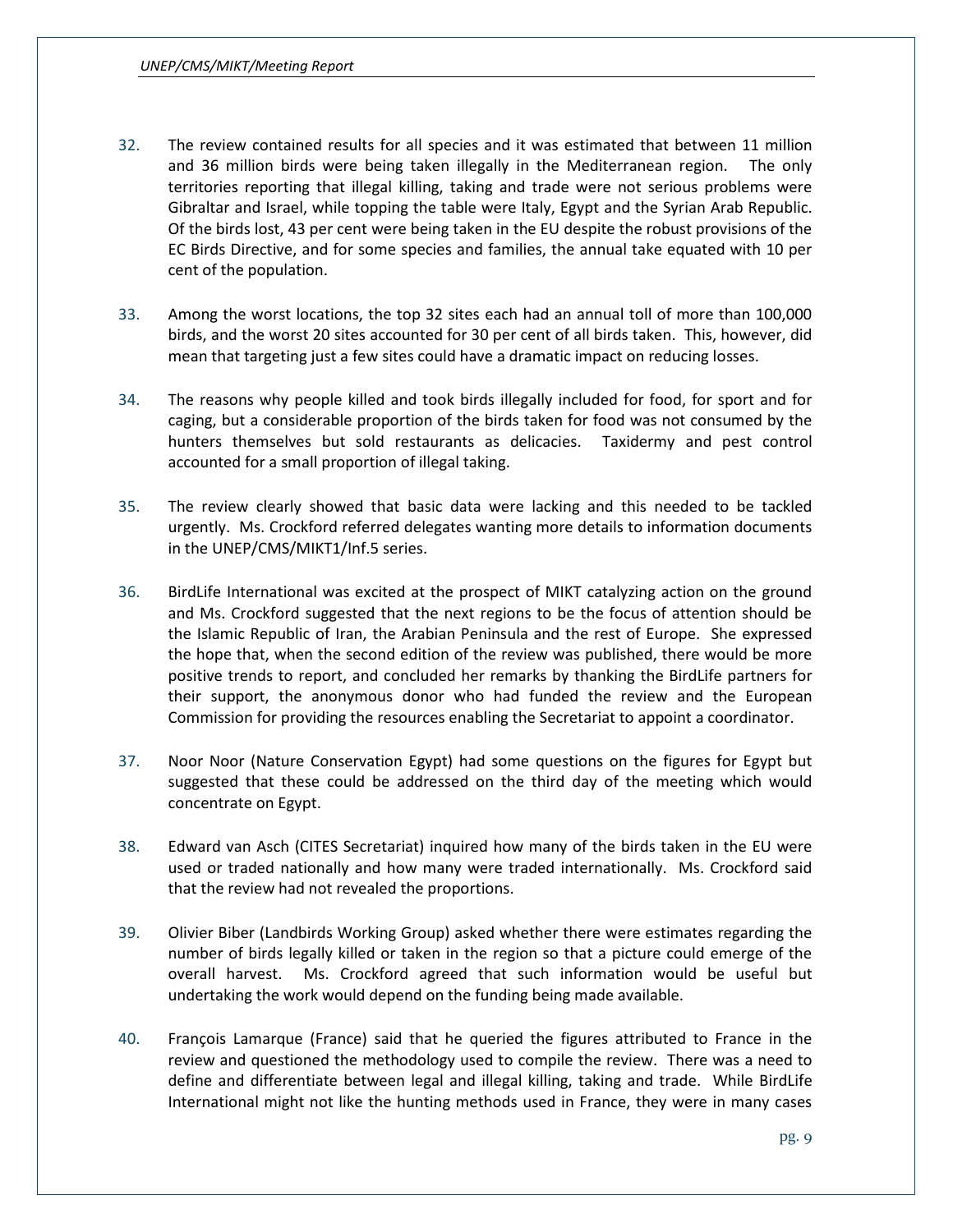legal. He agreed that robust scientific data were needed but suggested that it might be preferable for the review to be undertaken by a different organization, one less partial than BirdLife International. He added that the European Commission was aiming to obtain more data on legal killing through the reporting procedures under the EC Birds Directive.

- 41. Ms. Crockford agreed that robust scientific data were needed and pointed out that the review contained caveats as it was based on the best available information and this might not be comprehensive. She would also welcome it if another organization took the lead, given that BirdLife International's resources were limited and there were other projects to undertake.
- 42. Andrea Rutigliano (CABS) said that there were data on legal hunting dating from 2005 available online, with an estimate of 100 million birds legally killed. This sort of project required a great deal of fieldwork. He also questioned the data relating to Lebanon where hunting was illegal but looking at Facebook postings from that country indicated that many birds were being killed there.
- 43. Lars Lachmann (NABU) said that his organization had commissioned a review of the 2005 CABS report and it was hoped that the desk study would be conducted this year and the results would be available in 2017.
- 44. Osama El-Gebaly (EEAA) asked how much time had been spent doing the fieldwork in Egypt for example.
- 45. David Scallan (FACE) said that the extent of the harvest through hunting should be established, and EU Member States, under the next round of Article 12 (Birds Directive) reporting, would be asked for estimates. FACE has been calling for and collating bag data for some time.
- 46. The Chair thanked Ms. Crockford and referred to the extensive documentation provided for the meeting. The BirdLife International report highlighted a number of problems and identified possible solutions. One important issue was the distinction between legal and illegal hunting. He noted and welcomed the candid caveats in the report that the information provided was the best available but further work was necessary. The report could, however, form the basis of the meeting's discussions. Consideration should be given to how best to conduct monitoring.
- 47. The Chair called on all delegates to be patient and to agree on the fundamental principles. He noted that hunters questioned the need to take measures for the conservation of quails as these were a short-lived species and if they were not hunted, they would die anyway. It was different for longer-lived species such as raptors. The reasons why people hunted had changed, with little hunting done for subsistence any more, and international smuggling emerging as a new aspect. The equipment used had also changed and the authorities were now unable to respond.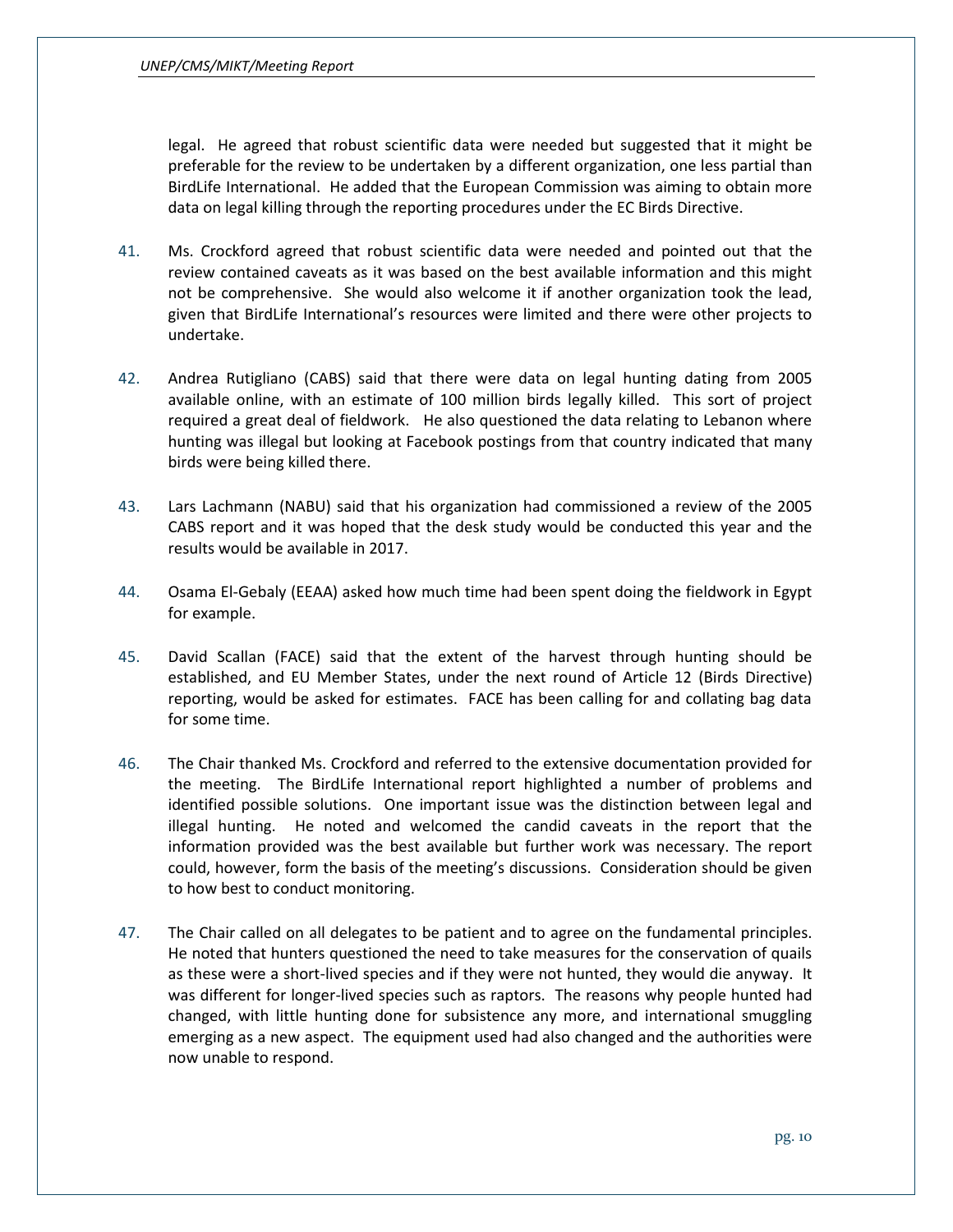- 48. Ragh Ragh Ewada (Hunting Union of Egypt) sought clarification of the figures presented for Egypt and for the Syrian Arab Republic, which was in the midst of a civil war. Hunting was a long-established practice in Egypt and legal hunting was properly regulated and was suffering from the poaching. Legitimate hunters wanted to carry on within the regulations.
- 49. Gamal Gomaa (Nature Conservation Sector) asked about the figures of illegal killing of birds in Egypt and how it was produced
- 50. Ms. Crockford welcomed the participation of responsible hunters in the Task Force as key partners and asked Noor Noor to provide the background on how the figures for Egypt were reached.
- 51. Mr. Noor (NCE) said that a full explanation would be given on the third day of the meeting when the focus would turn to Egypt. He did however explain that NCE had worked closely with the Ministry and the EEAA. The figure of 5.6 million birds had been based on a relatively small study conducted in 2015-16. Further results would be presented next year.
- 52. Mohamed Habib (Red Sea Association) questioned the definition of illegal killing applied to Egypt as there were no quotas set, so all hunting was legal in that respect.
- 53. Wed Abdou (EEAA) said that he had conducted some of the survey work as a desk study in his own time rather than on behalf of the Agency. The interim results provided an indication of the number of birds taken and the species worst affected. In addition, this study should be used as a guiding tool for future intervention to tackle the issue.
- 54. The Chair said that it was clear that the meeting would not be able to agree on definitive figures and the report contained the best available estimates based on a variety of studies. From the North of Sinai, 54 species from 20 families were affected with possibly 3.3 million quails and 500,000 birds of other species taken, killed or trapped by means that could not be described as "traditional".
- 55. Sherif Baha El-Din (NCE) said that the meeting would not be able to establish a definitive figure for the number of birds taken, but questioned whether a precise figure was relevant. What was clear was that the number was unsustainable for many species. A clearer picture would emerge over time but the figures would fluctuate.
- 56. The Chair said that species such as fish or birds often responded to being harvested. It was however evident that the numbers being taken were having alarming consequences on the status of the targeted species.
- 57. The slides making up Ms Crockford's presentation can be found in the presentations section of the [MIKT page](http://www.cms.int/en/meeting/1st-meeting-intergovernmental-task-force-illegal-killing-taking-and-trade-migratory-birds) on the CMS website.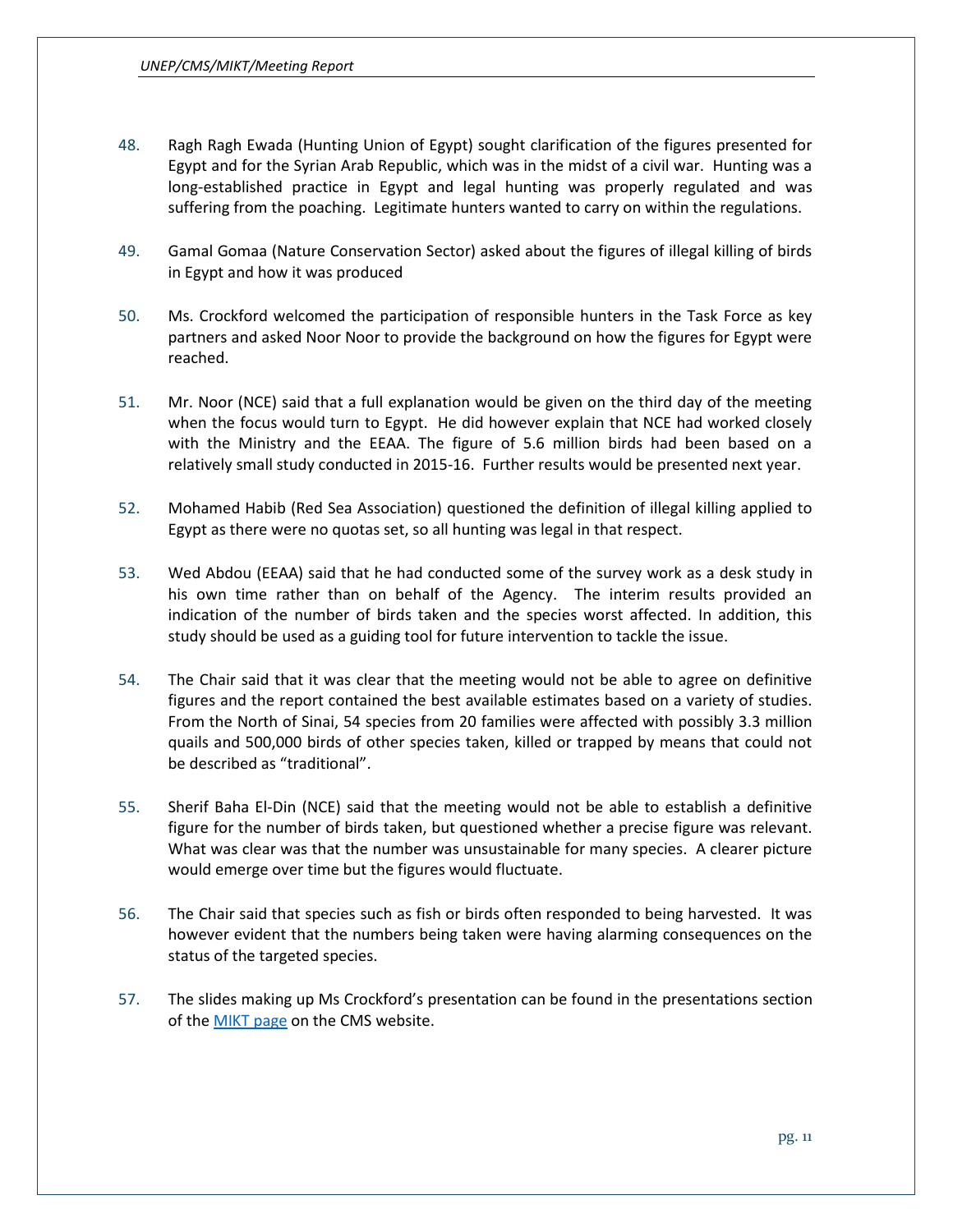<span id="page-12-0"></span>**Update on Recommendation No 164 (2013) of the Bern Convention Standing Committee on the implementation of the Tunis Action Plan 2013-2020 for the eradication of illegal killing, trapping and trade of wild birds. Outcomes of the 3rd Meeting of Special Focal Points for Illegal Killing of Birds, 14-15 April 2016, Tirana (Albania)**

- 58. Mr. Golovkin (Vice-Chair, Malta) described the implementation of the Tunis Action Plan three years after its adoption. The issue of the illegal killing of birds was receiving higher priority on the agendas of various international fora, such as CBD, CMS and the Bern and Barcelona Conventions.
- 59. The Tunis Action Plan contained ten straight-forward elements; these were:
	- identification of national wildlife crime priorities
	- conservation impact
	- identification and standardization of gravity factors
	- elaboration of sentencing guidelines
	- take account of the biological and institutional aspects
	- national stakeholder dialogue
	- establish trust
	- awareness raising and education
	- publication of enforcement results, crime statistics
	- networking and capacity-building
- 60. The Action Plan sought to balance the social, economic and environmental dimensions.
- 61. The 3rd Meeting of the Special Focal Points Network had taken place in Albania, 14-15 April 2016 and had received reports from the European Commission, BirdLife International and FACE.
- 62. Case studies involved Hungary where the emphasis was on policing raptor poisoning, Italy where there were IKB "hotspots" such as the Strait of Messina, Albania, where there had been a total ban on hunting following political turmoil in the 1990s and a problem with foreign hunters, and Malta, where the role of NGOs in implementing the Tunis Action Plan had been significant. The Chair of the CMS Scientific Council, Fernando Spina, had spoken on the biological aspects of the flyways approach.
- 63. The 15 Party reports had shown that progress was being made across the board but was rather uneven.
- 64. Little was known about the impact of illegal killing on bird populations and the threat that it posed had to be assessed in the context of other factors.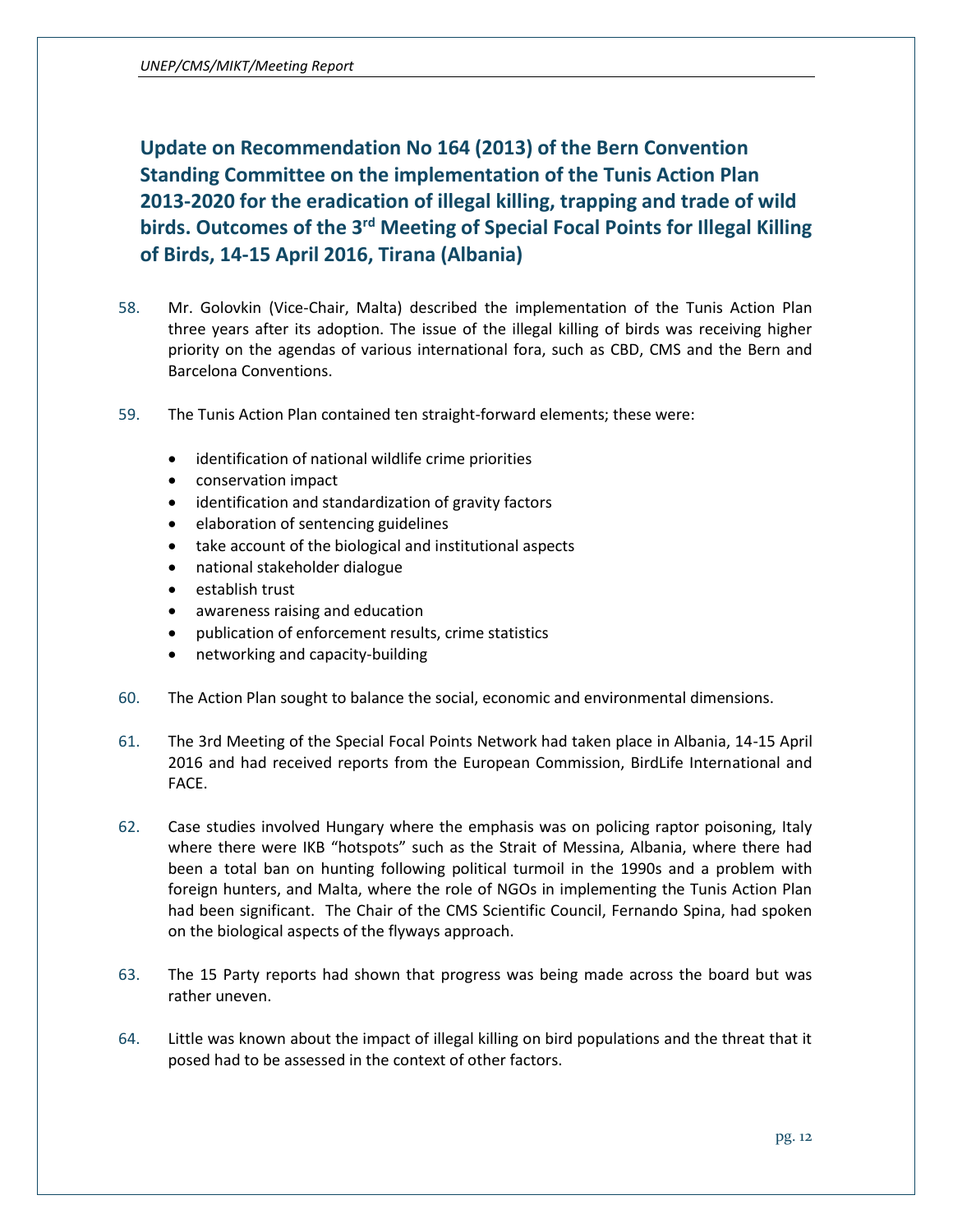- 65. The three priorities for the Tunis Action Plan were ensuring that it and other international laws were being properly transposed into national legislation and implemented on the ground; that national legislation was adequate, and that the authorities were enforcing the law and were suitably trained and equipped to carry out their duties.
- 66. The slides making up Mr Golovkin's presentation can be found in the presentations section of the [MIKT page](http://www.cms.int/en/meeting/1st-meeting-intergovernmental-task-force-illegal-killing-taking-and-trade-migratory-birds) on the CMS website.

## <span id="page-13-0"></span>**EU Roadmap towards Eliminating Illegal Killing, Trapping and Trade of Birds and Update on the EU Action Plan on Wildlife Trafficking**

- 67. Ms. Arvela (European Commission) gave a presentation in two parts, the first describing the road map and the second concerning the European Union's Action Plan on wildlife trafficking.
- 68. The EU biodiversity strategy to 2020 contained targets for nature conservation and these included the completion and appropriate management of the Natura 2000 network as well as improving public awareness. and enforcement. The 7th Environmental Action Plan ran until 2020 and its one of its goals is better implementation of the legislation.
- 69. Of the populations of 500 species of bird naturally present in the EU, 52 per cent had secure status, 17 per cent were threatened, 15 per cent were near threatened and 16 per cent had uncertain status.
- 70. The Birds and Habitats Directives are the basis for implementing CBD and CMS. The Bird Directive provides a general system of protection of birds. Some species are huntable under certain conditions and the Birds Directive prohibits e.g. prohibited certain means of taking. The Habitats Directive required the protection of certain habitat types and species and established the Natura 2000 network including sites for migratory birds...
- 71. The role of the European Commission in implementing the Directives included ensuring that Member States comply with them. Cases relating to illegal killing of birds had been opened. Cases against France (because of the Ortolan bunting - Emberiza hortulana), Italy (for general breaches) and Greece (regarding birds of prey) were currently open.
- 72. A study conducted in 2011 in 28 Member States had discovered that the main problems were poisoning, trapping and trade, hunting outside the allowed season and within protected areas. It concluded e.g. that it is difficult to estimate the impact of these activities, as the recorded illegal activities may be only a fraction of real activity.
- 73. The Larnaca Declaration had been issued after a conference held in 2011 in Cyprus by the Council of Europe. This Declaration highlighted zero tolerance for the illegal killing of birds.
- 74. The EU road map was drafted in 2012 following consultations with the Member States and other stakeholders. It had been updated regularly and it is part of the Tunis Action Plan. It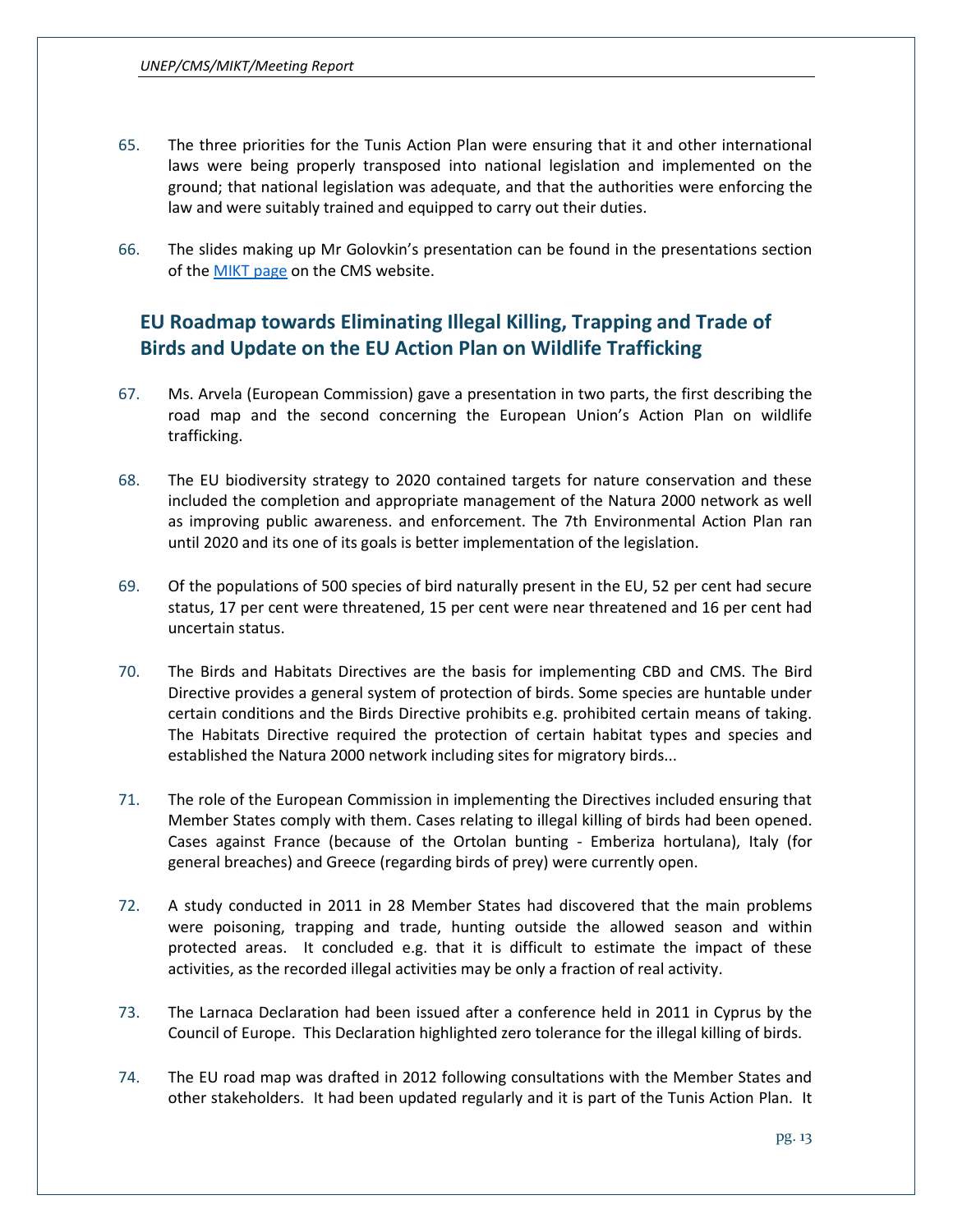#### *UNEP/CMS/MIKT/Meeting Report*

comprised four sections with actions allocated to the European Commission and the Member States and stakeholders. The Commission's responsibilities include raising awareness of authorities and civil society, funding (through the LIFE Regulation), coordination and enforcement.

- 75. Examples of actions taken include the biannual meetings of the ORNIS Committee, biannual meetings with stakeholders (e.g. FACE, INTERPOL, CMS and AEWA, the Council of Europe, IMPEL and BirdLife International). The LIFE funding programme was continuing and species action plans are under development for the European turtle dove (Streptopelia turtur) and the Cinereous vulture (Aegypius monachus) and Bearded vulture (Gypaetus barbatus). The Commission also funded the ENEC and IMPEL projects (e.g. work on illegal hunting tourism). It also supports the training of judges with a new module prepared this year. The EU is developing a EU strategy on raptors and is working on measures to restrict the use of lead shot in wetlands and over other terrestrial habitats and in fishing weights. The Task Force had also received funding for three years.
- 76. The European Commission shared the figures contained in the BirdLife report, and the table for the ten worst countries, showing Egypt at the top with 5.7 million birds illegally taken. Although some countries have shown doubts on the data, these figures have raised needed discussion on illegal killing of birds.
- 77. The EU Action Plan on wildlife trafficking established that the scale of illegal trade in wildlife meant that it ranked third, behind only arms and narcotics; wildlife crime however included more than just birds. The EU is a market, a source and a transit zone for illegal trade.
- 78. A recent court case in Belgium was an example of actions taken against large-scale smuggling of CITES-listed species of bird, mainly raptors, where falsified certificates and tags had been used. Criminals were attracted to engage in illegal wildlife trade because they felt that the authorities accorded it low priority.
- 79. The three pillars of the Action Plan were: prevention, enforcement and global partnership. The European Council of Ministers had welcomed the Action Plan in June and had adopted the conclusions that it contained.
- 80. The slides making up Ms Arvela's presentation can be found in the presentations section of th[e MIKT page](http://www.cms.int/en/meeting/1st-meeting-intergovernmental-task-force-illegal-killing-taking-and-trade-migratory-birds) on the CMS website.

## <span id="page-14-1"></span><span id="page-14-0"></span>**Case Studies**

- *I. The situation of IKB of raptors in the Mediterranean*
- 81. Nick P. Williams (CMS Raptors MOU) opened his remarks by thanking the Egyptian Government for hosting the meeting and the European Commission for its financial support of the Task Force.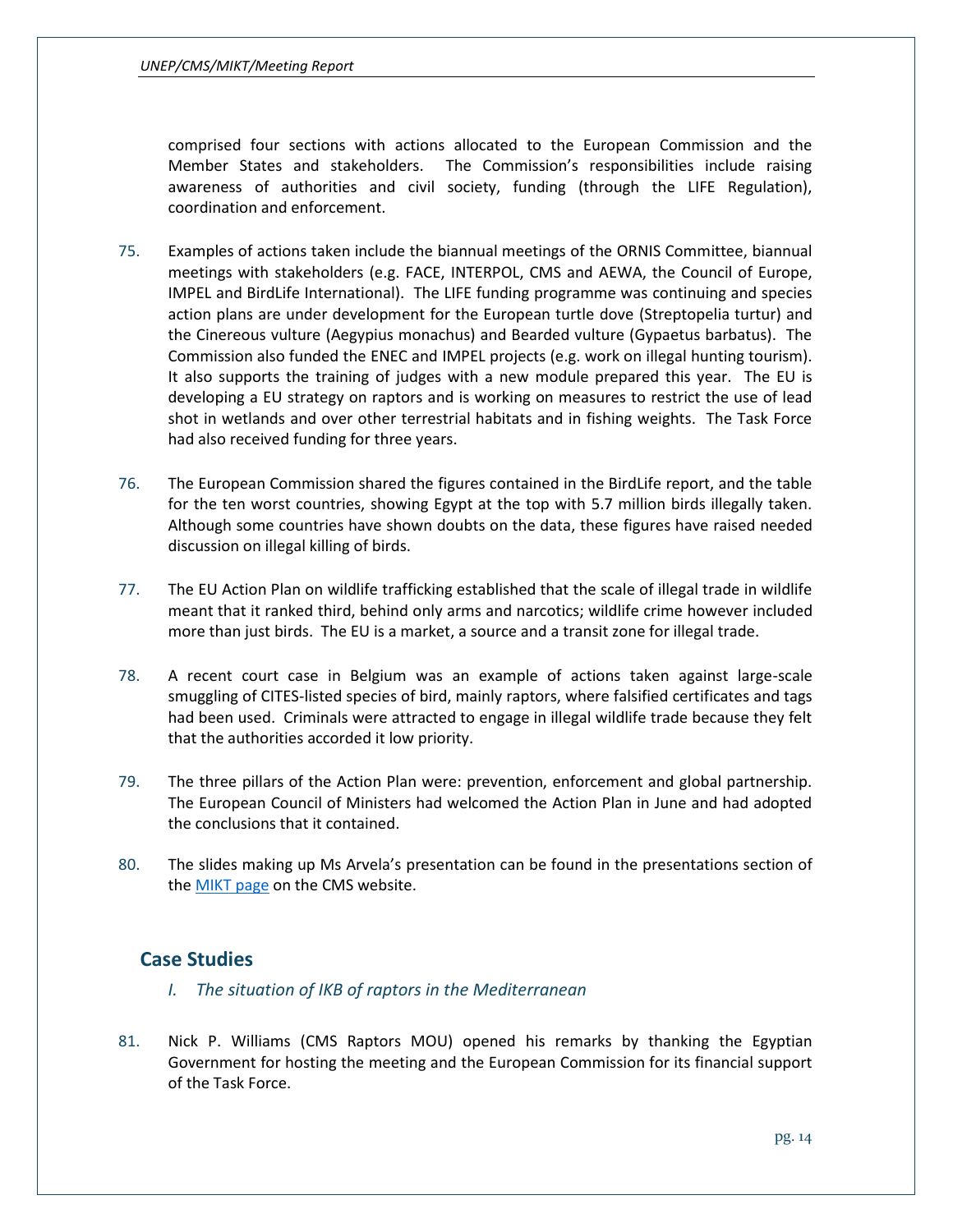- 82. He gave an account of the history of the Raptors MOU which had been negotiated under the auspices of CMS and had entered into force in November 2008. The Coordinating Unit had been established in Abu Dhabi in the United Arab Emirates. The MOU covered 132 Range States of which 56 were signatories and 93 species of raptor were listed in three levels of priority. There was also a list of critical sites for raptors.
- 83. The MOU itself was relatively short, comprising just six pages. Annexed to it, however, was an Action Plan containing more detailed provisions.
- 84. IKB was a problem in the region as demonstrated by the BirdLife International report and Ms. Crockford's earlier presentation. The report was based on limited data and no definitive conclusions could be drawn. However, the indication that 80,000 birds of prey were being illegally taken was alarming, given that birds of prey were at the top of the food chain and were slow breeders.
- 85. "Hotspots" had been identified in the eastern Mediterranean and trends for raptor species ascertained in the countries of the region. High numbers of birds of prey were being taken illegally in EU Member States despite the EC Birds Directive. Hawks and eagles were the worst affected groups, followed by falcons. Most individuals came from the 33 species categorized as being of "Least Concern" on the IUCN Red List, but some birds from Endangered and Critically Endangered species were also affected. The take of Eurasian buzzards (Buteo buteo) was estimated at 23,000 birds; 3,500 Lesser spotted eagles (Clanga pomarina) from a much lower population base were also being taken, as were relatively high proportions of Spanish imperial eagles (Aquila adalberti) and Egyptian vultures (Neophron percnopterus).
- 86. The main reasons for illegally killing or taking raptors were: predator control, sport, falconry, taxidermy and for food.
- 87. In terms of legal provisions, birds of prey were fully protected in most countries, but in five some hunting was allowed: Bosnia-Herzegovina, Serbia, the former Yugoslav Republic of Macedonia, Tunisia and Turkey. The level of killing and taking was unknown and therefore the impact on the populations could not be determined.
- 88. Trade was a factor but for most species the prices that the birds commanded were low. Peregrine falcons (Falco peregrinus) however could reach US\$33,500 (much higher than captive-bred specimens) and other species US\$6,500. Such prices were attractive to poachers and an incentive for them to continue the practice.
- 89. The slides making up Mr Williams' presentation can be found in the presentations section of th[e MIKT page](http://www.cms.int/en/meeting/1st-meeting-intergovernmental-task-force-illegal-killing-taking-and-trade-migratory-birds) on the CMS website.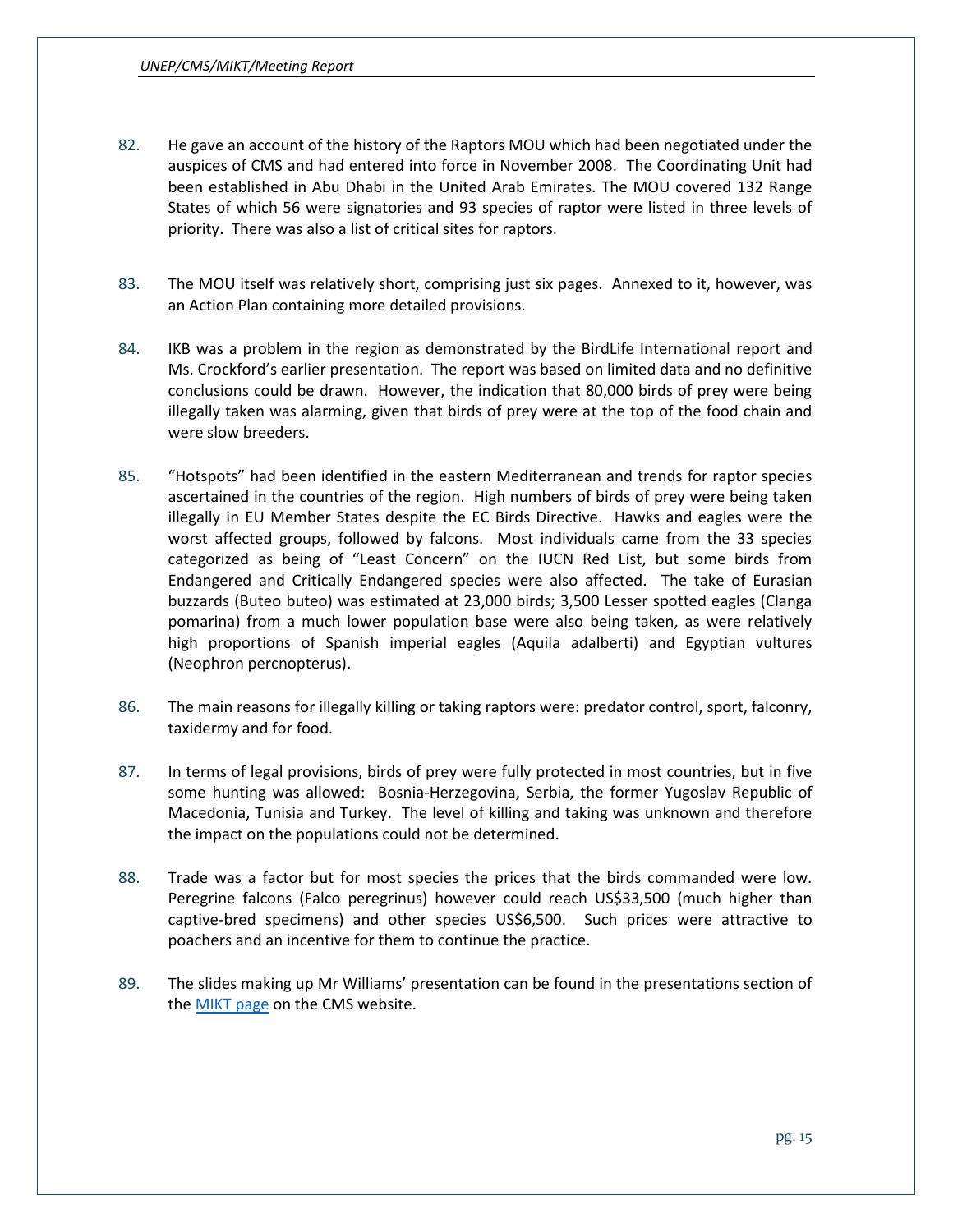## <span id="page-16-0"></span>*II. The case of the implementation of the Tunis Action Plan in Malta*

- 90. Mr. Golovkin (Vice-Chair, Malta) explained that Malta was situated in the central Mediterranean along the Eastern-most fringes of the central Mediterranean flyway for migratory birds and described the significant extent of illegal killing and taking of birds that was occurring on the island in the past. He mentioned that prior to the adoption of the Tunis Action Plan four years earlier, various NGOs often described the island as a war zone for birds, where poachers were not being effectively prosecuted.
- 91. The meeting in Tunis served as inspiration and turning point, as it was clear that Malta was not alone and common solutions could be found.
- 92. Hunting was a highly polarized issue in Malta and a referendum had been held on the question of hunting during the spring migration. Violent protests had broken out when hunting was suspended following the illegal killing of a White stork (Ciconia ciconia).
- 93. The key elements in changing behaviour were: reform of legislation, enforcement of the law, improvements to judicial processes and raising public awareness.
- 94. A major reform of hunting-related regulations took place in Malta. Hunters now had to use a new electronic recording system which allowed the authorities to monitor the harvest in real time. Penalties had been made more severe, with heavier fines, imprisonment and suspension of licences. More enforcement officers had been deployed to monitor spring and autumn migration seasons, with 90 deployed in 2015 compared with 61 in 2012 to cover around 180 square kilometres of Malta's countryside. These officers were also assisted by dozens of volunteers from NGOs, including bird conservation organisations and local hunting associations which nominated voluntary "hunting marshals". Involvement of hunting organisations was particularly useful in bringing about a culture change.
- 95. Joint patrols were being organized among agencies and modern technological devices such as UAV (unmanned aerial vehicles) and GIS (geographic information systems) were being deployed.
- 96. Awareness-raising training was being organized for hunters, and a major reform of hunting education and hunting license test processes also took place. Hunters are rigorously tested on knowledge of legislation, as well as on bird identification, prior to obtaining license.
- 97. The authorities had pursued prosecutions for a number of crimes including poaching within protected areas, hunting protected species, hunting outside the permitted season and hunting without a licence. Higher fines had been imposed and real prison sentences were meted out in several cases involving illegal targeting of protected species. The message that there was zero tolerance of poaching had been understood, and BirdLife Malta corroborated by CABS reported a large drop in the number of wildlife crimes and fewer birds being taken to veterinary clinics with gunshot wounds.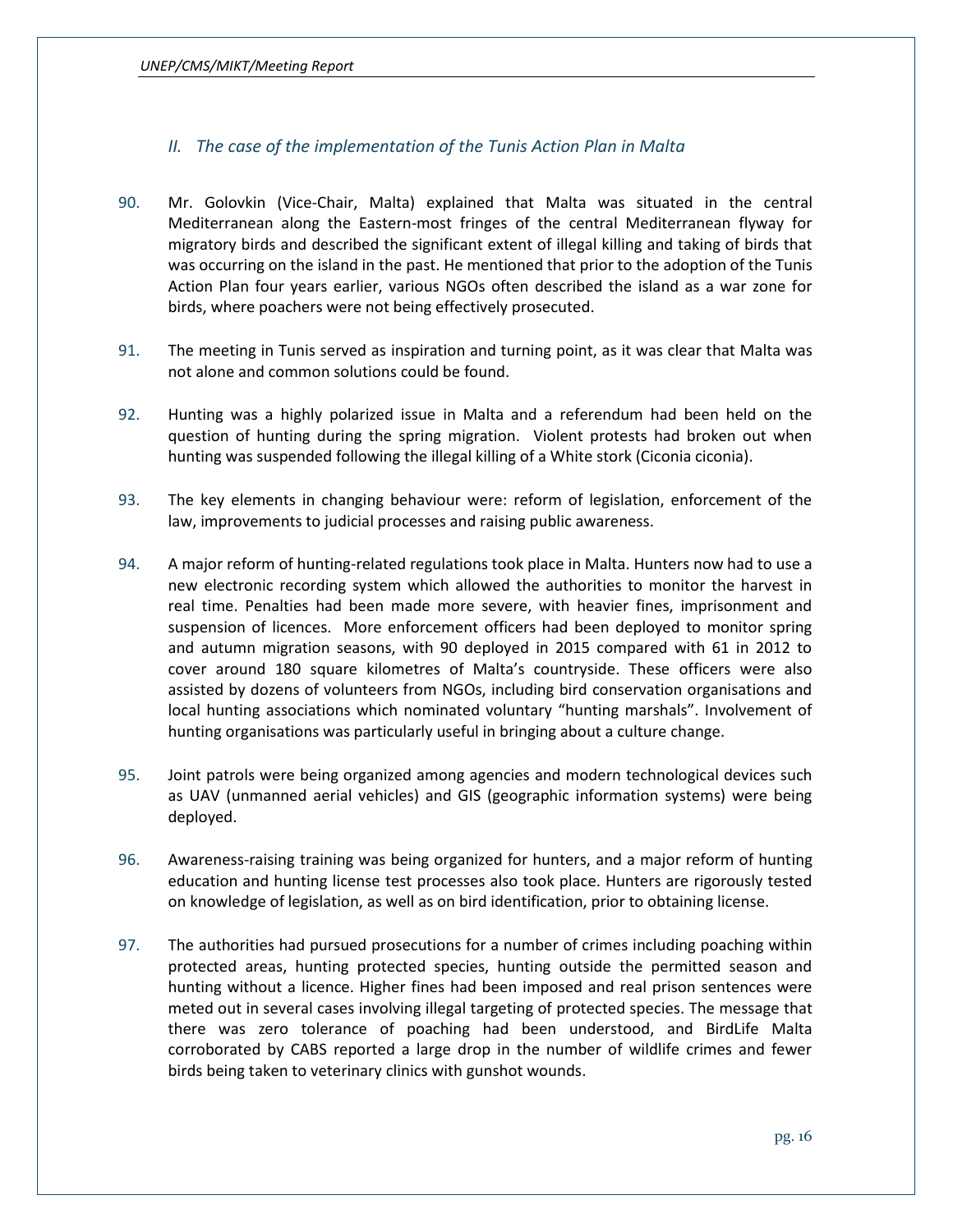- 98. Mr. Lachmann (NABU) indicated that a report by Egyptian researchers suggested that over 300 Maltese hunters were coming to Egypt and in particular to Lake Nasser and accounted for 60,000 birds in a single visit. Many of the birds were smuggled home but some were simply burned on site. He asked regarding measures taken by Malta to address this problem.
- 99. Mr. Golovkin explained that one of the main drivers behind IKB in Malta in the past was illegal taxidermy and trade in protected species. Due to legal reforms including major increase in penalties for illegal possession, importation, taxidermy and trade, incidence of such crime in Malta dropped dramatically. However, some poachers resorted to travelling to countries with lax regulatory regime in an attempt to smuggle illegally shot birds from such third countries into Malta. To address this issue, the authorities strengthened controls and penalties over smuggling, also extending legal protection to non-European species not covered by the EC Birds Directive. However, the fact that some poachers still do find their way to countries with weak enforcement indicates the need for more regional cooperation between enforcement entities, as well as the need for strengthening enforcement and rule of law across the region.
- 100. The slides making up Mr Golovkin's presentation can be found in the presentations section of the **MIKT** page on the CMS website.

#### <span id="page-17-0"></span>*III. Trapping of Goldfinch in Algeria by Mohammed Hadjeloum (Algeria)*

- 101. Mr. Hadjeloum (Algeria) explained that for security reasons all hunting had been banned in Algeria.
- 102. There was a long tradition of hunting goldfinches, which were coveted because of their song. The species was also bred in captivity to be kept as pets. In recent times the price for goldfinches had risen steeply, which had led to more birds being taken from the wild, often in nets set up long rivers. Mortality rates among captured birds were high, with as many as half dying during transportation.
- 103. Anti-poaching measures implemented included check points on roads and over the period from 2010 to the present, over 20,000 birds had been seized and released. The year 2015 saw 9,865 birds seized and 644 so far in 2016. The figures represent just the tip of the iceberg as most captured birds are not detected by the authorities.
- 104. To help raise public awareness, films of the release of recovered birds were shown with a particular emphasis on educating children about conservation issues.
- 105. The slides making up Mr Hadjeloum's presentation can be found in the presentations section of the [MIKT page](http://www.cms.int/en/meeting/1st-meeting-intergovernmental-task-force-illegal-killing-taking-and-trade-migratory-birds) on the CMS website.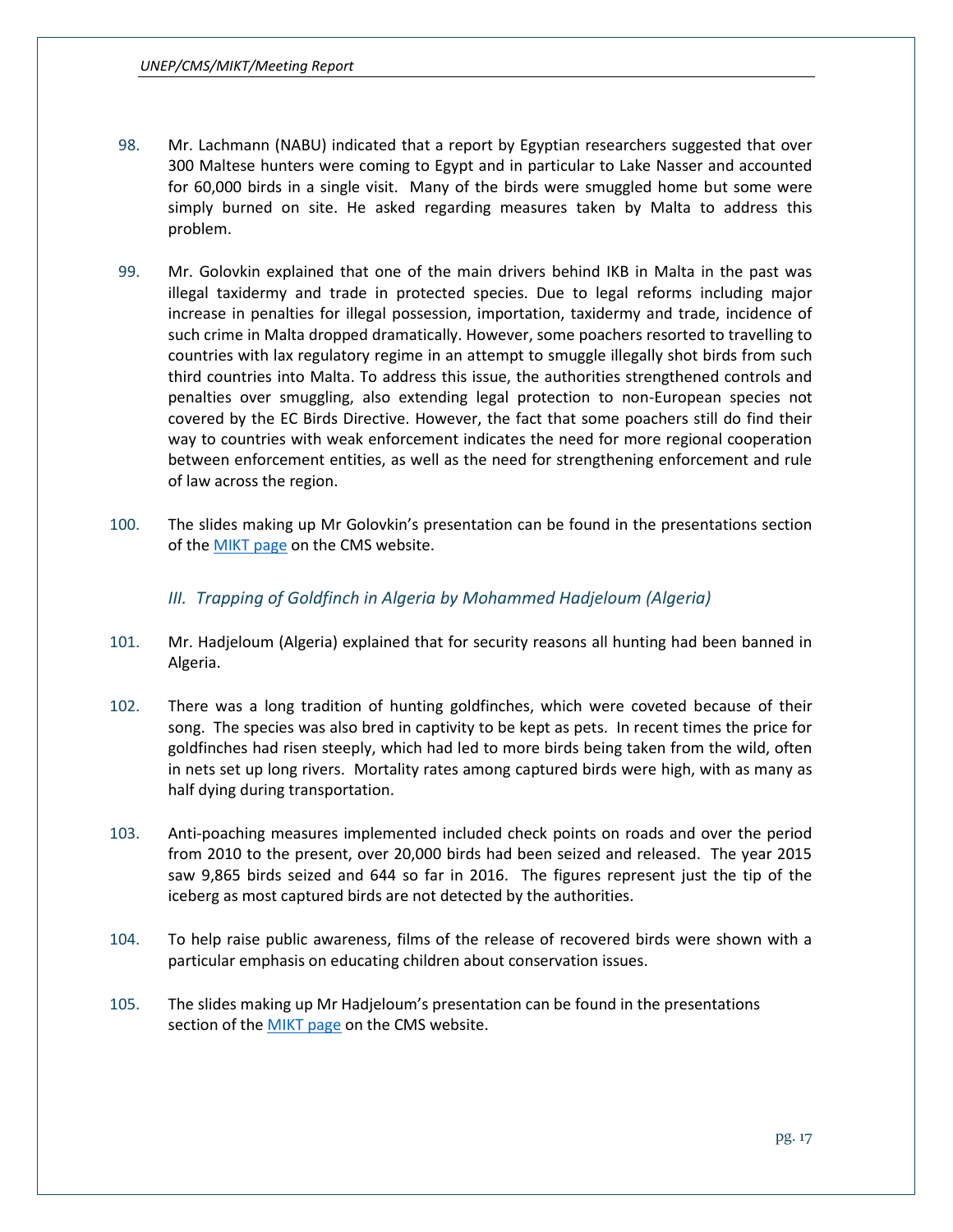## <span id="page-18-0"></span>*IV. Tour du Valat Biological Research Station*

- 106. Laura Dami gave a presentation which emphasized the possible contribution of the International Waterbird Census (IWC) to the fight against IKB.
- 107. Over 30 million waterbirds were counted in January each year by 15,000 volunteers in 25,000 wetlands, helping provide data of interest to a number of international conventions and opportunities for face-to-face meetings with hunters and rangers, helping to raise awareness of conservation issues and identify knowledge gaps and training needs.
- 108. The slides making up Ms. Dami's presentation can be found in the presentations section of the **MIKT** page on the CMS website.

# <span id="page-18-1"></span>**Updates from other UN Agencies and International Organizations and Networks**

- <span id="page-18-2"></span>*I. Lobna Ben Nakhla - Regional Activity Centre for Specially Protected Areas (RAC/SPA)*
- 109. Ms. Ben Nakhla gave an overview of the history of the protocol concerning Specially Protected Areas and Biological Diversity in the Mediterranean, which covered 21 countries and the EU and nine Action Plans under the Barcelona Convention. Fifteen species of bird were listed on Annex II of the Protocol and a further ten were to be added bringing the total to 25. Assistance had been given to Egypt, Libya, Montenegro and Tunisia.
- 110. The RAC/SPA was actively seeking cooperation with other forums, such as the CMS Task Force.
- 111. The slides making up Ms Ben Nakhla's presentation can be found in the presentations section of the [MIKT page](http://www.cms.int/en/meeting/1st-meeting-intergovernmental-task-force-illegal-killing-taking-and-trade-migratory-birds) on the CMS website.

#### <span id="page-18-3"></span>*II. Cindy Chimal, INTERPOL*

112. The presentation by INTERPOL which was to have been delivered remotely could not be given because of technical difficulties with the communications connection.

#### <span id="page-18-4"></span>*III. Edward van Asch, CITES*

- 113. Provided a presentation on CITES and the coordinated action to combat wildlife crime through the International Consortium on Combating Wildlife Crime (ICCWC).
- 114. Introduced CITES and noted the Convention had near universal membership with 182 Parties and that CITES is the preeminent global legal instrument for regulating international trade in over 35,000 species of wild animals and plants, which are listed in three Appendices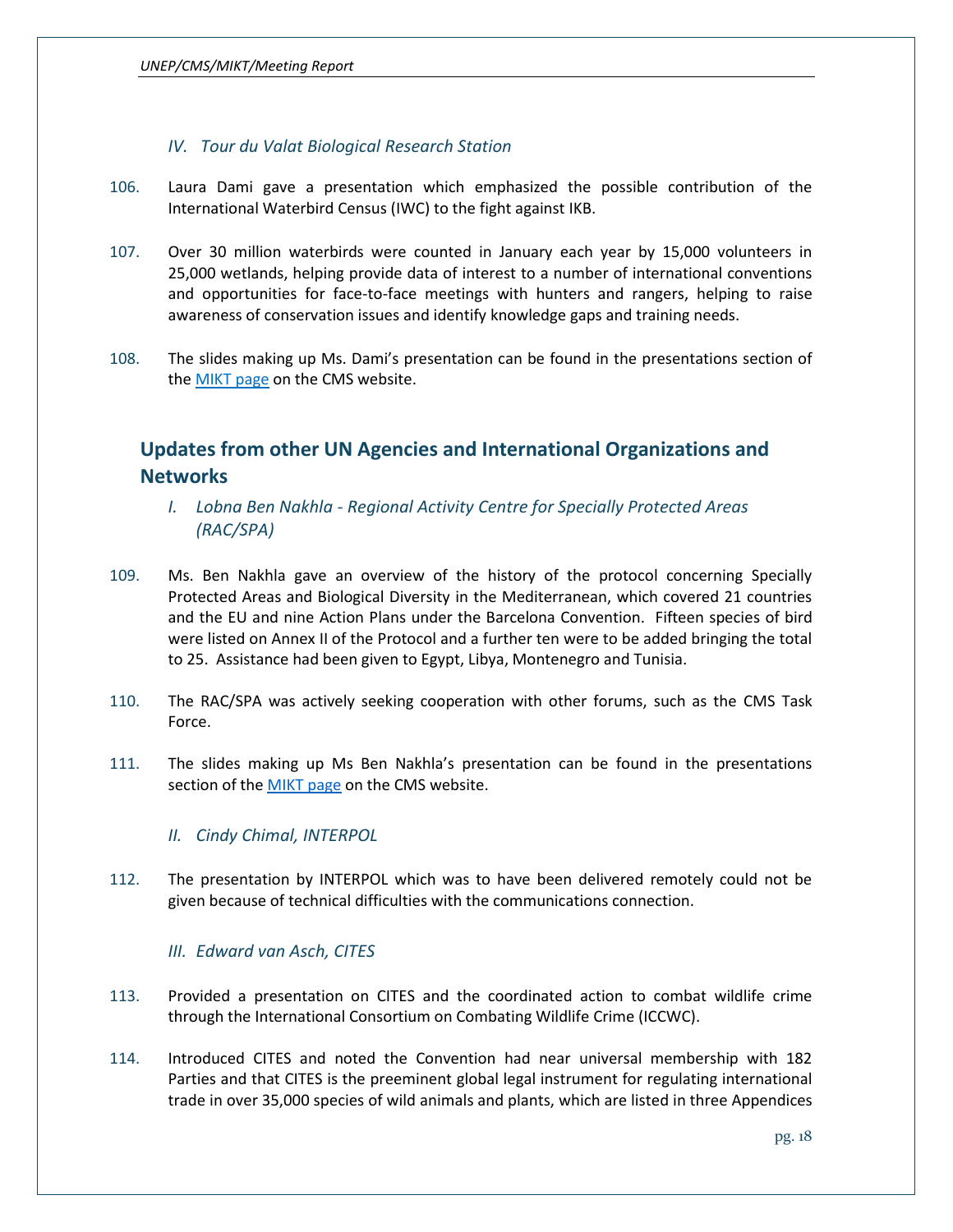according to the degree of protection they need. Appendix I included species threatened with extinction and for which international commercial trade in wild-taken specimens is generally prohibited. Appendix II included species not necessarily threatened with extinction, but for which trade must be controlled to avoid their becoming extinct and for which international commercial trade is allowed but regulated. Appendix III included species for which a country is asking other Parties to help with its protection. Appendix I accounted for just 3 per cent of all trade in species listed under the Convention and about 150 animal species and 1,800 plant species out of the 35,000 species listed account for 90% the trade. Trade in CITES listed species is regulated through a system of permits and certificates.

- 115. Wildlife crime was not confined to elephants and other high profile species but to a number of other less well known species. Illegal trade varied from highly organized networks to opportunistic illegal traders. Penalties for wildlife crime were often low and it the importance of combating corruption was also noted.
- 116. The ICCWC had been developed to provide coordinated support to the national wildlife law enforcement agencies and to the sub-regional and regional networks that are mandated to combat wildlife crime and to build capacity. ICCWC's global network, Strategic Programme 2016-2020 as well as a number of key activities and tools and services available through ICCWC were noted, such as among other the ICCWC Wildlife and Forest Crime Analytic Toolkit, the ICCWC Indicator Framework for Combating Wildlife Crime, the CITES Virtual college, secure communication and intelligence channels provided by INTERPOL and WCO and ENVIRONET. It was also noted a directory of enforcement focal points was available on the CITES website.
- 117. The Chair pointed out that a series of regional meetings was being held under CITES in the run-up to the CITES COP in September 2016. The issues at the heart of the MIKT Task Force were relevant to many different fora including CITES and CMS.
- 118. The slides making up Mr. van Asch's presentation can be found in the presentations section of the [MIKT page](http://www.cms.int/en/meeting/1st-meeting-intergovernmental-task-force-illegal-killing-taking-and-trade-migratory-birds) on the CMS website. Additional information on CITES or ICCWC can be found on th[e CITES](https://cites.org/) website and **[ICCWC](https://cites.org/eng/prog/iccwc.php)** portal.

#### <span id="page-19-0"></span>*IV. Angus Innes – European Network of Prosecutors for the Environment (ENPE)*

119. After thanking the Egyptian Government for hosting this significant meeting, Mr. Innes explained that the ENPE had been established in 2012 and had become fully operational and funded in 2015 (its five year Workplan is financed through the EU-LIFE Programme). Its aim is to improve the efficiency and effectiveness of prosecutors and judges in combating environmental crime across the EU. Its mission includes the delivery of specialist training, the provision of guidance on best practice and improving the improvement of data collection. He said that ENPE had four working groups tasked for the next five years, each devoted to a specific subject matter. One of those was Wildlife Crime, chaired by Lars Magnusson, a Swedish Prosecutor. He said that he represented both ENPE and the ENPE Wildlife Working Group.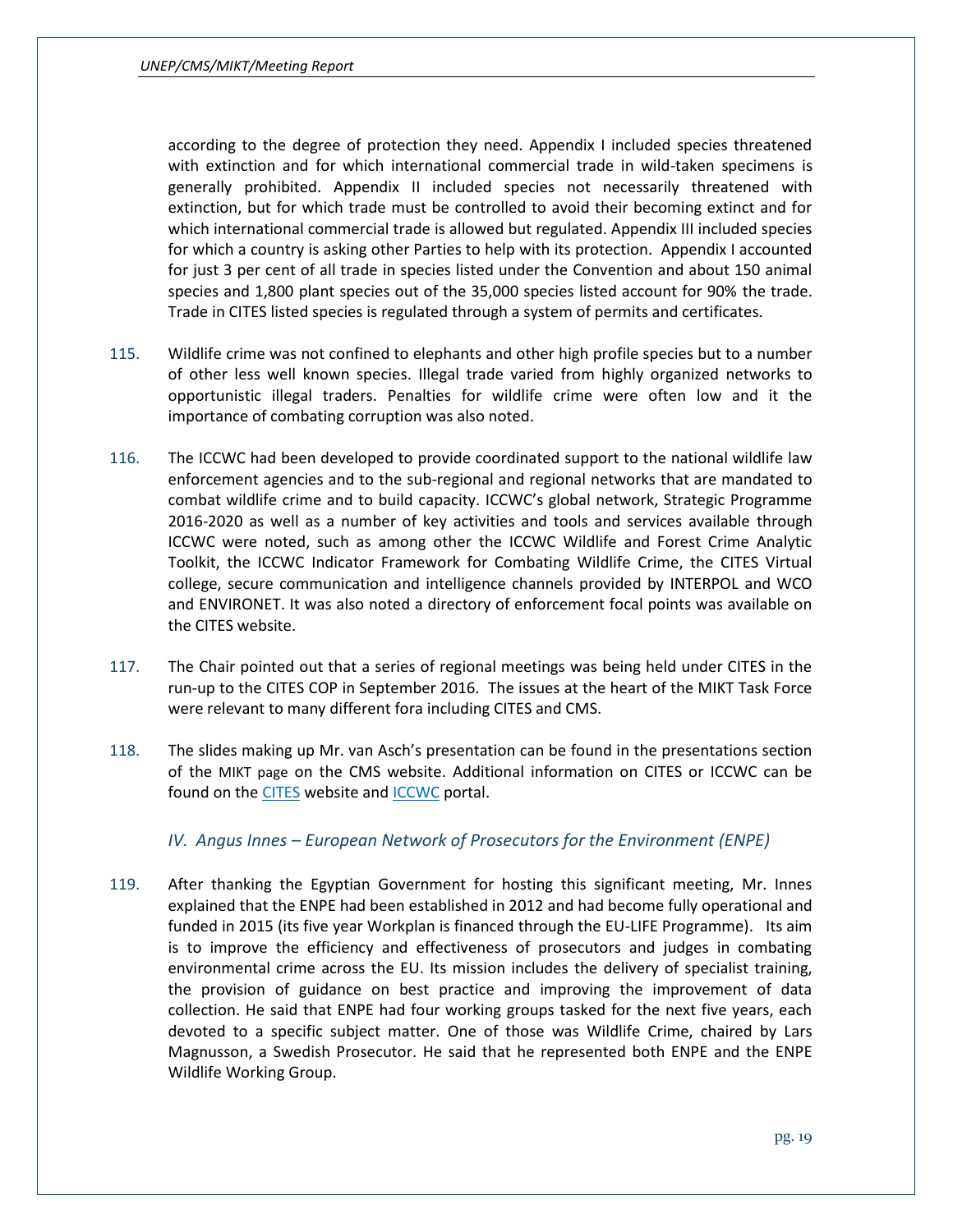- 120. He said that wildlife crime was in the spotlight at the moment. It had been put on the international agenda both by the EU ("EU Action Plan against Wildlife Trafficking" 2016) and by the UN (UNDOC – "World Wildlife Crime Report" 2016). He referred to the first-ever meeting of all four European networks involved in environmental law enforcement which was held in Utrecht, Netherlands, in May, the 2016. (The networks are ENPE, IMPEL – network of inspectors, EUFJE – network of judges and EnviCrimeNet -the network of Police). In Utrecht, the issue of wildlife crime was on the agenda and case studies were presented.
- 121. The case studies involved IKB. One was a Romanian case involving the shooting of hundreds of larks and pipits in Romania by Italian hunters for the gratification of their hunting instinct and to supply restaurants in Italy. The offenders included Romanian citizens and corrupted local officials and Italian citizens. Another case, prosecuted in Belgium, involved smuggled birds of prey eggs and chicks from the wild in France and Spain to Belgium using falsified CITES certificates – which stated that they came from captive-bred stock. Some species of birds of prey involved were valued at 10,000 Euros in the market. All were cases in which offences against the general criminal law, or financial and taxation laws, were charged as well as wildlife offences. This often greatly increases the penalties and confiscation powers available to the courts. In the Belgian case offenders were sentenced to periods of 1-4 years imprisonment, fines imposed were up to 90,000 Euros and confiscation of 835,000 Euros was ordered.
- 122. He stressed that the prosecutors were just one link in the chain and were greatly reliant on investigators and the quality of evidence gathered by them.
- 123. He explained that the fate of the money levied in fines or that was ordered to be paid by way of confiscation - depended on the law of the country where the case was heard. In the UK, part of a monetary confiscation order was kept by the investigating agency, by way of incentivation by central government but the balance of the confiscation ordered and all fines went to the central Government Treasury.
- 124. In many countries wildlife crime cases were very newsworthy, often having good visuals for television and this helped raise public awareness – as did heavy penalties.
- 125. The slides making up Mr. Innes' presentation can be found in the presentations section of the **MIKT** page on the CMS website.

# <span id="page-20-0"></span>**A perspective from the Federation of Associations for Hunting and Conservation of the European Union**

126. David Scallan (FACE) explained that his organization represented 7 million hunters in EU and some other European States. He outlined examples of FACE Member activities in the fight against IKB and stressed that hunters are part of the solution and FACE supported the "zero tolerance" approach, regardless of whether the number of birds illegally taken was 11 million or 36 million, as there were impacts on conservation and on the interests of legal hunters. He said that FACE was pleased to be part of the Task Force, while complementing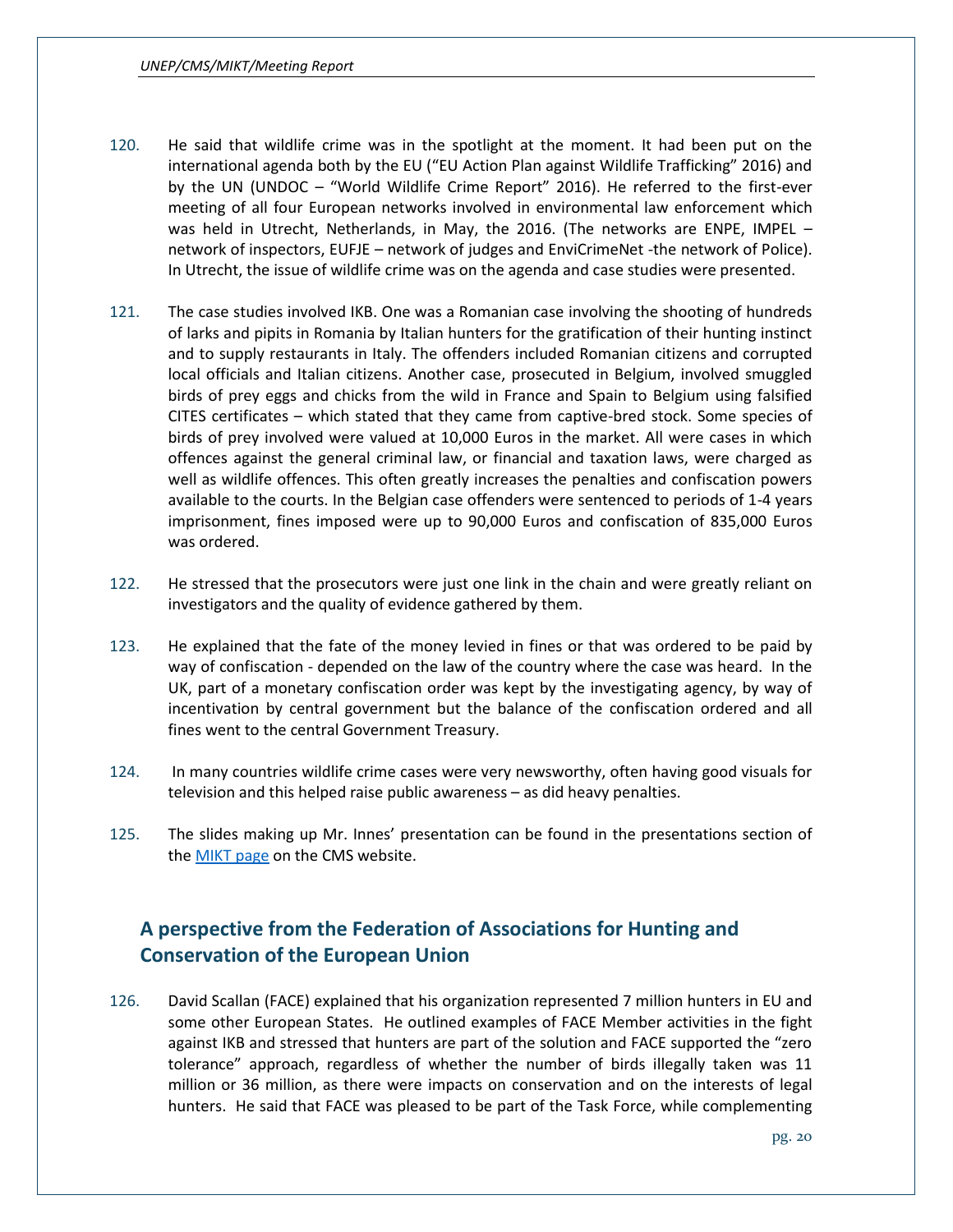the presence of hunting associations from Egypt and noting that the Albanian hunters' association was not part of the recent meeting in Albania under the Bern Convention.

- 127. FACE had been established in 1977, and cooperated with both BirdLife International and various MEAs and sustainable hunting make a positive contribution to conservation. He emphasized the importance of communication and advocated the value of issuing press releases, condemning illegal activities.
- 128. The slides making up Mr Scallan's presentation can be found in the presentations section of th[e MIKT page](http://www.cms.int/en/meeting/1st-meeting-intergovernmental-task-force-illegal-killing-taking-and-trade-migratory-birds) on the CMS website.

## <span id="page-21-0"></span>**The Task Force's draft Programme of Work**

- 129. Mr. Heredia (UNEP/CMS Secretariat) opened the discussion on the draft Programme of Work (POW) for the Task Force. He presented document UNEP/CMS/MIKT1/Doc.4, which was a partially completed table based largely on the Tunis Action Plan and other supporting background documents. The Secretariat had filled in some of the text, but it was stressed that this was an early draft and material could be added or deleted as Task Force members saw fit.
- 130. The matrix was projected on screen and the three sections (legal and institutional; conservation and monitoring; and education and public awareness) and eight columns of the table which included a timeline and level of priority, were described. The meeting was asked whether it was content with the basic design of the table, or whether it needed to be simplified or amended to include more information.
- 131. Mr. Heredia suggested that the plenary hold a general discussion before the Task Force broke up into smaller sub-regional groups to consider the details. The column relating to the budget had been left blank deliberately.
- 132. Mr. Biber (Landbirds WG) said that the draft POW seemed to be fine, and thanked the Secretariat for the preliminary work in preparing it. He questioned the need for identifying priorities which would be time-consuming. Everything included in the POW would have to be done, so he suggested deleting any item that would not have to be addressed over the coming four years.
- 133. Ms. Crockford (Birdlife International) suggested making the POW as specific as possible, building on the Tunis Action Plan and setting out clearly how this would be operationalized. She also suggested changing the column on desired outcomes to include specific targets and making it clear in the column on responsible bodies, which organization was in the lead. She also sought clarification of the actions to be included, pointing out that introducing or amending legislation was clearly the task of national governments, and the role of the Task Force would be confined to providing guidance on the elements for inclusion. All countries should also be encouraged to develop their own national action plan to combat IKB, with the Task Force standing ready to advise when required.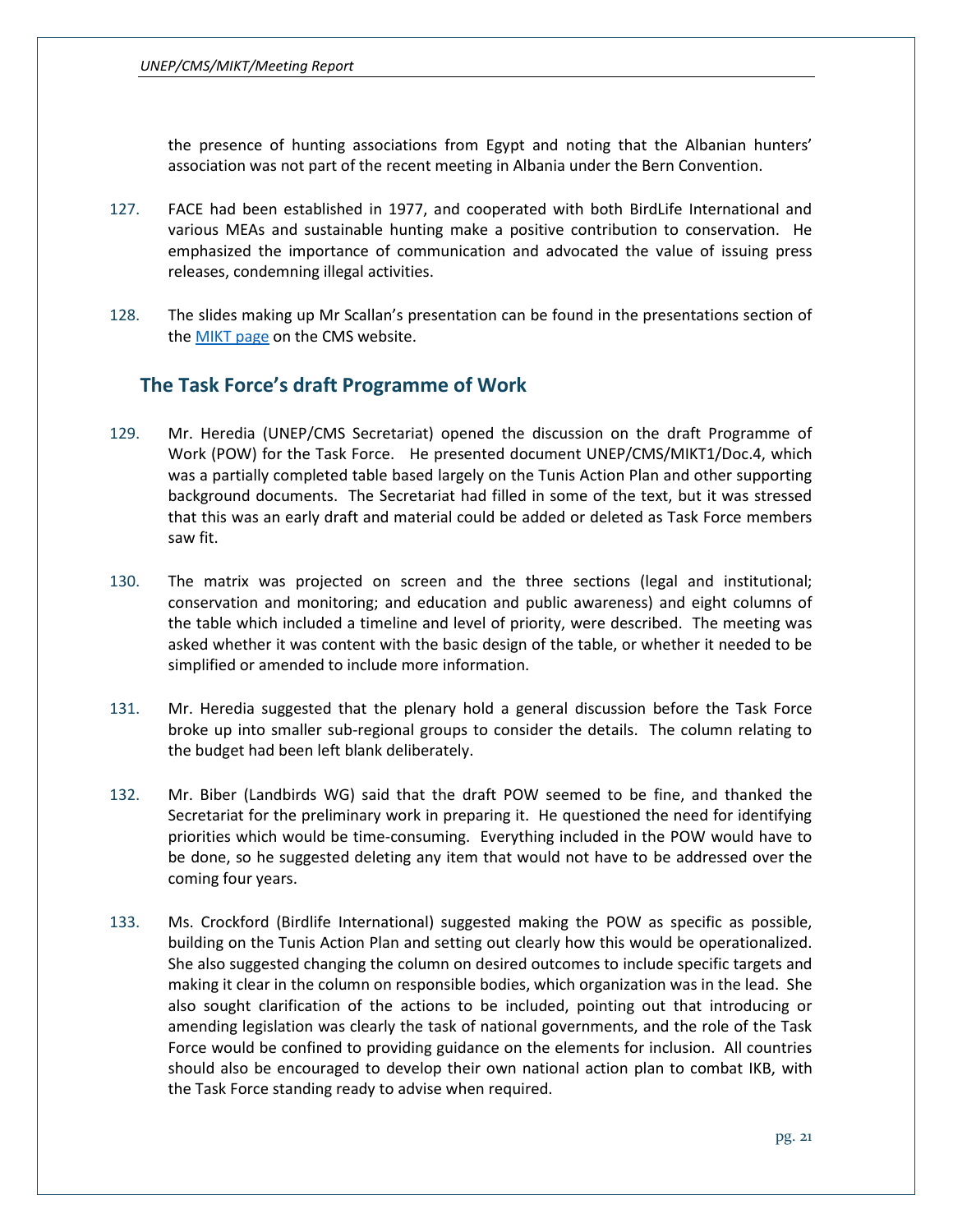- 134. Mr. Innes (ENPE) said that having legislation in place was only part of the solution; there also had to be adequate penalties to punish and deter. Often laws had been passed years ago and the tariff of fines had not been reviewed and had become derisory. In some countries, sentencing guidelines existed for some environmental offences, such as pollution, but not for wildlife crime. This deficiency should be rectified. National set-ups also differed, with the prosecutors in some countries being part of the general criminal prosecution service, without specific environmental or wildlife crime training. The most important aspect was that prosecutors of environmental crimes should specialists have specialist training and knowledge in addition to their general criminal prosecutory qualifications and experience.
- 135. Mr. van Asch (CITES Secretariat) suggested that the sections and actions should be numbered to ease identification. He also suggested that actions should be addressed to specific countries and bodies that could provide advice. Regarding the budget, he suggested that the POW should focus mainly on activities that could be undertaken within existing resources and include a number of additional activities that could be implemented subject to availability of funds, so that most actions could be implemented if additional resources were not forthcoming.
- 136. Mr. Mundkur (Flyways WG) complemented the Task Force and the work going into preparing the IKB POW. This TF and POW fits within the global priorities identified in the CMS POW on Migratory Birds and Flyways 2014-2025 adopted by CMS Parties in 2014. He said that the IKB POW contained many great actions, some of which might be better subcontracted to participating organizations or may already be in their planned activities, leaving just the core activities to be tackled by the Task Force as a whole.
- 137. Mr. Noor (NCE) said that some of the actions were included in other Action Plans, so were already being tackled in other fora; such activities should be annotated accordingly.
- 138. Mr. Lachmann (NABU) said that as the Task Force already recognized the Tunis Action Plan, the MIKT POW could be pared down to the essentials and contain just those activities that the Task Force would be able to undertake over the coming four years.
- 139. Ms. Crockford (BirdLife International) said regarding targets that the break-out groups should consider monitoring and devise a score card or barometer process.
- 140. Mr. Lamarque (France) supported NABU's suggestion that given that time, money and personnel were limited, the Task Force should concentrate on a few realistic objectives and achieve them rather than attempt to do too much and find in four years' time that most of it had not been completed.
- 141. Ms. Arvela (European Commission) also agreed with NABU and suggested that close comparison be made between the POW and the Tunis Action Plan.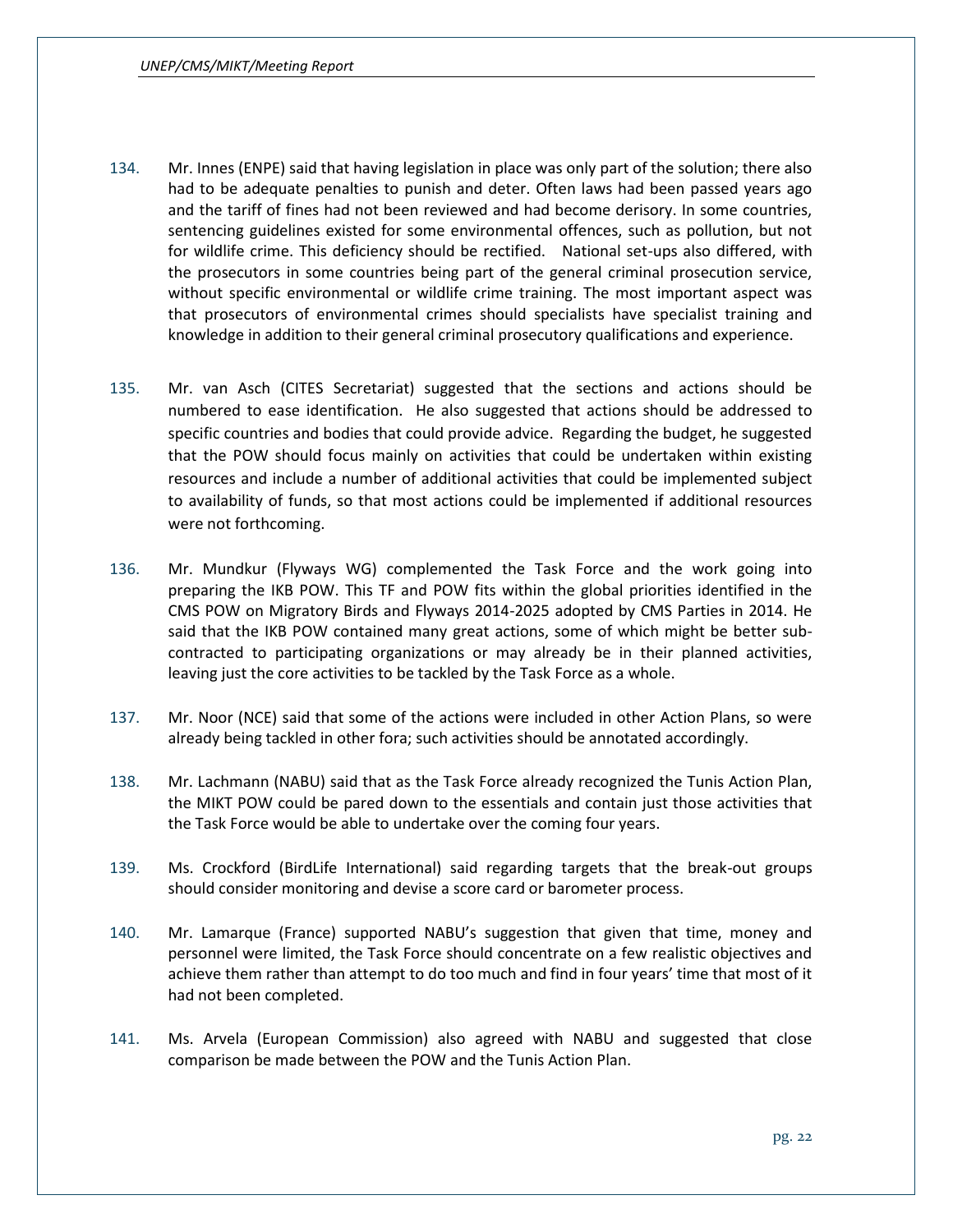- 142. The Chair emphasized the importance of achieving progress, and the POW should contribute to the Task Force's clarity of purpose. He cited the example of Malta which had made great efforts to implement the Tunis Action Plan and had achieved considerable success in a short time. The POW and the Task Force had the benefit of being under the aegis of the Convention and UNEP, which added to its political weight, and the Convention's ambassadors could be asked to help promote the fight against IKB and ensure that parties took their responsibilities seriously. The POW also had the support of NGOs, which often had a freer hand to act than governments.
- 143. Egypt had an environmental court and a specialist judiciary but the judges needed training and were reliant on experts for advice. If they sought counsel from the wrong experts, then the decisions reached would not be right.
- 144. Mr. Golovkin (Vice-Chair, Malta) in response to comments by other participants said that there was a significant overlap between the POW and the Tunis Action Plan, and it was important therefore to avoid duplication. Under the latter some good progress had already been made. The Tunis Action Plan had a more limited geographic scope and the Task Force should seek to help mobilize political support in countries struggling with implementation. He supported the idea of a score-board which would help show progress and provide an incentive for countries to carry out activities to avoid being at the foot of the table.
- 145. Mr. Schall (Germany) supported the Vice-Chair's comments, recalling the discussion at COP11 in Quito about how the Task Force under CMS would fit alongside the processes under the Bern Convention. It is vital that CMS and the Bern Convention coordinate their activities.
- 146. Mr. Williams (Raptors MOU) said that consensus seemed to have been reached that the Tunis Action Plan should be the basis of the POW with some additions arising from the questionnaire. He suggested adding some colour-coding to identify those elements of the POW drawn directly from the Tunis Action Plan, so that the Task Force could concentrate on the additional elements.
- 147. Mr. Lachmann (NABU) agreed but proposed the addition of a column in which to indicate cross references to the Tunis Action Plan.
- 148. Mr. Heredia (UNEP/CMS) said that the Secretariat had asked the members of the Task Force to provide their top three priorities to address IKB in the Mediterranean. He thanked those that had responded and said that those priorities had been included in the POW. He also pointed out that CMS was a global treaty while the Bern Convention dealt with just one region. Also CMS and the Bern Convention did not have completely overlapping membership, and a degree of duplication between the POW and the Action Plan was not necessarily a disadvantage, given the two instruments' differing geographic scope.
- 149. The Chair said that some countries, such as Malta and Egypt, had made progress under the Tunis Action Plan. In Egypt, despite political instability, the Minister had been determined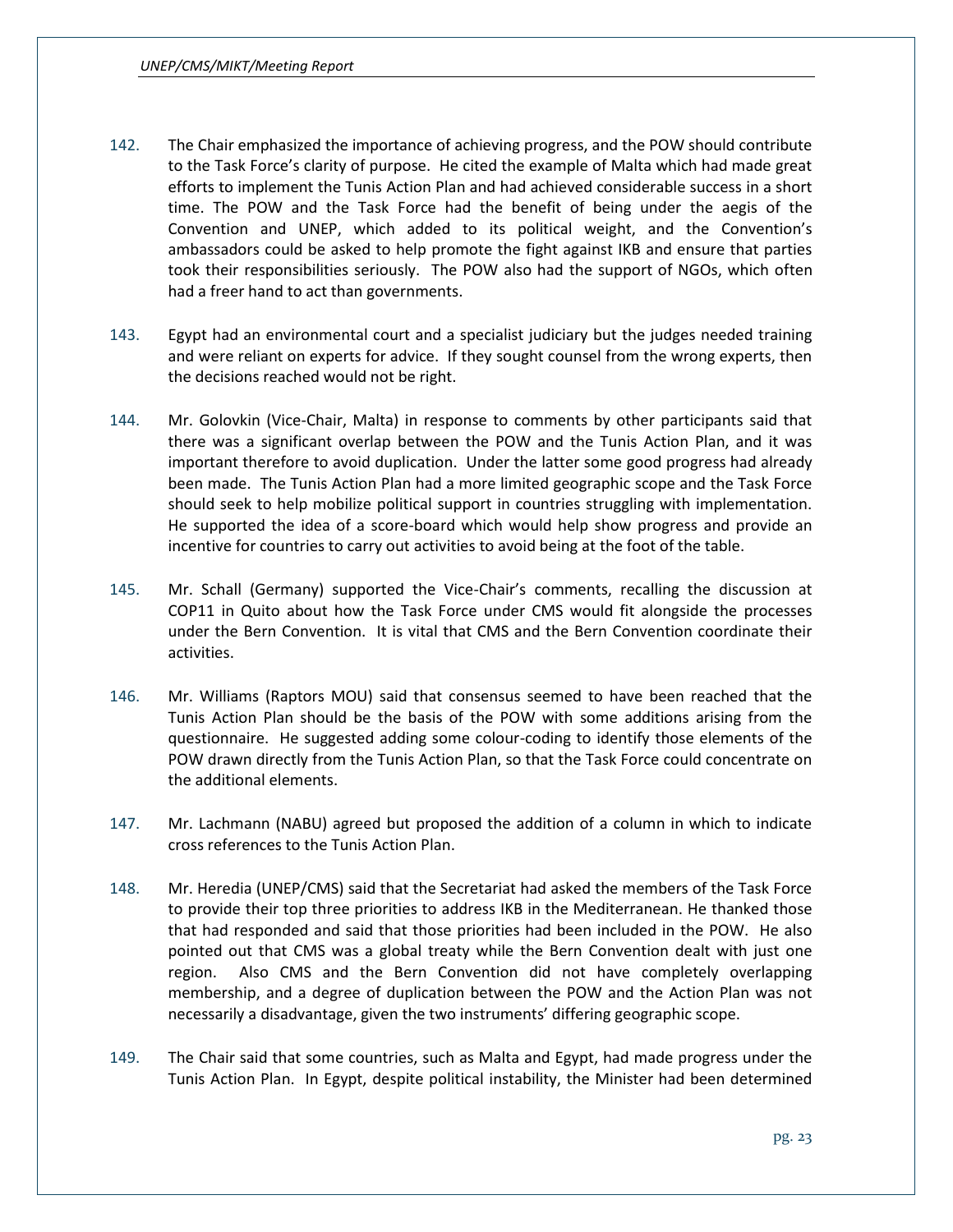to tackle the problems and had shown a keen interest in the issues and implementation of the Tunis Action Plan had started.

- 150. Ms. Crockford felt that one of the added values of the Task Force and its POW was the extension to cover the entire Mediterranean region beyond the membership of the Bern Convention. She echoed the comments of the representative of CITES on the importance of finding sources of funding.
- 151. Mr. Heredia said that the Secretariat would update the template as agreed in the plenary, changing the expected results into targets and adding cross references to other fora where overlaps were identified. A new template would be available for the break-out groups.
- 152. At the start of the second day, Mr. Heredia described the revised template briefly before the meeting split into three regional break-out groups. The principal changes made were that column three would now include details of country-led initiatives requiring synergies. The column on expected results had been replaced with one on targets and each item was identified as being either one from the Tunis Action Plan or an additional activity.

## <span id="page-24-0"></span>*Legal aspects, implications and gaps, improvement of law enforcement and training needs for the judiciary*

153. The three regional break-out groups were established, with Mr. Innes facilitating the European Group with Mr. Lachmann as rapporteur, the Chair facilitating the African Group with Ms. Ben Nakhla as rapporteur and Mr. van Asch facilitating the Middle East Group with Mr. Mundkur serving as rapporteur.

#### <span id="page-24-1"></span>Discussion of Conclusions in Plenary

- 154. Mr. Lachmann (NABU) reported on the discussion of the European Group, the members of which had considered actions that they felt might be applicable beyond their immediate region. A number of the issues considered might also fit better under cross-cutting themes rather than being categorized as legal, conservation or capacity-building.
- 155. It was recognized that the abbreviation IKB had gained currency, but it was still felt that IKTTB was more accurate as it reflected also the aspects of taking and trade.
- 156. National action plans were considered to be a good idea, but it was noted that in Gibraltar, Israel and to a lesser degree Egypt, these might not be necessary as either measures were already being taken or the level of threat was not high enough.
- 157. It was agreed that a scoreboard to show progress would be desirable and that this would require a certain amount of reporting, but burdens of parties should be kept to a minimum and any reporting requirements harmonized with other parallel fora such as the Bern Convention's Tunis Action Plan.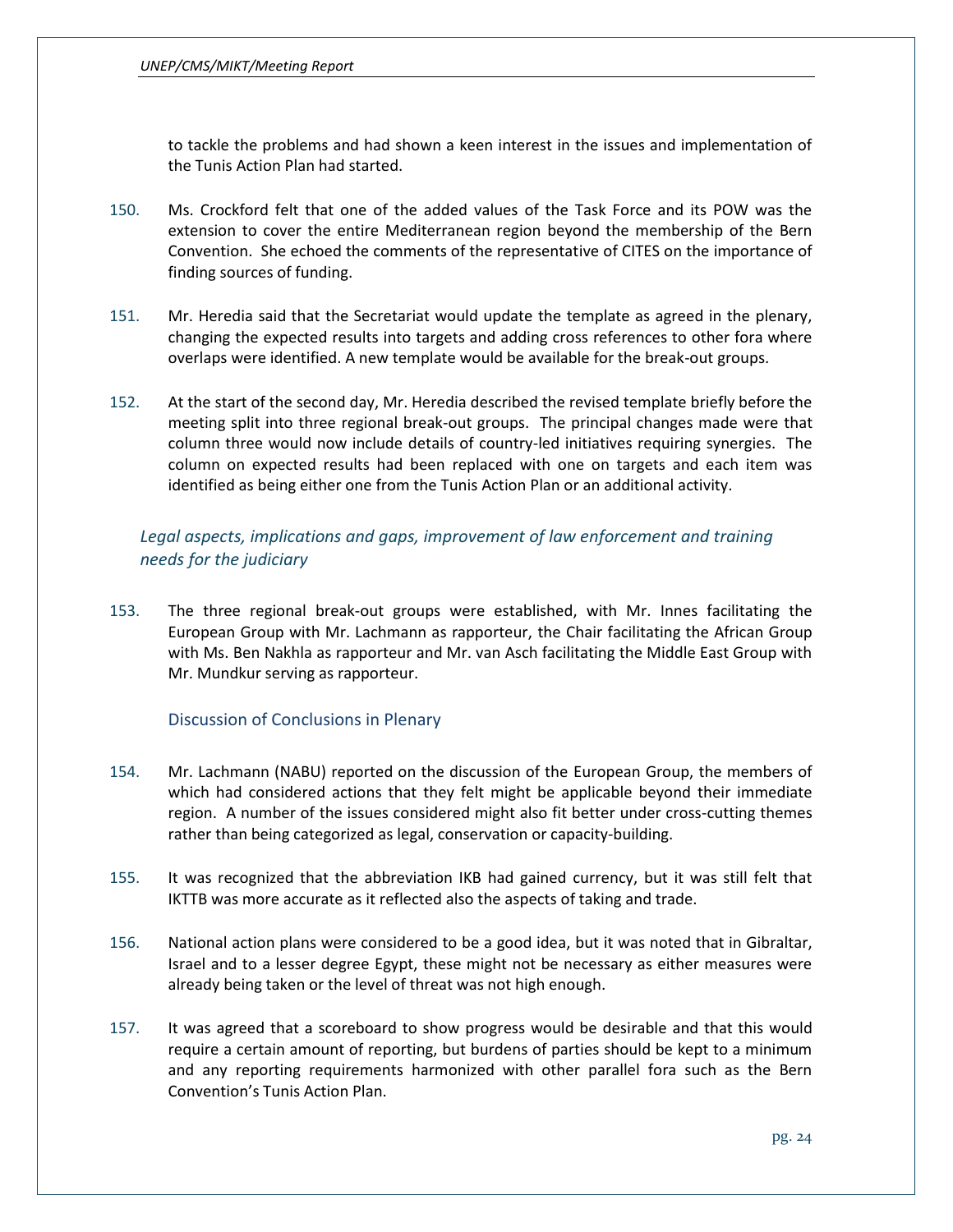- 158. Mr. Heredia expressed the view that IKB was well established and was broadly understood to extend beyond just killing and covered taking and trade.
- 159. Mr. Williams (Raptors MOU) found IKB more elegant and easier on the tongue than the alternative suggested but did raise concerns about the abbreviation MIKT, which he thought would be baffling for the uninitiated and would have preferred a more self-explanatory name and acronym such as the Illegal Killing of Birds Task Force for the Mediterranean region.
- 160. The Chair called for simplicity, asking whether the name of the Task Force would have to be changed if its mandate were extended to poisoning. He saw advantages in having a shorter abbreviation which lent itself to translation into the other languages. He thought that the consensus was that the abbreviation IKB should be retained.
- 161. Mr. Habib (Red Sea Association) said that "killing" was a harsh and violent term, and the wider issue facing the Task Force was illegal hunting.
- 162. Mr. Noor (NCE) said that there had been a long debate. In English the term "hunting" caused problems as this was intrinsically a legal activity and the problem was the criminal activity of "poaching". For linguistic and cultural reasons, "hunting" was the more appropriate term in Arabic.
- 163. Mr. Scallan (FACE) said that a similar discussion had been held under the Bern Convention, where it had been expressly stated that the measures were not to be directed against hunting, which was a legal activity. He however accepted the point about the appropriate rendition of the terms in Arabic.
- 164. The Chair said that the definitions seemed to have been more clearly settled in Europe than in North Africa where the arguments were still going on.
- 165. Mr. Lachmann explained that some very specific activities such as particular workshops had been removed from the POW and had been replaced by more general entries. Separate legal assessments about how each country could meet its international obligations were proposed including how well suited the legislation was to deliver the desired results. It was agreed that the target should refer to adaptation of the legal framework, noting that Governments were free to enact stricter regulations than required under any international treaties they had signed.
- 166. Mr. Mundkur (Flyways WG) said that guidelines should be disseminated providing advice on how to strengthen legal frameworks. The Task Force could circulate a questionnaire to glean the core information on what legislation already existed, identifying the main components of national laws.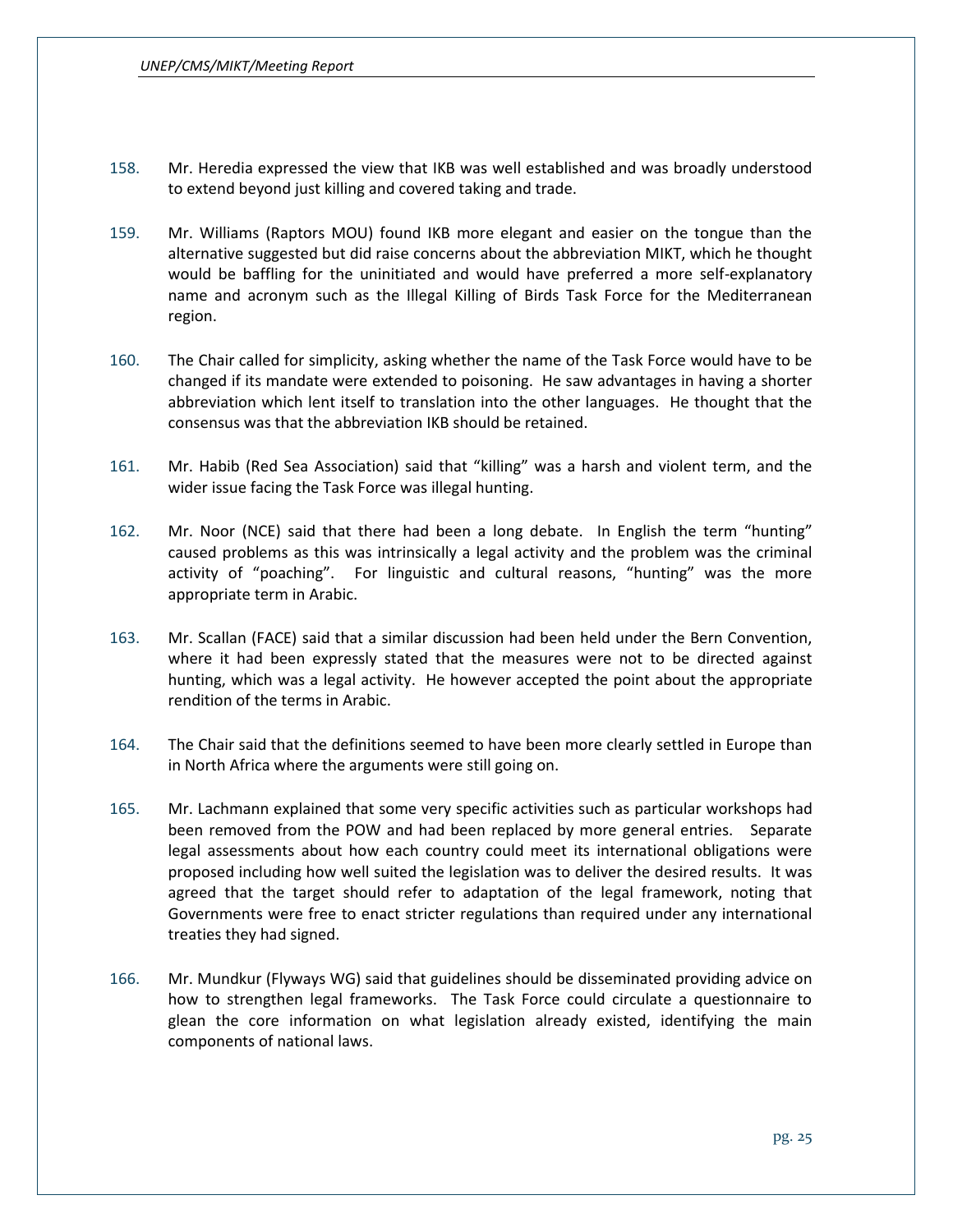- 167. Mr. Golovkin (Vice-Chair, Malta) pointed out that as national legal systems differed, it would be difficult for the Task Force to draft universal guidelines; it would be better to leave this to national legal experts more acquainted with the local practices.
- 168. Ms. Crockford suggested that the guidelines could be more like a check-list of areas to be covered rather than a comprehensive guide on how to draft legislation.
- 169. Mr. Innes sought clarification of the term "regional law", which he assumed was meant to refer to legislation under a regional legislative agreement such as the EU.
- 170. The Chair said that the EU was the only such organization of its kind in the region, there being nothing similar in the Middle East. The only other regional instrument of note was the Barcelona Convention.
- 171. Mr. Noor recalled that the BirdLife International questionnaire had included a section on legislation and suggested that countries should conduct their review of legislation using the guidance prepared by the Task Force and the Secretariat.
- 172. Mr. Lachmann therefore proposed that the POW should contain a reference to the Secretariat drafting guidelines on legislation. He also suggested splitting the column to differentiate between the POW and the Tunis Action Plan and assigning responsibility for taking action.
- 173. Mr. Biber (Landbirds WG) said that as it was the POW of the Task Force, responsibility should rest with the Task Force and its members, while the Chair said that in most cases the onus would rest with the governments.
- 174. Ms. Arvela (European Commission) noted that one action assigned to the European Commission was to provide guidance on compliance with EU environmental obligations; this would also cover wildlife trade.
- 175. Mr. Golovkin (Vice-Chair, Malta) asked what was meant by compliance in this case. The only way of assessing how effective legislation was in implementing international obligations would be to examine each country's laws in turn and assess how treaty provisions were transposed and then assess the effectiveness of enforcement and implementation. Such a task would be better left to the national authorities themselves as they had a greater awareness of local practices, culture and customs. Better to devolve this issue to countries as they are more aware of the customs, systems and culture. He doubted whether a centralized questionnaire would be useful given the large number of local variables.
- 176. Mr. Habib (Red Sea Association) noted that the timelines for legislation were different for the three sub-regions. He questioned whether it made sense to delay given the threats that the birds were facing across the Mediterranean.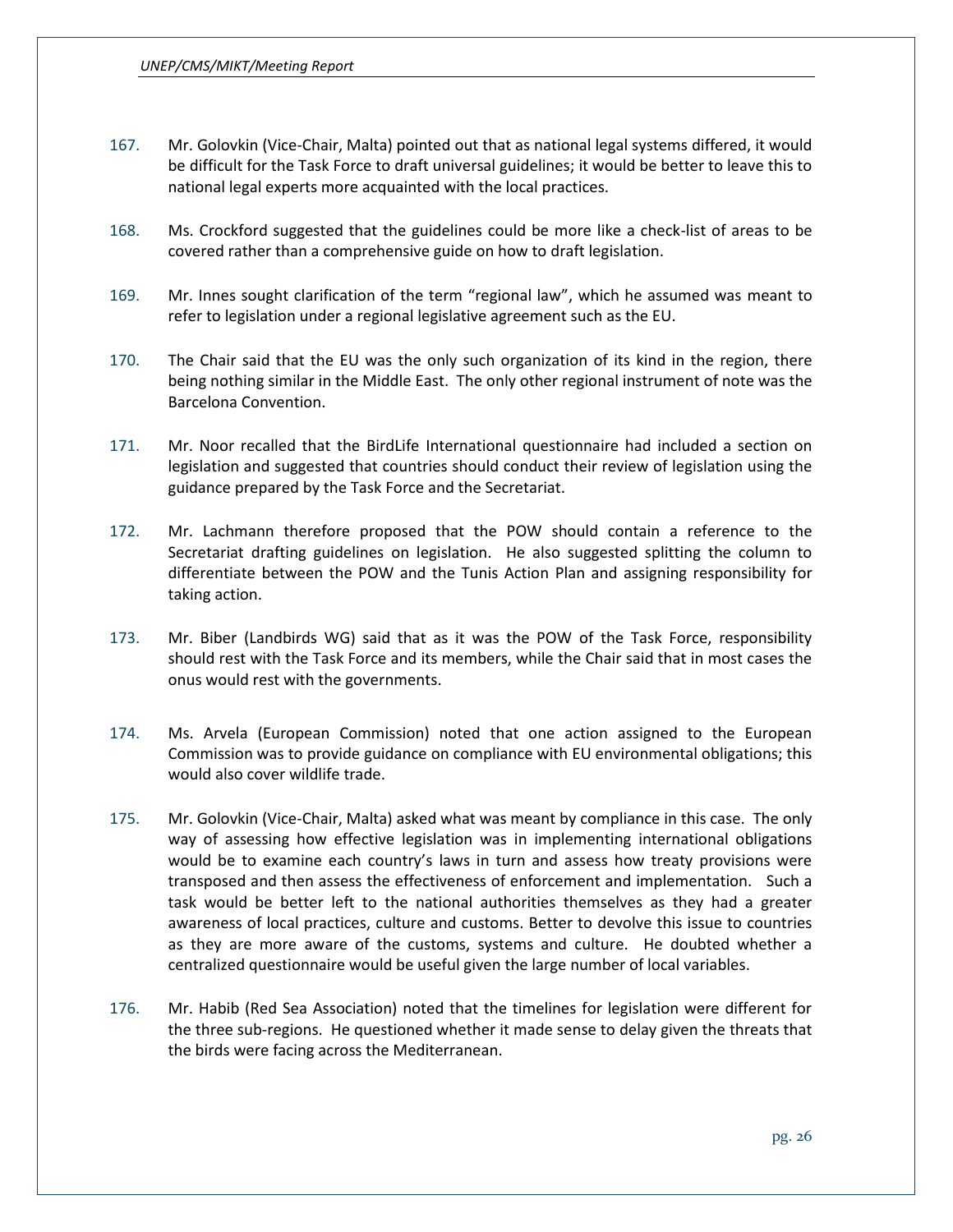- 177. Mr. Williams (Raptors MOU) commented that setting up the three sub-regional groups seemed to have added a tier of complexity when it came to drawing the conclusions together. He suggested adopting a different approach for the next series of break-out groups. The plenary session discussing the findings of the break-out groups would provide the opportunity to take account of regional differences.
- 178. Mr. Golovkin (Vice-Chair, Malta) said that the Bern Convention had adopted the guidelines on gravity factors and sentencing principles which were available online. These guidelines can be useful during review of national legislation. He circulated a copy of these guidelines via email.
- 179. Mr. Innes observed that, with regard to penalties the UK had adopted a system where the level of fines reflected the criminal's ability to pay as well as the seriousness of the offence. So far as the use of intelligence networks were concerned, he said consideration had to be given to the need to keep investigations, and the intelligence that they were based on, confidential and secure, both to avoid forewarning criminals of what the authorities were doing and to avoid the claim by accused persons that they were unable to get a fair trial because of adverse publicity.
- 180. Mr. Lachmann said that some changes were proposed to the wording as the characteristics of IKB across the region varied and the POW had to cover the taking of goldfinches in Algeria and killing soaring birds in Lebanon. In some cases, the actions seemed to be too specific, so these had been replaced with more general provisions. It was considered important that existing international processes were used to the maximum (such as INTERPOL and the Barcelona Convention) and parties were encouraged to act bilaterally (e.g. Malta and Egypt in dealing with Maltese poachers in Egypt). Training should be offered to specialist law enforcement agencies, prosecutors and judges.
- 181. Mr. Ewada (Hunting Union) said that experience showed that enforcing environmental law in Egypt was difficult. It was necessary to consult stakeholders when establishing mechanisms for implementation.
- 182. Mr. Rutigliano (CABS) said that different countries had different problems requiring different solutions. It would be useful to learn from the experiences of others in respect of sentencing policies and the conduct of investigations. Effective techniques could be taught on the best way to conduct raids on illegal markets (how to block the accesses and how to dress to avoid drawing attention to oneself) and workshops could be convened to help spread best practice. He agreed that specialist units were a good idea.
- 183. The Chair concluded that there was general agreement on the shape of this part of the POW and instructed the Secretariat to revise the draft taking into account the comments made.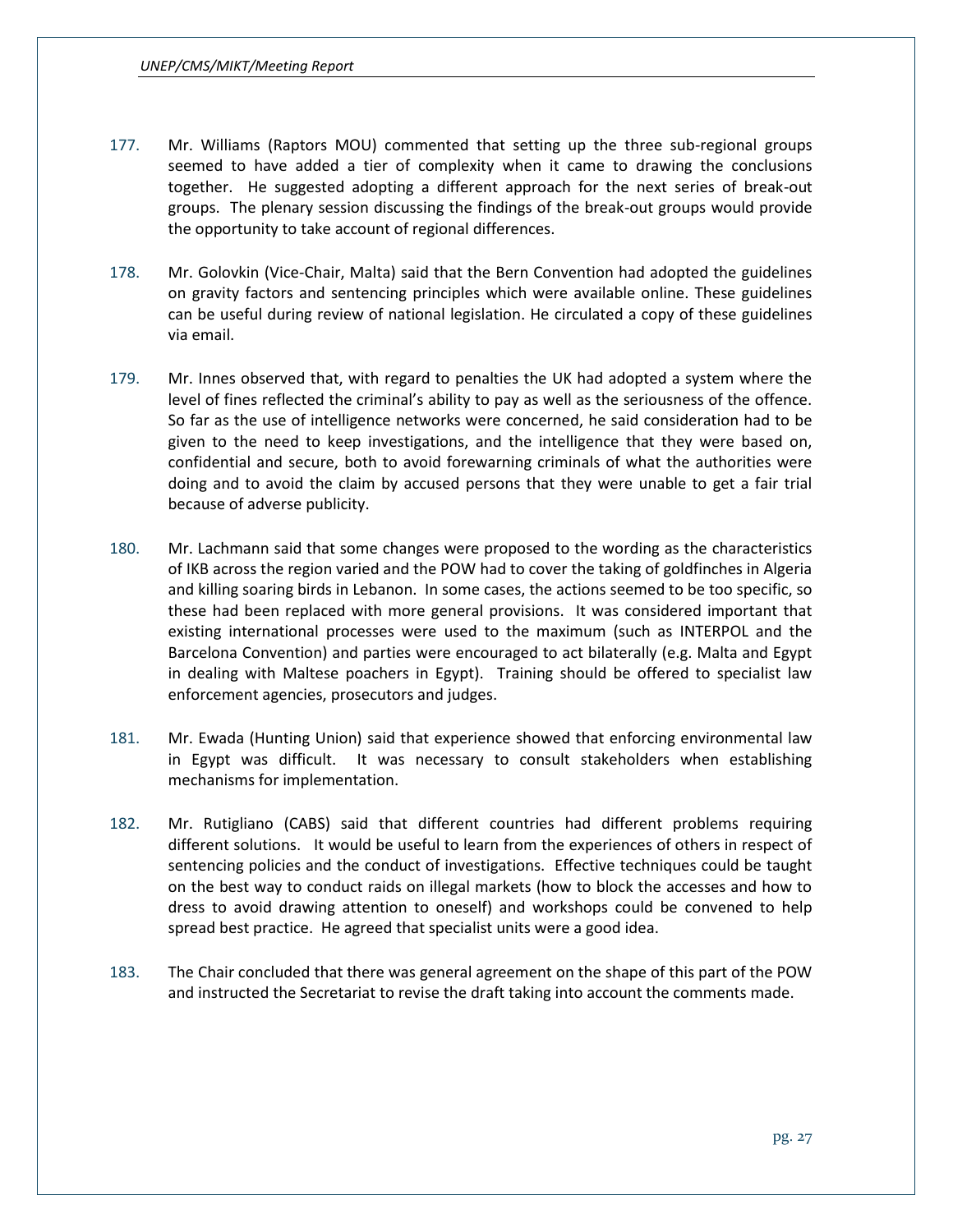<span id="page-28-0"></span>*Conservation and monitoring issues. Communication, education and awareness-raising issues.*

184. Two thematic groups with open membership were established and these met for 1½ hours discussing (a) conservation and monitoring and (b) education and awareness-raising with respectively Mr. van Asch and Mr. Noor serving as facilitators and Mr. Williams and Mr. Golovkin serving as rapporteurs.

<span id="page-28-1"></span>Discussions of conclusions in Plenary

- 185. Mr. Williams (Raptors MOU) presented the ideas discussed in the conservation and monitoring break-out group. The changes that the group proposed to the original text provided by the Secretariat were shown in "tracked changes" which were projected on screen.
- 186. Mr. Golovkin (Vice-Chair, Malta) said that the education and awareness-raising break-out group adopted an approach whereby it first sought to identify its target audiences, before formulating the appropriate communication objectives and identifying the right media for conveying the messages. The actions retained in the POW were those where the Task Force had a role to play; those activities which were the responsibility of the Parties and would need to be implemented at the national level were excluded. Parties should be encouraged to develop their own communication strategies to guide awareness raising effort at national level.
- 187. The target audience described as "local communities" could be sub-divided into a number of categories including teachers, chieftains, and religious and political leaders, as well as persons of different age groups.
- 188. Consideration was given as to how best to address poachers. Pressure could be exerted on them through law-abiding hunters and local communities. The general public could help add to political pressure if provided with information. The Task Force might need to commission a professional public relations company for advice.
- 189. Coordination of work done in collaboration with other MEAS with an interest in IKB should be undertaken by the Task Force, which should also be responsible for promoting its role.
- 190. With regard to training and seminars, it was not thought that a single one-off event would have sufficient impact. A broader approach involving national authorities engaging with hunters and trying to educate poachers to persuade them to respect the law suggestion would be preferable. Codes of conduct could be elaborated in conjunction with national hunters' associations. Communication with the public using the media could be effected by commissioning a documentary as part of a toolkit of multi-media products......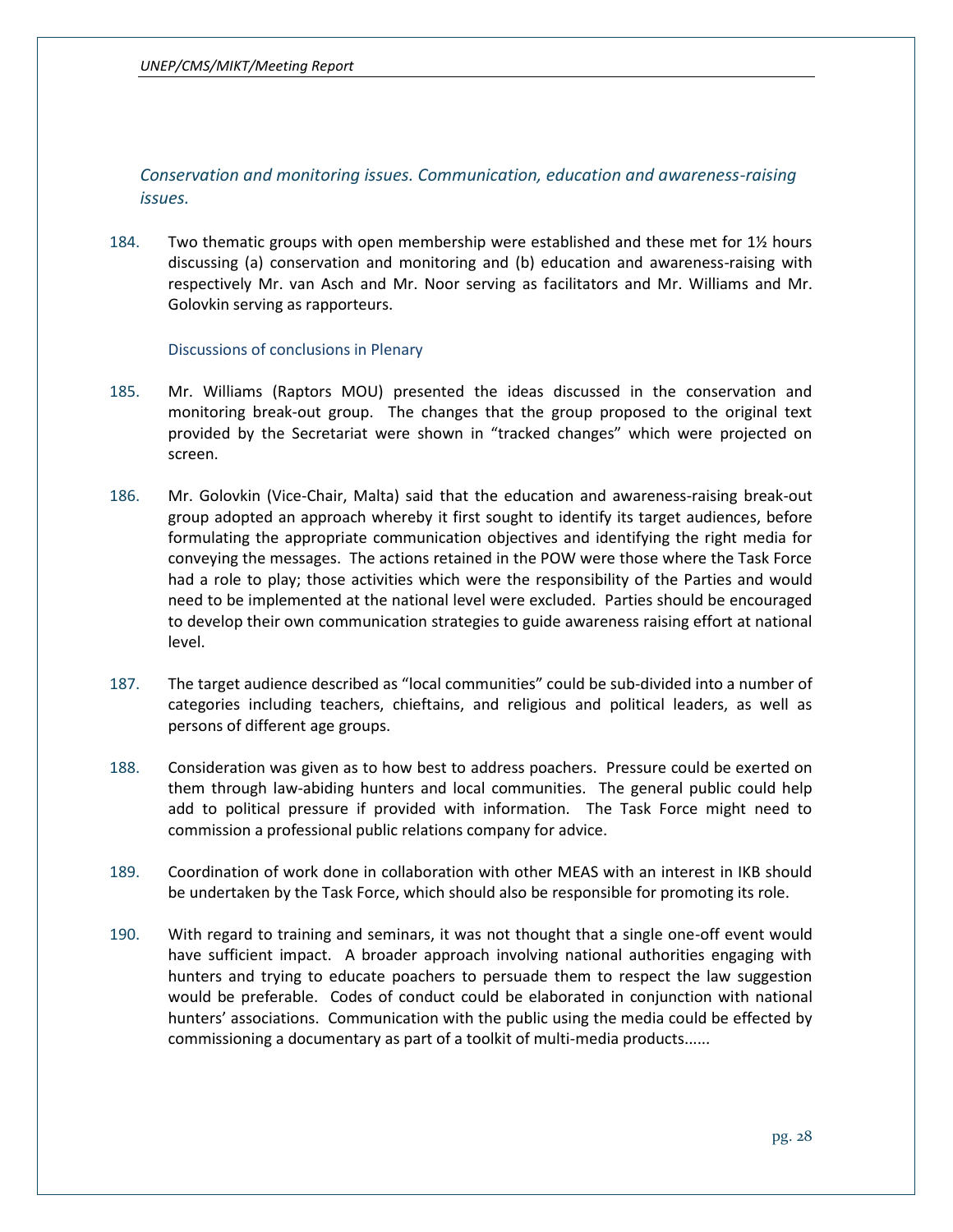- 191. Consideration had been given regarding where to include the proposed scorecard, and the communication and education section seemed suitable. Pressure could be exerted on politicians if they saw that their country was lagging behind in the league table.
- 192. Mr. Lachmann (NABU) stressed that creating the scorecard was urgent and it should be ready for the CMS COP. He suggested that the Secretariat should draft it for approval by the Task Force.
- 193. Ms. Crockford (BirdLife International) asked what outputs the Task Force intended to present to the COP and whether there would be another Resolution tabled. She also pointed out that the UK operated a hotline through which incidents of bird poisoning could be reported. The Secretariat said that preparations for COP12 would be dealt with under agenda item 28.
- 194. Mr. van Asch (CITES Secretariat) noted ICCWC had developed a PSA on wildlife crime and suggested it might be a good idea to do a similar one with a focus on IKB.
- 195. Ms. Arvela (European Commission) said that many EC LIFE projects had dealt with birdrelated crime and several had a public relations element. The next tranche of LIFE funding was open and bids had to be submitted by September 2016. In some circumstances, projects being undertaken outside the European Union were eligible.
- 196. The Chair also reminded the meeting that countries had NBSAPs under the Convention on Biological Diversity and these also contained public awareness-raising components. NBSAPS also tended to attract higher level political attention. Greater use should also be made of social media which were powerful tools for shaping and changing opinion. The Egyptian authorities had acted promptly in response to the recent sighting of a whale off the coast, allaying people's fears that the animal might be dangerous and creating positive interest.

### <span id="page-29-0"></span>**Measures to promote education, communication and public awareness**

- 197. Mr. Rutigliano (CABS) gave a presentation illustrating how bird protection camps worked and the success of campaigns to dismantle traps. The tactics used changed with deliberate attempts to try to catch poachers in the act. More recently, the number of taps discovered has fallen significantly and the number of cases taken to court attributable to the efforts of the volunteers up from 9 per cent to 56 per cent.
- 198. Campaigns had been conducted in Cyprus, with great success. Also in Spain targeting paranys (elaborate constructions with decoy birds and lime sticks) and through use of undercover filming showing the inadequacies of the local authorities' response but had led to the prohibition of lime sticks. And in Malta, where the high profile presence of the NGOs had led to the creation of safe zones for birds.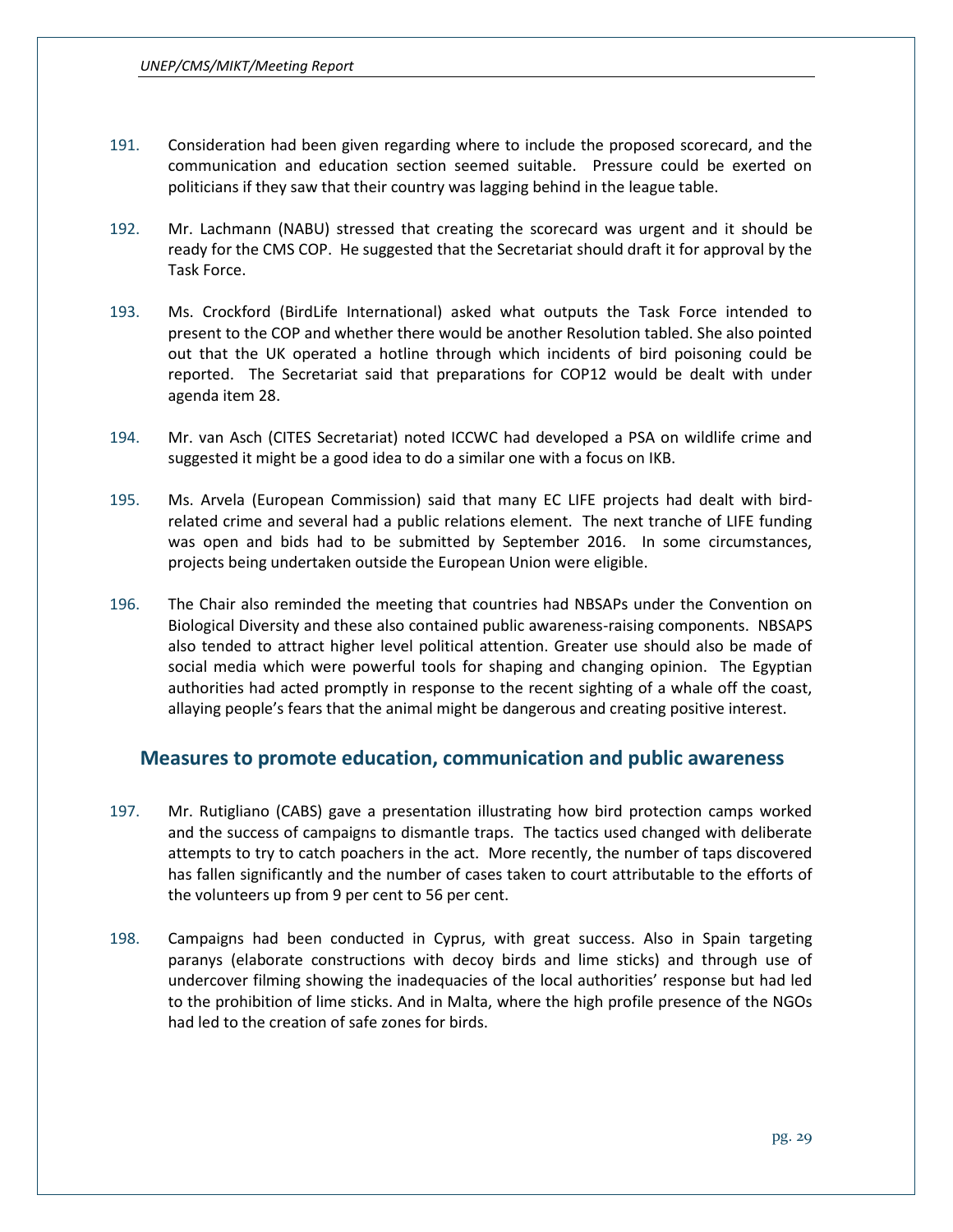# <span id="page-30-0"></span>**Socioeconomic study – Hunting and Illegal Killing of Birds along the Mediterranean Coast of Egypt follow-up work**

- 199. Mr. Noor (NCE) gave a series of presentations outlining the work of Nature Conservation Egypt. His first report, given on behalf of his colleague Salwa Elhalawani, on follow-up actions relating to Hunting and Illegal Killing of Birds along the Mediterranean Coast of Egypt was a work in progress and the draft would need some refining.
- 200. The Ancient Egyptians were interested in ornithology and recorded birds in their inscriptions. They also hunted.
- 201. Over the last 10 years, the amount of hunting both legal and illegal had increased, and the levels attracted international media attention in 2012. Insufficient conservation-related research was being conducted to be able to assess properly what the impact of the greater take was.
- 202. A meeting had been convened in Bonn with the involvement of CMS, AEWA, the Egyptian and Libyan authorities and some NGOs. A Plan had emerged with four aims: awarenessraising, capacity-building, research and conservation action.
- 203. Funding had been raised through an appeal launched by NABU and a grant from the German Federal Environment Ministry BMUB had enabled AEWA to commission the socio-economic study. The Nando Peretti Foundation had also provided funds.
- 204. The socio-economic drivers had been examined and there appeared to be deep-rooted resistance to changes in traditional practices, such as placement of nets and trapping techniques, leading to the question of whether local hunters would accept new conservation strategies.
- 205. For the study, the Egyptian coast had been divided into three zones (from the Libyan border to Alexandria; from Alexandria to Suez; and the North Sinai coast) and interviews conducted with 73 hunters and traders from 25 communities. The interviewees' social background and social standing were recorded.
- 206. The trapping techniques most commonly used were: trammel, haleeg and eb nets, lime sticks and munsabs (which resembled small huts), guns and calling devices. For birds of prey sharak (noose) and fakh (trap) were also used.
- 207. Different hunting seasons applied to different species and regions. Hunters were categorized by social group, occupation, education level, family size (67 per cent came from households of 4-6 people in house, 18 per cent from larger households. The percentage of overall income generated from hunting was recorded. Most hunters (96 per cent) were male.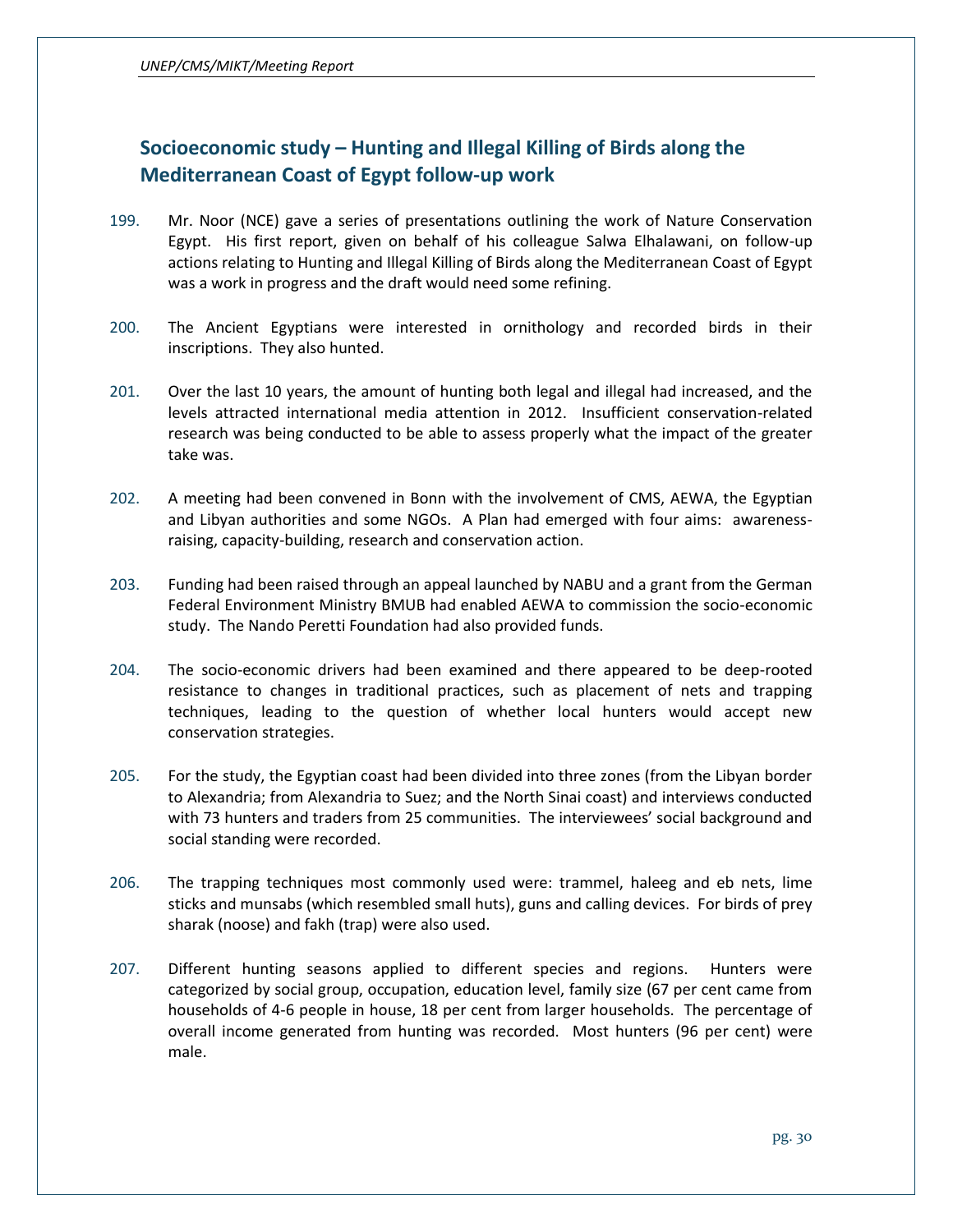- 208. With regard to attitudes, most hunters could not envisage ever giving up hunting, many had severe doubts about adapting their practices while still recognizing the validity of the concept of sustainability being entrenched in law. There was a widely held belief that "God would provide" which was coupled with respect for species mention in the Holy Qur'an (although hoopoes were hunted).
- 209. Hunters could be divided into three categories: commercial hunters, recreational hunters and subsistence hunters, with each keeping, consuming or selling a different proportion of their take. The autumn migration was seen as chance to make money, but there was recognition that the spring migration was the prelude to the breeding season. Affluent hunters were more resilient to change, but the poorer ones were more vulnerable.
- 210. It was important to recognize how deep the cultural traditions were engaged in society. Outsiders appearing and "laying down the law" would be counterproductive, and local communities needed to be involved in any decisions made. Strengthening of enforcement of laws should be accompanied by awareness-raising campaigns. Political support should also be lobbied, bearing in mind that politicians needed to set priorities and other issues were competing for their attention.
- 211. The Chair reiterated that the Minister had reacted positively when he learned of the extent of the IKB problem and had approved the idea of the Ministry and the Agency working with NGOs after the publication of the National Geographic report. Trade was a major factor, with many birds consumed locally, but increasing numbers smuggled abroad. Quails, one of the most commonly targeted species commanded low prices but some raptors sold for thousands of dollars.
- 212. Mr. Golovkin (Vice-Chair, Malta) was fascinated by how the reports from Egypt were so relevant to Malta and even some of the vocabulary was similar. Social factors such as the level of education level of hunters were important. Hunters were determined to carry on practicing their centuries-old tradition, but some were more amenable to accepting some changes and regulation of their activities. Mr. Golovkin shared concerns about outsiders meddling in and trying to impose solutions.
- 213. Mr. Schall (Germany) congratulated Mr. Noor and the NCE on the study and mentioned that one key player was not present at the meeting, namely Sergey Dereliev, the Technical officer of the AEWA Secretariat, but the BMUB was in agreement that CMS should lead on the Task Force.
- 214. Mr. Noor said that limited survey work was done in Northern Sinai because permits were needed to work there and sometimes these were not issued by the authorities because of security concerns. The Chair added that good data existed for the Northern Sinai. The communities in the area differed greatly and further assessment was needed to decide what alternative livelihoods would be viable, especially in "hotspots" for migratory birds. Fish farming might work in some localities.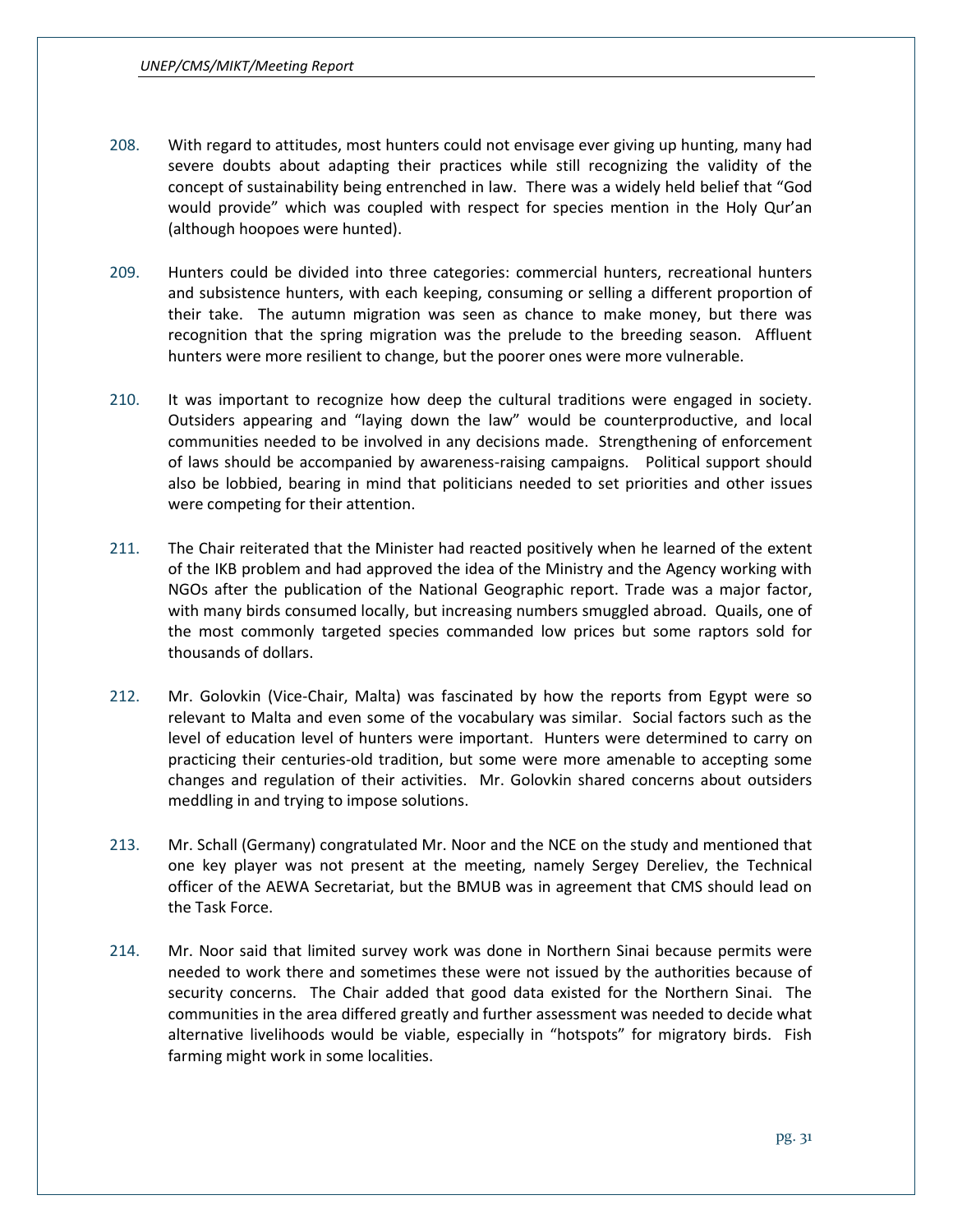- 215. Mr. Habib (Red Sea Association) pointed out that hunters with permits were operating within the law. The distinction had to be made between law abiding hunters and poachers. He noted also that the review also referred to unregulated hunting and sought an explanation of this concept.
- 216. Mr. Noor commented that the shooting of birds seemed to have been reduced, partly because of security and partly because of bureaucracy. He said that unregulated hunting was a term used to describe the lack of monitoring or enforcement: it was not meant as a criticism but merely an accurate portrayal of the situation on the ground.
- 217. The Chair stressed that clear definitions of terms such as "legal", "illegal", "unregulated", "commercial", "subsistence" etc. were needed and the provisional nature of the results meaning that figures should be treated with caution.
- 218. Mr. Scallan (FACE) agreed with the need for clear definitions and asked whether the use of trammel nets by local communities was perceived to be legal or illegal by those involved.
- 219. Mr. Noor explained that certain trammel nets were legal if licensed (one designed was prohibited). The rules of the EEAA required nets to be discriminate and non-target species should be released (the target species was the quail). Calling devices were illegal.
- 220. Mr. Lamarque (France) welcomed the report and the important social element. France would undertake a project under GEF named Ressource in the areas of the Nile and the Sahel, with a socio-economic component. The project could learn from the experiences in conducting surveys. FAO was one of the implementing partners.
- 221. Mr. Noor said that the greatest drawback was the lack of reliable data and the lack of funding to carry out the research. He reiterated that the results of the study were preliminary and in need of elaboration.
- 222. The slides making up Mr Noor's presentation can be found in the presentations section of th[e MIKT page](http://www.cms.int/en/meeting/1st-meeting-intergovernmental-task-force-illegal-killing-taking-and-trade-migratory-birds) on the CMS website.

# <span id="page-32-0"></span>**Review of Egypt's national legislation and enforcement mechanisms related to birds hunting and trapping**

- 223. In this presentation, Mr. Noor gave an overview of Egypt's current legislation and an assessment of the gaps and weaknesses and set out recommendations on how to make improvements.
- 224. The Egyptian constitution followed a presidential model, where the President appointed the executive, which proposed laws and sent bills to the legislature to consider. After due process, bills were passed and the new law promulgated. Egypt had a range of environmental and agricultural; laws but no act specifically dealt with hunting. Detailed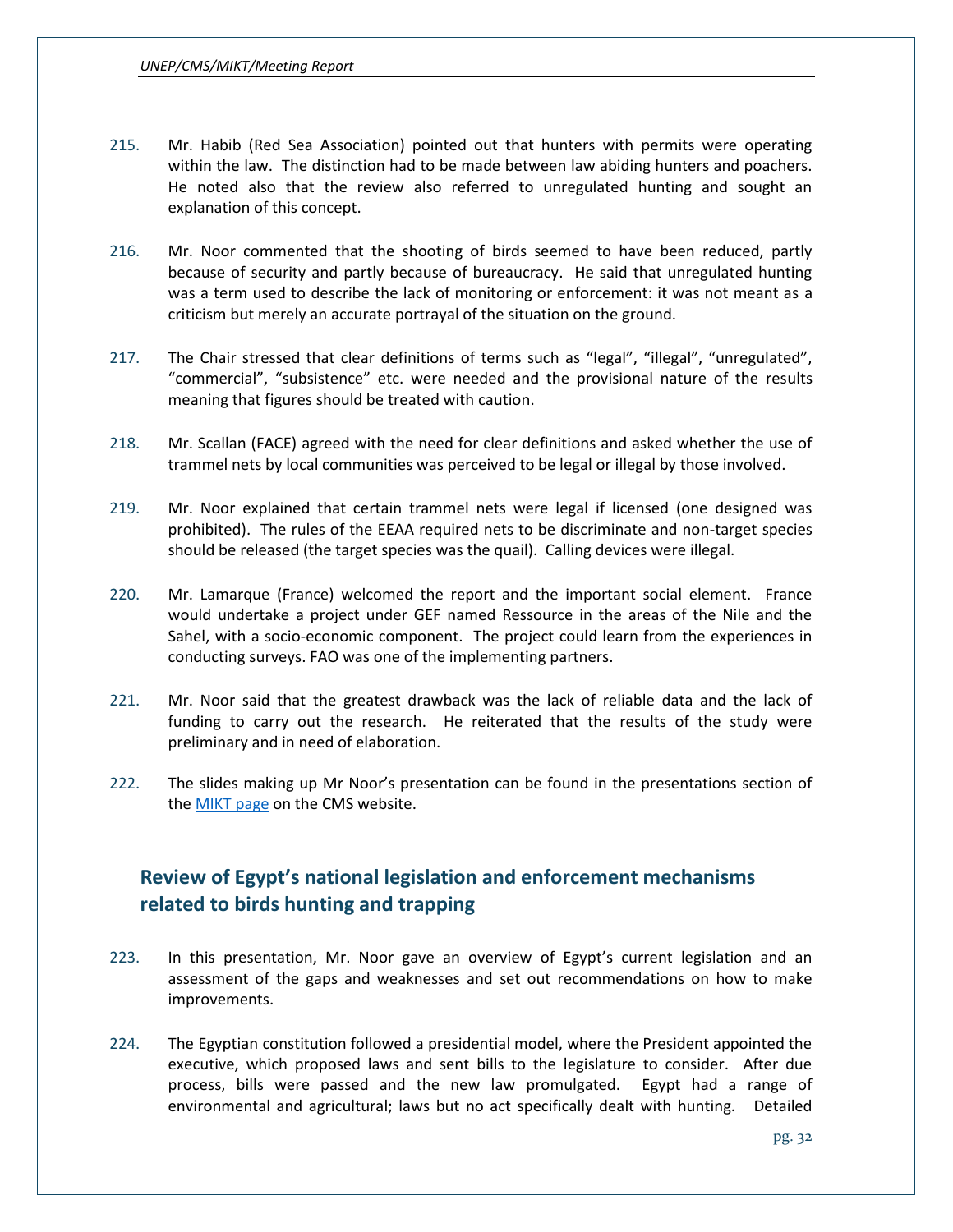provisions were often contained in Executive Regulations (secondary legislation). Article 93 of the Constitution bound Egypt to its international commitments and the country was a signatory to many MEAs including CMS.

- 225. In addition to the Egyptian Environmental Affairs Agency, there was also the Egyptian Wildlife Service which was an agency under the Ministry of Agriculture. Offices of the local Governorates issued permits for nets under EEAA regulations and local government departments were responsible for enforcement. Coastal areas fell under the jurisdiction of the Coast Guard, and nets along the shoreline needed three permits – one from the Environment Agency, one from the Coastguard for security purposes and one from the town hall.
- 226. Trammel nets were not illegal and quails could be hunted and were considered a national delicacy.
- 227. Law 4 of 1994 is the main environmental law but no link to integrating wildlife to urban and economic planning, and had no provisions for coordinating the fight against illegal killing. There was no database for applications for hunting permits. Despite some missing elements, the law was considered effective, with the main problem being the environment being a low political priority.
- 228. Mr. Noor added that as people had little confidence in the law and authorities on the question of protecting human interests, there was little understanding for calls on the government to protect wildlife.
- 229. Mr. Habib (Red Sea Association) said that any of the recommendations form the report were already being implemented and were covered by the Executive Decree.
- 230. Mr. El Kaissy (Hunting Club) spoke in Arabic and his intervention was translated into English for the benefit of other participants. On the question of hunting and poaching, the appropriate authorities were notified and aware of all legal practices. There was a clear hunting season and this was adhered to by hunters. Many coastal local authority areas had no hunting because of urban settlements and holiday resorts. Non-target species and protected species were usually released, but each year approximately 100 birds of prey were taken illegally. Enforcement authorities were present at ports and airports to prevent illegally taken birds from being exported. Since 2006, the Ministry of the Interior had been responsible for licensing guns. The use of bird calling devices, most of which came from Europe, was illegal.
- 231. Ms. Arvela (European Commission) explained that EU laws such as the Birds Directive allowed some hunting, and accordingly guidelines had been produced to explain what was and what was not permitted. The European Court of Justice had issued some rulings on the implementation of the Directive in some countries. Derogations from the provisions of the Directive were allowed and there were some conflicts between the provisions of the Directive and certain traditional practices; gluing and liming had been prohibited, which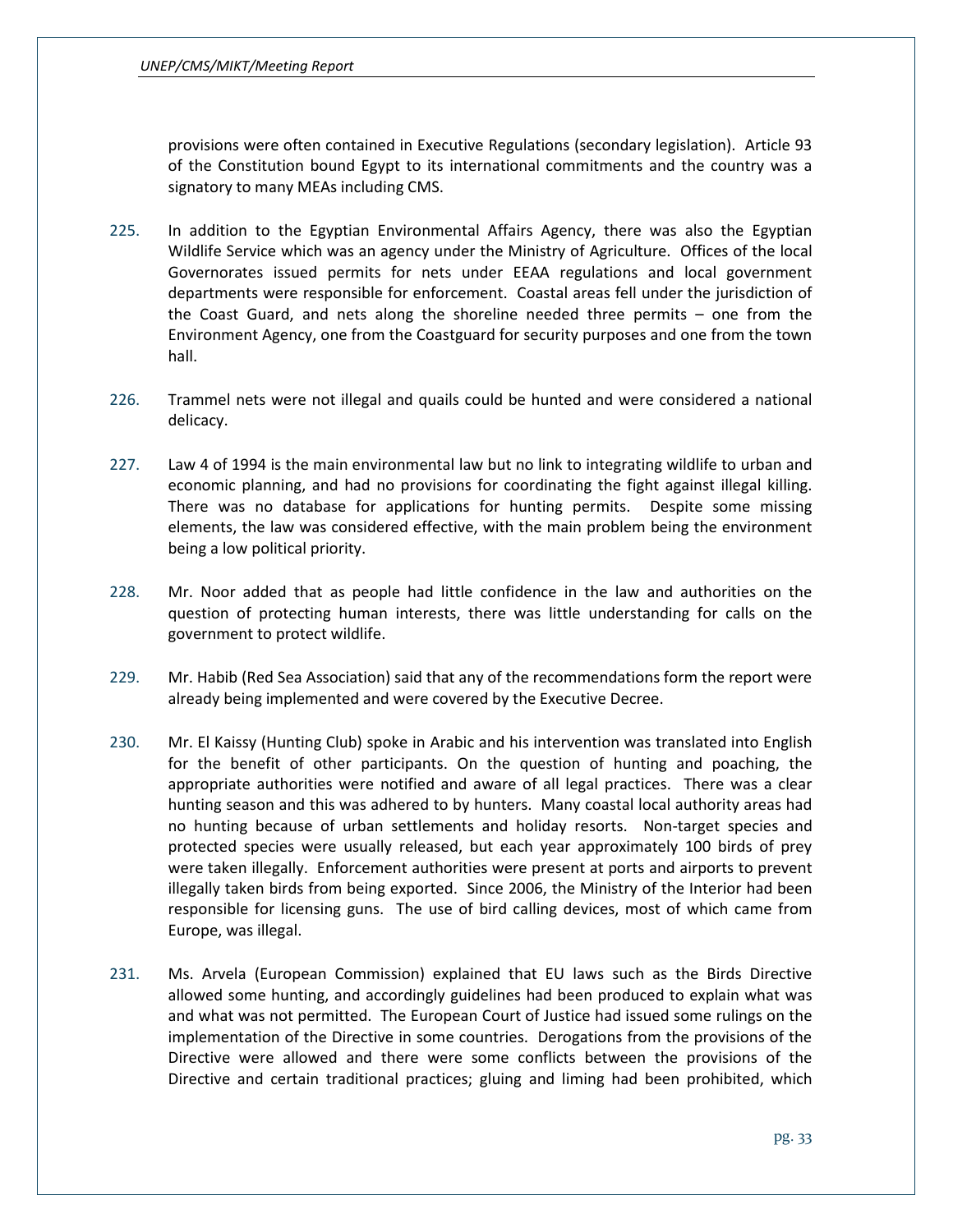caused problems in some countries. She gave an example that still some 20 years ago wild birds like finches were sold in Brussels' Grand Place market but it is no longer the case.

- 232. Mr. Golovkin (Vice-Chair, Malta) said that the European Commission's guidance for the Birds Directive was very useful and could be helpful to non-EU countries. The Birds Directive banned non-discriminate means but allowed exceptions. Sustainability was a major consideration, but data were required on bird populations to ensure that any take represented a low enough percentage of the total.
- 233. Mr. Lamarque (France) said that his country had introduced a streamlined licensing procedure to encourage legitimate hunters to collaborate. The codified nature of the French system established under since Napoleon made minor changes to regulations, avoiding the need for complete new laws.
- 234. Mr. El Sayed (Egypt) said that 300 cases of avian 'flu leading to 100 human deaths and the security situation in Sinai had affected hunting. Trammel nets were deployed for two months in autumn (not in spring) and the shooting season lasted months. Regarding licences for trammel nets, the number had reduced and the number issued was known to the authorities. Permits were specific to particular areas.
- 235. Mr. Mundkur (Flyways WG) drew the meeting's attention to the revised AEWA guidelines on sustainable harvest of migratory waterbirds produced by the Wetlands International Waterbird Harvest Specialist Group. Despite covering only certain categories taxa of bird, its findings would be of interest and he offered to share it with participants. It would be posted on the AEWA website shortly.
- 236. Mr. Gomaa (Director of Nature Conservation Sector) had a strong criticism against the socioeconomic study done by NCE where the data were based on guessing rather than being scientific study following the standard procedures and structure of such studies. Based on the comments of all the meeting attendees, Mr. Gamal rejected the study as representative of EEAA. It was also recommended to take the required procedures to delete the study from CMS website.
- 237. The slides making up Mr. Noor's presentation can be found in the presentations section of the **MIKT** page on the CMS website.

# <span id="page-34-0"></span>**Monitoring illegal bird hunting along the Mediterranean coast of Egypt Autumn 2015 & Spring 2016**

238. Mr. Noor led the presentation on this agenda item supported with technical details provided by his colleague, Waheed Salama Hamied.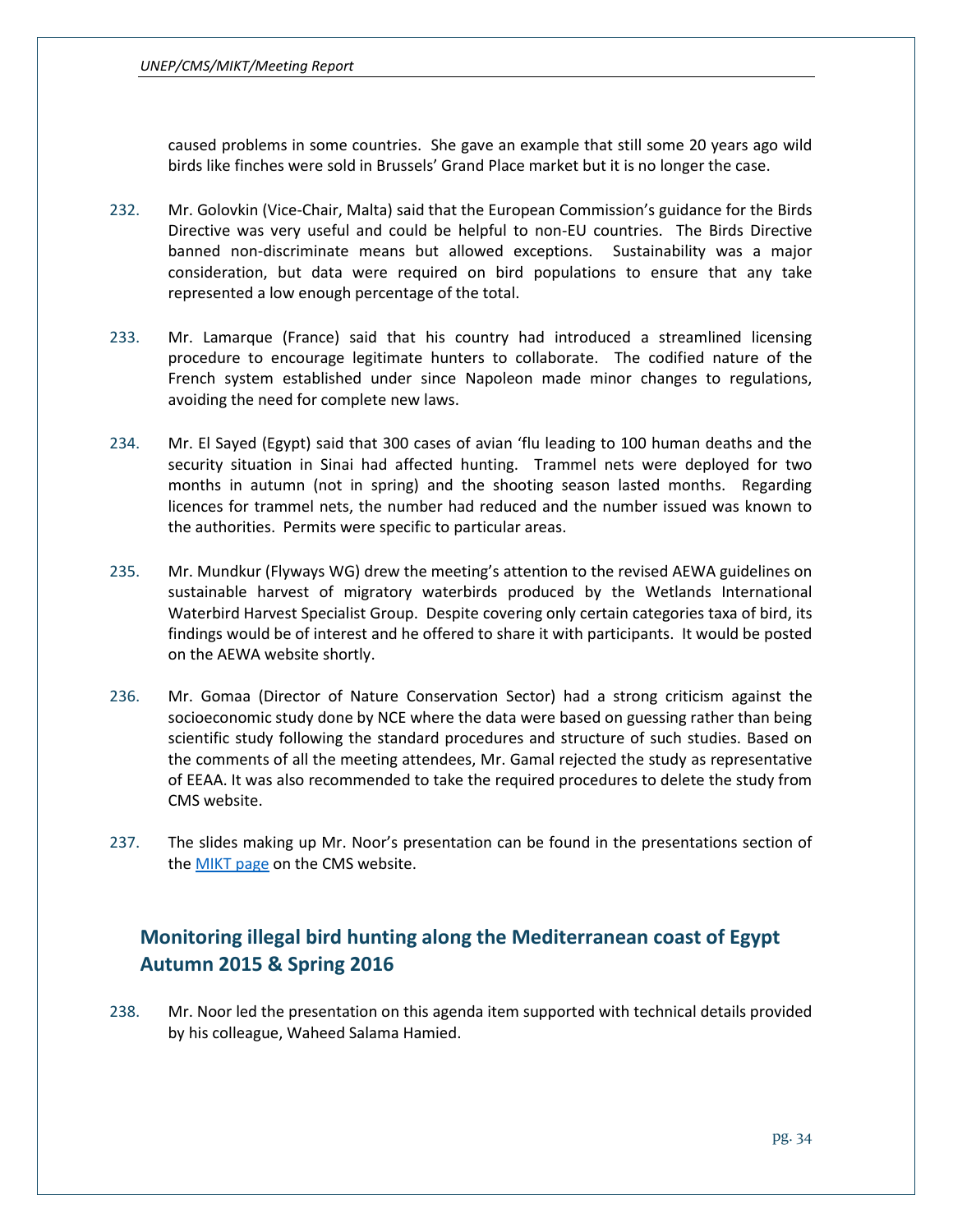- 239. The aim of the survey was to calculate the area of the coast where trammel nets were set, establish the amount of time the nets were in position, estimate the number of birds taken and the species affected, identify the different trapping methods and identify "hotspots".
- 240. The coast was divided in to six blocks (as opposed to three for the socio-economic study), with Block 1 starting at Salloum on the Libyan border in the west moving east to Block 6 in Northern Sinai. The blocks were then split into three zones, the first being located at 0-1 kilometre from the shore, the second 1-3 km from the shore and the third 3-10 km from the shore.
- 241. Random sampling of 1km x 1km squares was undertaken with each square visited three times in autumn hunting season and twice in the winter. There was a problem obtaining access to Block 6 (Northern Sinai) because of security concerns and the need for permits. Some hostility from local tribal communities had been encountered in Block 1, and permission had to be sought from owners to enter tourist facilities. There were also logistical difficulties in reaching nets in time before they were emptied. It was also difficult to secure permits for night operations along the coast.
- 242. Trammel nets were set in two layers of fishing mesh that cost a few cents per metre. Some nets were set too close to the shoreline and some were of illegal design and were deployed in conjunction with calling devices. Lime sticks, Eb, Haleeg and Toraha nets and guns were used. Air rifles were legal and there was no need for a licence to use them.
- 243. Monitoring of the random kilometer squares found that hunting took place in five of the six blocks, but 61 per cent of the squares showed no sign of such activity. Most of the hunting (78 per cent) took place in the coastal strip and only 4 per cent in the 3-10 km zone. Trammel nets had been found in 21 per cent of the blocks surveyed, with 87 per cent of them in the coastal strip. The average length of the nets was 760 metres, the longest single one being over 1km. The average height was 2.8 metres. While only a fifth of all the squares in the coastal strip were surveyed, all had evidence of trapping taking place.
- 244. All calling devices (defined as any device making a noise to attract birds) were illegal, but poachers were now downloading apps to their mobile phones and connecting them to loud speakers. Most calling devices (78 per cent) were used in the intermediate strip and 22 per cent nearest the coast. Forty-four per cent of calling devices were used in conjunction with trammel nets.
- 245. Hunting was illegal in protected areas, of which there were four in Blocks 1-5.
- 246. Visits to markets, five of which were known to have sold birds in the past) produced no evidence of trade in migratory birds. The only species on offer were local sedentary species of decorative birds.
- 247. The results were, it was stressed, preliminary, and the methodology was complex with random squares and a statistician would have to work on the data.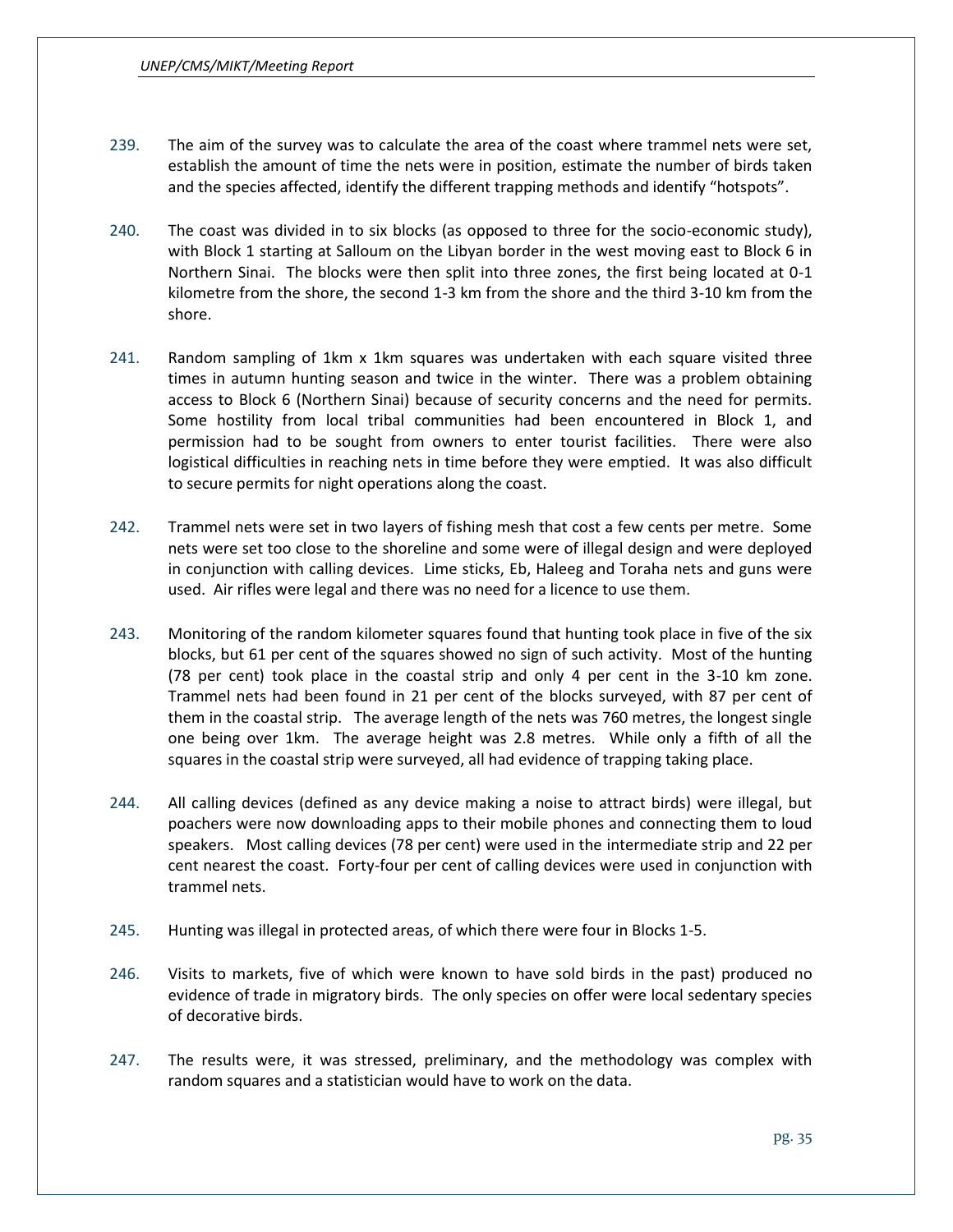- 248. Gary Timbrell (IAF) noted that some of the hotspots were in areas where falcons were trapped. He urged that the Task Force distinguish between falconers and trappers in the same way as it differentiated between hunters and poachers. He offered the support of the local IAF members whose expertise could be made available to the Task Force.
- 249. Omar Hanai (Raptors Club Egypt) said that illegal trapping of falcons was fueled by demand in the Gulf States. Peregrine falcons were the main target but other raptors were also used as decoys, leading to the deaths of many lanners and kestrels.
- 250. Mr. Baha El-Din (NCE) suggested that captive breeding might be a possible alternative to meet demand for falcons.
- 251. The slides making up Mr Noor's presentation can be found in the presentations section of th[e MIKT page](http://www.cms.int/en/meeting/1st-meeting-intergovernmental-task-force-illegal-killing-taking-and-trade-migratory-birds) on the CMS website.

## <span id="page-36-0"></span>**Preparations for COP12: Potential content of a new resolution on illegal killing, taking and trade of migratory birds**

- 252. Mr. Heredia introduced this topic saying that COP12 provided an opportunity to highlight the work of the Task Force and discuss whether other task forces in problem areas should be created.
- 253. Mr. Williams (Raptors MOU) posed a question to the MIKT about the need for another resolution beyond Resolution 11.16 adopted at Quito which was not time limited.
- 254. Mr. Schall (Germany) suggested that Parties came to COP12 with examples of the good work being done. He added that a new German JPO would soon be joining the avian team at the CMS Secretariat in October 2016.
- 255. Ms. Crockford (BirdLife International) said that the priority should be raising the political profile of MIKT. Holding COP12 in Manila in the Philippines presented an opportunity to raise awareness in East Asia where IKB was also a major problem. MIKT should try to build on World Migratory Bird Day, the theme of which had been IKB under the slogan "and when the skies fall silent?" Like Mr. Williams, she was not convinced that another Resolution was necessary but one would provide a platform for raising the issue of IKB to a wider audience.
- 256. Catherine Numa (IUCN) said that IUCN had adopted similar resolutions to CMS and three motions had been submitted to the forthcoming World Conservation Congress which would be held in Hawaii in September. The subjects of the three motions were: electrocution and collisions; illegal poisoning; and strengthening the conservation of migratory birds.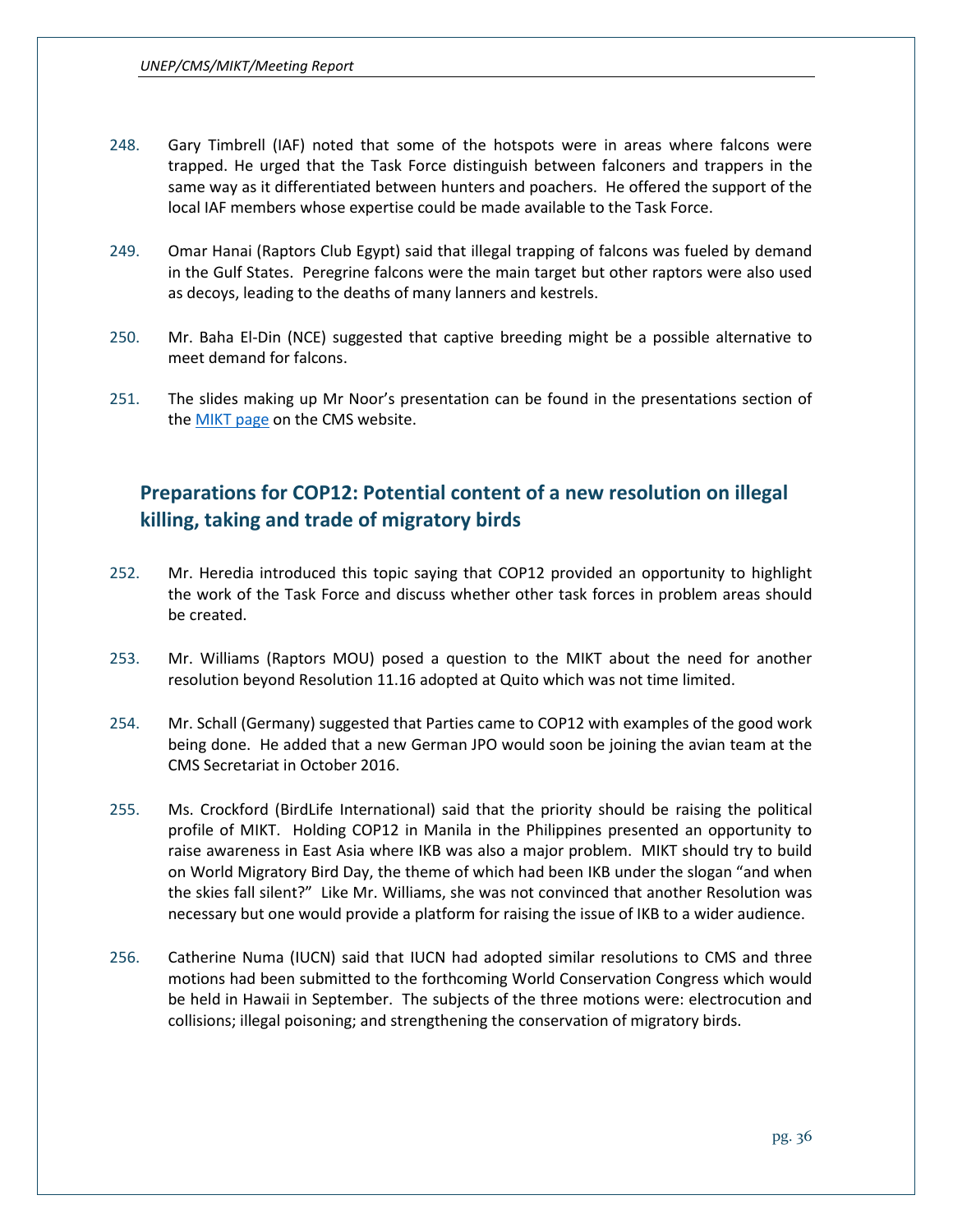# <span id="page-37-0"></span>**Adoption of the Cairo Declaration on Illegal Killing, Taking and Trade of Migratory Birds in the Mediterranean**

- 257. Mr. Heredia presented the draft of the Cairo Declaration a hard copy of which had been circulated to participants earlier in the meeting.
- 258. Participants were invited to make comments and the text, which was projected on screen, was amended accordingly.
- 259. The final version of the Declaration, prepared by the Secretariat taking into account the changes requested by the meeting, would be posted on the MIKT pages of the CMS website.

## <span id="page-37-1"></span>**Any other business**

260. There were no items raised under this point of the agenda.

## <span id="page-37-2"></span>**Closure of the meeting**

- 261. The Chair conducted a tour de table of the government representatives asking them what they thought of the meeting and what actions they would undertake on their return home.
- 262. Mr. Gerges (Lebanon) expressed concern that at the centre of the discussion had been a report compiled by an NGO with in some cases minimal consultation with national authorities. He set out a list of actions being undertaken in Lebanon to combat illegal killing of birds, citing a report presented at the Raptors Meeting of Signatories in Trondheim the previous year.
- 263. Ms. Mesbah (Morocco) said that a national Action Plan to address IKB would be prepared in her country.
- 264. Mr. Tahri (Tunisia) said that the main problem in his country was the enforcement of legislation.
- 265. Ms. Polić (Croatia) said that they were a bit disorganized at the moment but considered the Task Force as a very useful tool to address IKB.
- 266. The Chair reiterated that the socio-economic report had contained clear caveats which had been highlighted at the beginning of the meeting regarding the provisional nature of the figures. The report clearly indicated that there was a major problem with IKB, even if the precise extent was debatable.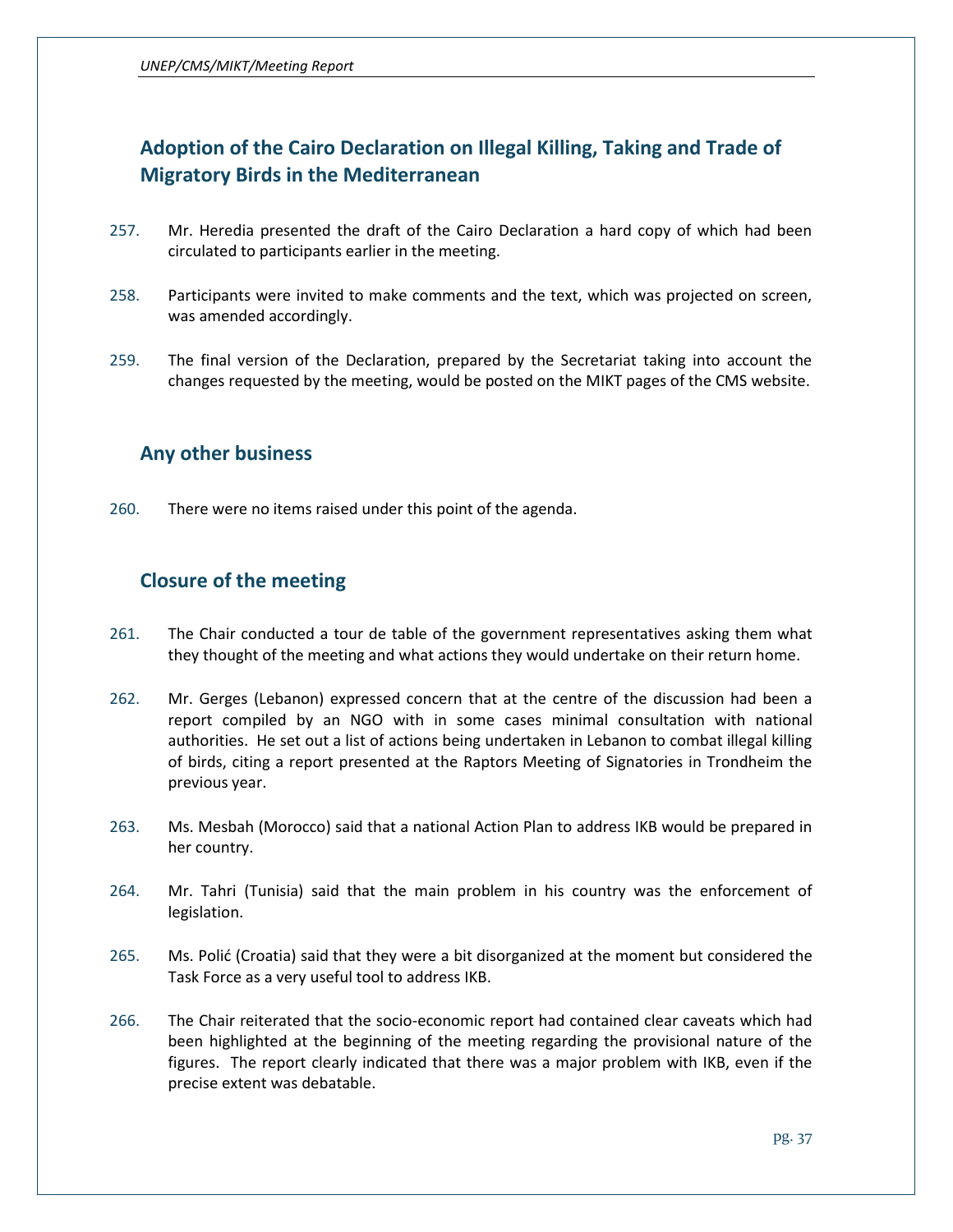- 267. A number of participants expressed their thanks to the Chair for his patient chairmanship, to the Host Government for the venue, the reception and the warm welcome and to the Secretariat for the preparation of the documents and logistical arrangements. The opportunity to discuss a wide-ranging problem with other affected countries from the region had been appreciated.
- 268. The Chair asked if the European Commission would be willing to fund the second meeting of the Task Force (not necessarily in Egypt) and possibly finance delegates to attend the CMS COP in 2017. Ms. Arvela could not make any promises.
- 269. Mr. Schall (Germany) thanked Mr. Rutigliano of CABS for his presentation adding that the illegal poisoning and shooting of raptors was becoming a concern in Germany.
- 270. Mr. Innes (ENPE) noted that the effects of IKB in the Mediterranean Region had an impact on the position of species elsewhere in Europe and instanced that the UK was seeing the knock-on effects of unsustainable taking of certain species such as the Turtle Dove which had suffered a 93 per cent decline in recent years. The meeting had provided fascinating insights into the background to the problems of IKB, especially the cultural aspects revealed by the Egyptian presentations.
- 271. Mr. Mundkur (Flyways WG) drew on his experience working in East and Southeast Asia and confirmed that IKB was not a problem confined to the Mediterranean but was having a serious impact along the East Asian - Australasian Flyway too. Thus there was need to look at ways of sharing lessons learnt and best practice between flyways, with the CMS providing the ideal framework for this.
- 272. Mr. Baha El-Din (NCE) expressed his thanks to those that had organized the meeting and to those that were conducting the fieldwork such as Mr. Noor. He noted that his late wife Mendy had passed away at about the same time as the recent increase in attention given to IKB.
- 273. Mr. Lachmann (NABU) was pleased to have had the chance to participate in the meeting as an observer representing NABU, the German BirdLife partner. He had been shocked to learn of the extent of IKB, which was affecting bird populations in his home country. It appeared that the Task Force was heading in the right direction and he was confident that there would be good news to report to CMS COP12 in 2017 and the efforts of the Task Force for the Mediterranean would serve as a model for other regions. He cited the example of Malta, where the number of birds killed or taken illegally had declined dramatically in a very short time.
- 274. Mr. Heredia (UNEP/CMS) summarized by saying that after a busy three days a great deal of progress had been made representing a solid start to the work of the Task Force. Some key documents had been advanced and a great deal learned about the problem of IKB especially as it affected Egypt. It was, however, encouraging to see that much work was already being done. The meeting had been conducted in an amicable spirit aided by the generosity and welcome of the hosts and he thanked the Chair, UNDP, the EU and all that had contributed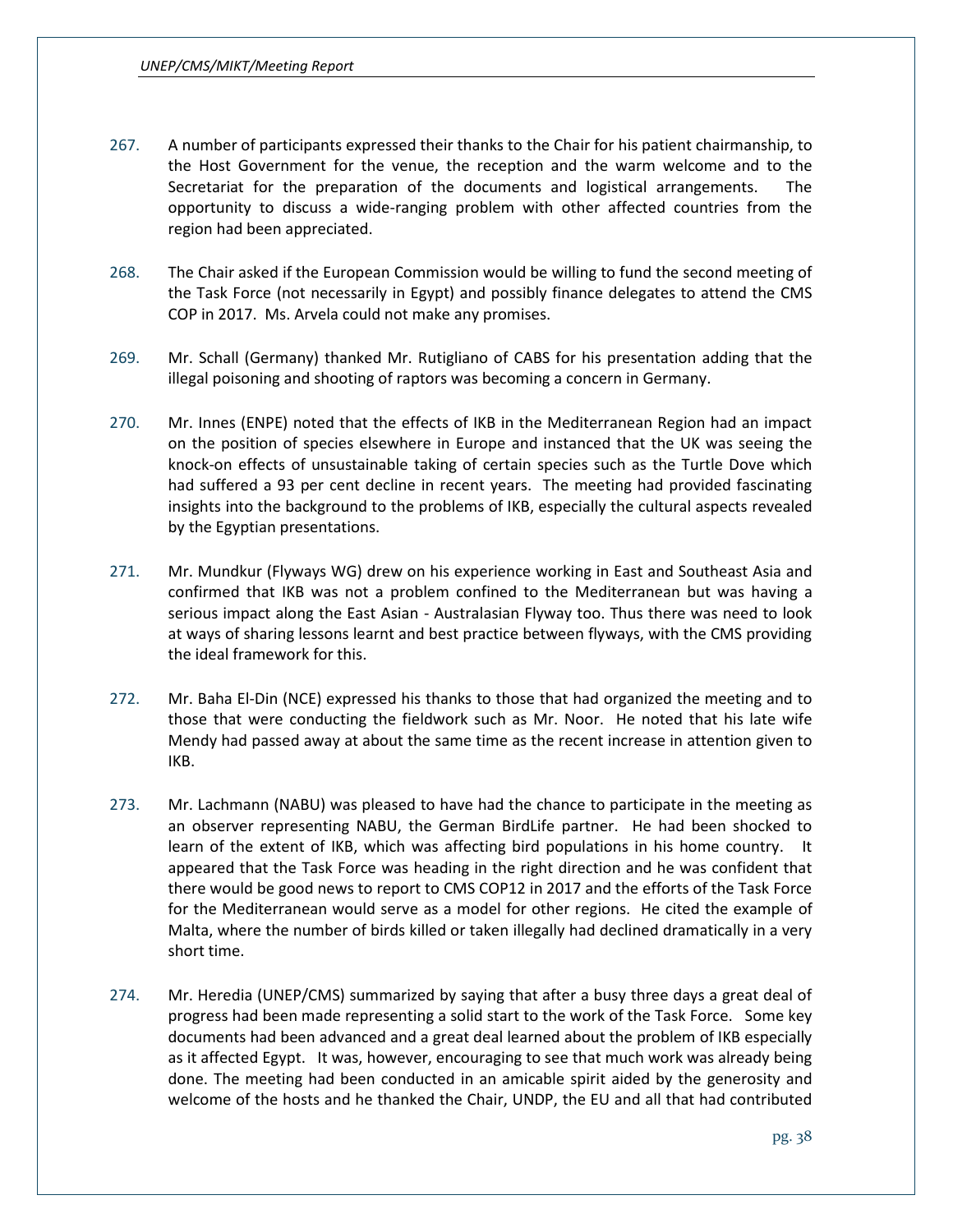to the successful outcomes. As a token of gratitude, he presented the Chair with a CMS pen and pencil set.

275. The Chair expressed his gratitude to the meeting for the confidence shown in him in electing him to the chair and after adding his thanks to all the participants declared the meeting closed at 18.00.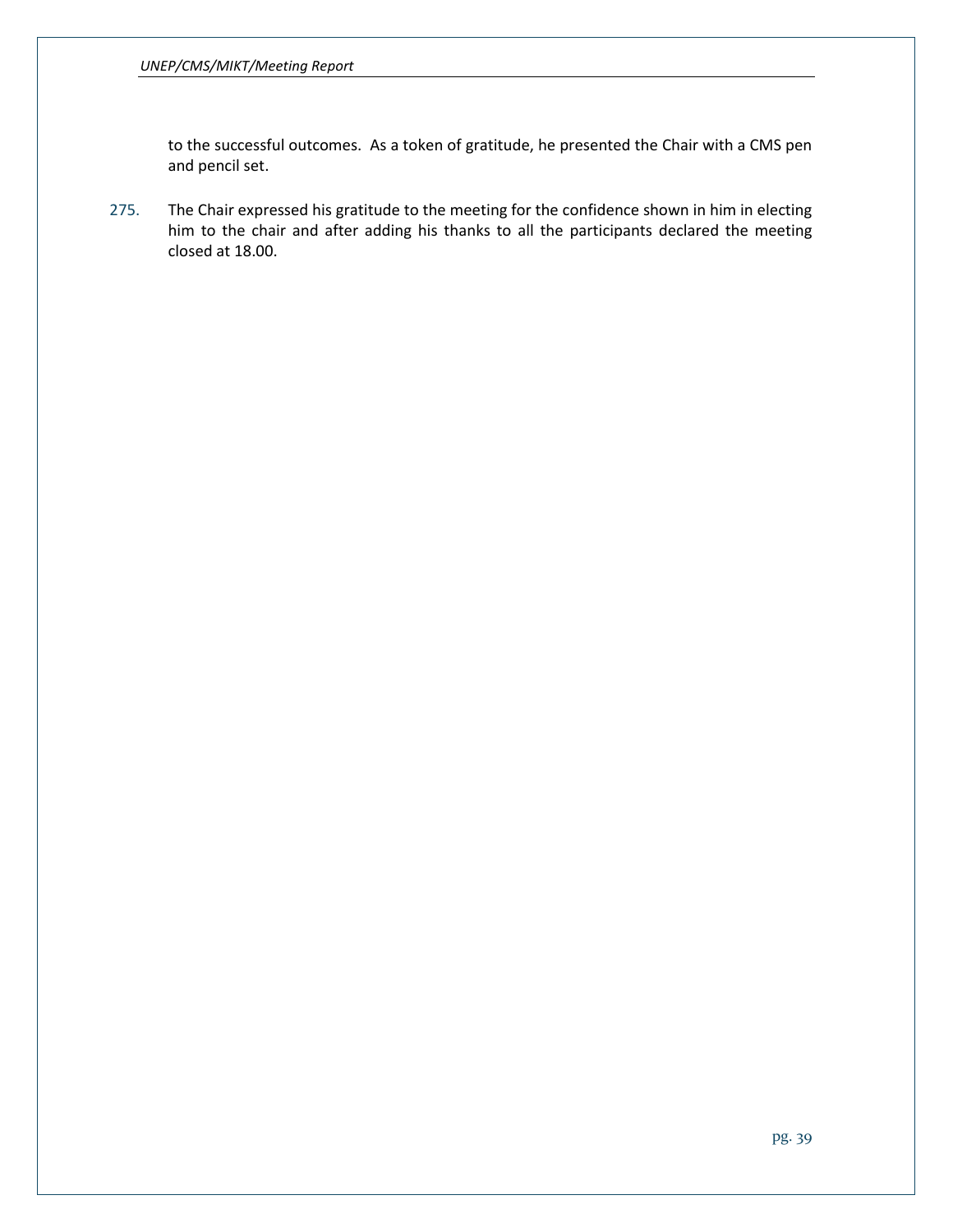# <span id="page-40-0"></span>**ANNEXES**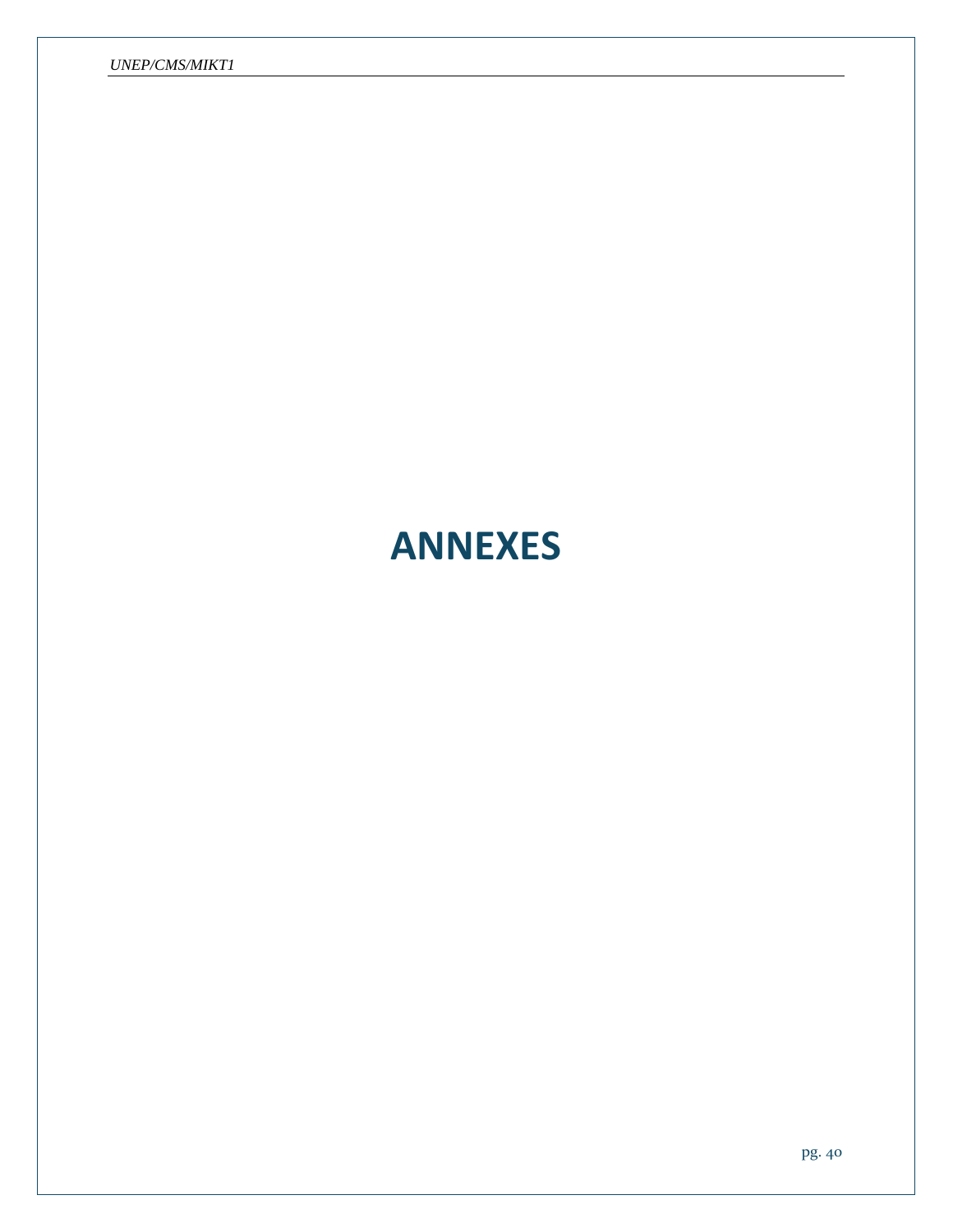#### <span id="page-41-0"></span>*UNEP/CMS/MIKT1*

### *ANNEX I - List of Participants*

#### *Members of the Task Force*

ARVELA Marita European Commission Directorate General for Environment, Nature Unit European Union Belgium [marita.arvela@ec.europa.eu](mailto:marita.arvela@ec.europa.eu)

EL SAYED Luay Coordinator of Wildlife Programme Nature Conservation Sector Environmental Affairs Agency Egypt [luay09@yahoo.com](mailto:luay09@yahoo.com)

GOLOVKIN Sergei Head of Wild Birds Regulation Unit Parliamentary Secretariat for Agriculture, Fisheries and Animal Rights Malta [sergei.a.golovkin@gov.mt](mailto:sergei.a.golovkin@gov.mt)

HADJELOUM Mohamed Chef de bureau de la Gestion et de la Protection de la Faune Sauvage. Direction Générale des Forets Algérie [hadjeloum@yahoo.fr](mailto:hadjeloum@yahoo.fr)

LAMARQUE François Chargé de mission pour les actions européennes et internationales en faveur de la faune et de la flore sauvage Ministère de l'Environnement, de l'Énergie et de la Mer France [francois.lamarque@developpement](mailto:francois.lamarque@developpement-durable.gouv.fr)[durable.gouv.fr](mailto:francois.lamarque@developpement-durable.gouv.fr)

FOUDA Moustafa Minister Advisor Ministry of Environment Egypt [drfoudamos@gmail.com](mailto:drfoudamos@gmail.com)

MESBAH Hayat Chef de Service de la Conservation de la Flore et de la Faune Sauvages, Haut Commissariat aux Eaux et Forêts et à la Lutte Contre la Désertification Maroc [mesbah\\_ef@yahoo.fr](mailto:mesbah_ef@yahoo.fr)

POLIĆ Maja Nature Protection Inspector, Directorate for Inspection Ministry of Environment and Nature Protection Croatia [maja.polic@mzoip.hr](mailto:maja.polic@mzoip.hr)

TAHRI Jamel Ingénieur principal a la Direction Générale des Forêts au Ministère de l'Agriculture, des Ressources Hydrauliques et de la Pêche Tunisie tahri jamel@yahoo.fr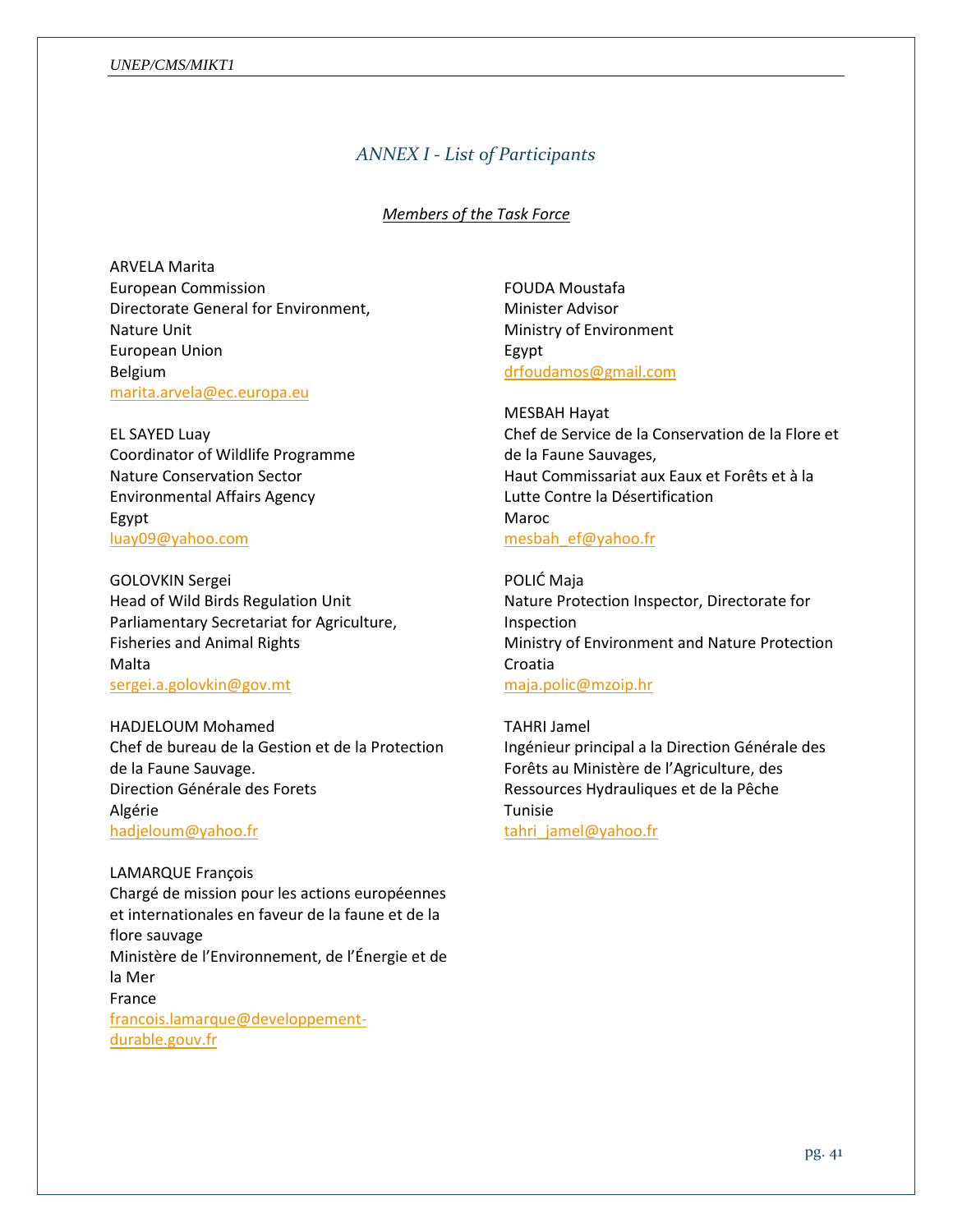#### *UNEP/CMS/MIKT1*

#### *Observers*

ABDOU Wed Abdel Latif Ibrahim Senior Environmental Officer Egyptian Ministry of State for Environmental Affairs [wed\\_abdou@yahoo.com](mailto:wed_abdou@yahoo.com)

AZAFZAF Hichem Association Les Amis des Oiseaux Birdlife Tunisia [azafzaf@gmail.com](mailto:azafzaf@gmail.com)

BAHA EL-DIN, Sherif President Nature Conservation Egypt (NCE) [sherif\\_baha@hotmail.com](mailto:sherif_baha@hotmail.com)

BEN NAKHLA Lobna Program Officer UNEP MAP Regional Activity Centre for Specially Protected Areas [lobna.bennakhla@rac-spa.org](mailto:lobna.bennakhla@rac-spa.org)

BIBER Olivier Chair Landbirds Working Group [olivier.biber@nosoiseaux.ch](mailto:olivier.biber@nosoiseaux.ch)

BOTHA Andre Chair Technical Advisory Group Raptors MOU Technical Advisory Group [andreb@ewt.org.za](mailto:andreb@ewt.org.za)

CHERKAOUI Imad AEWA Technical Committee [imad.cherkaoui@gmail.com](mailto:imad.cherkaoui@gmail.com)

CROCKFORD Nicola Senior International Species Policy Officer BirdLife International [nicola.crockford@rspb.org.uk](mailto:nicola.crockford@rspb.org.uk)

DAMI Laura Project Leader Waterbirds Monitoring in the Mediterranean Region Tour du Valat France [dami@tourduvalat.org](mailto:dami@tourduvalat.org)

ELSAFOURY Hana Nature Conservation Egypt [Helsafoury@wesleyan.edu](mailto:Helsafoury@wesleyan.edu)

EL-GEBALY Osama Coordinator Migratory Soaring Birds Project Egyptian Environmental Affairs Agency [oss.elgebaly@yahoo.com](mailto:oss.elgebaly@yahoo.com)

EL KAISSY, Mahmoud Chairman Hunting & Environmental Protection Society [medgenco@medgenco.com](mailto:medgenco@medgenco.com)

ELSEOUD Eng. Ahmed Abou Chief Executive Officer Egyptian Environmental Affairs Agency [ceo.eeaa@eeaa.cloud.gov.eg](mailto:ceo.eeaa@eeaa.cloud.gov.eg)

EWADA Ragb Ragb Chief of Hunting Club of Egypt [luay09@yahoo.com](mailto:luay09@yahoo.com)

GOMMA Medani Gamal Senior Deputy Minister Director of Nature Conservation Sector Ministry of Environment Egypt [ggmadani@gmail.com](mailto:ggmadani@gmail.com)

FAHMY ABDEL AAL, Kahled Mohamed Minister of Environment Egypt [Eeaa@eeaa.cloud.gov.eg](mailto:Eeaa@eeaa.cloud.gov.eg)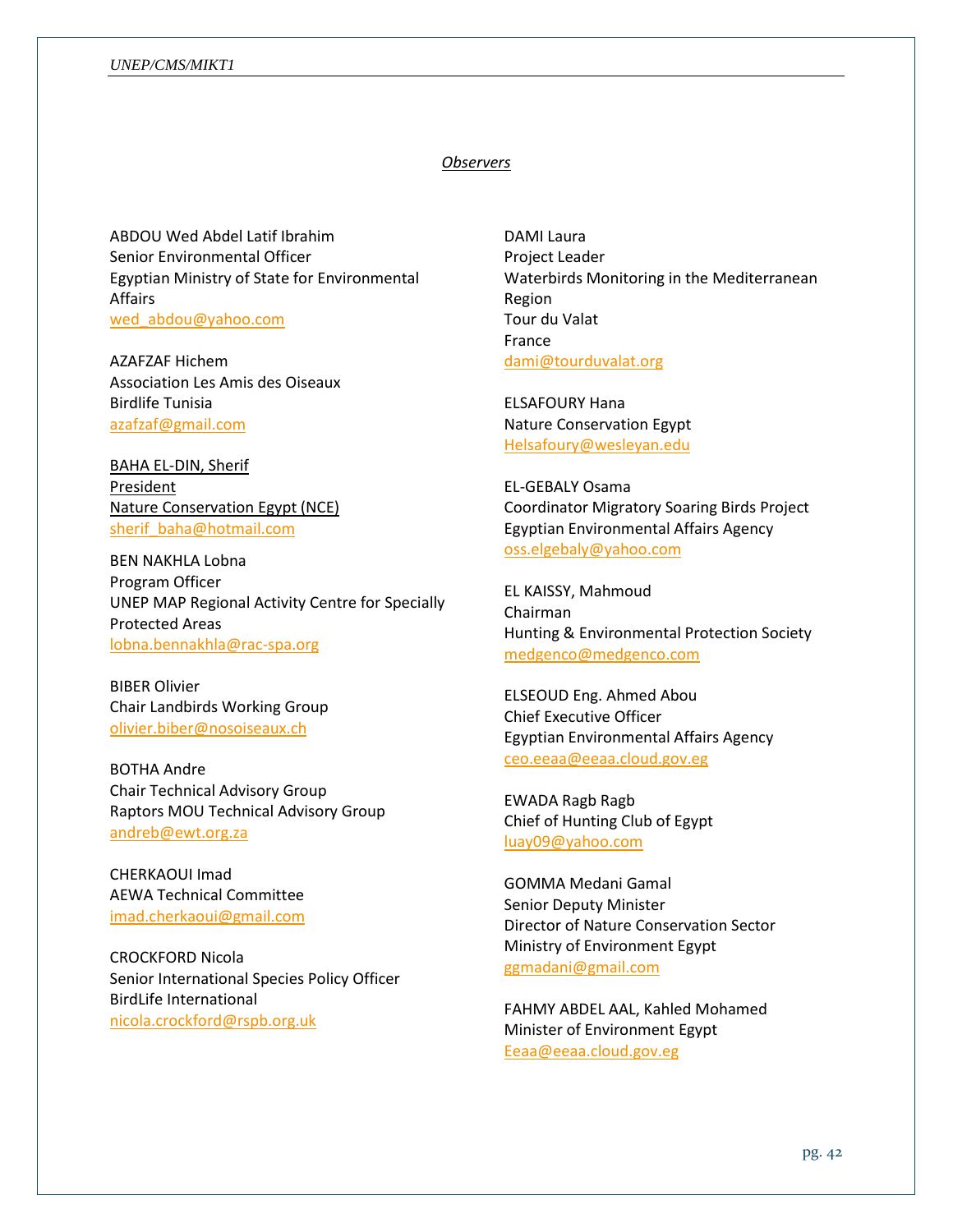GERGES Jeff Ministry of Environment Lebanon

[J.gerges@moe.gov.lb](mailto:J.gerges@moe.gov.lb)

HABIB Mohamed Red Sea Association for Environment and Water Sports [mrhydro35@hotmail.com](mailto:mrhydro35@hotmail.com)

HAMDA Ayman Director of Species Diversity Egyptian Environmental Affairs Agency [aymanhamada@yahoo.com](mailto:aymanhamada@yahoo.com)

HAMIED Waheed Salama Nature Conservation Egypt (NCE) [hamiednature@hotmail.com](mailto:hamiednature@hotmail.com)

HANAI, Omar Haithan Mohamed Raptors Club Egypt [Omarhanai@live.com](mailto:Omarhanai@live.com)

HANNOUT, Essam International Relations Officer Egyptian Environmental Affairs Agency [Hannout.2020@gmail.com](mailto:Hannout.2020@gmail.com)

INNES Angus Prosecutions Team Leader Environmental Agency European Network of Prosecutors for the Environment (ENPE) [angus.innes@environment-agency.gov.uk](mailto:angus.innes@environment-agency.gov.uk)

LACHMANN Lars Birds Officer NABU-Germany [Lars.Lachmann@nabu.de](mailto:Lars.Lachmann@nabu.de)

MATER Shadia Technical Officer Nature Conservation Sector Egyptian Environmental Affairs Agency [shadiamatar.ncs@gmail.com](mailto:shadiamatar.ncs@gmail.com)

MAMDOUH Mohamed Raptors Club of Egypt [mohamed.mamdouh.elsawy@gmail.com](mailto:mohamed.mamdouh.elsawy@gmail.com)

MIKHAIL Gabriel Fossils and Climate Change Museum [helpdesk@egyptcd.com](mailto:helpdesk@egyptcd.com)

MUNDKUR Taej Chair Flyways Working Group [taej.mundkur@wetlands.org](mailto:taej.mundkur@wetlands.org)

NAKHLA Amany Programme Analyst Energy and Environment UNDP Egypt [Amany.nakhla@undp.org](mailto:Amany.nakhla@undp.org)

NOOR Noor Executive Coordinator Nature Conservation Egypt (NCE) [noor@natureegypt.org](mailto:noor@natureegypt.org)

NUMA Catherine Centre for Mediterranean Cooperation, Málaga - IUCN [Catherine.numa@iucn.org](mailto:Catherine.numa@iucn.org)

PLESNER Eva Journalist Grif Stories [info@grifstories.dk](mailto:info@grifstories.dk)

RAHMY Hala Office Manager Egyptian Environmental Affairs Agency [drfoudamos@gmail.com](mailto:drfoudamos@gmail.com)

RUTIGLIANO Andrea Enforcement Officer CABS (Committee against Bird Slaughter) [cabs.italia@komitee.de](mailto:cabs.italia@komitee.de)

SCALLAN David Director of Conservation (acting) FACE (European Hunter's Federation) [david.scallan@face.eu](mailto:david.scallan@face.eu)